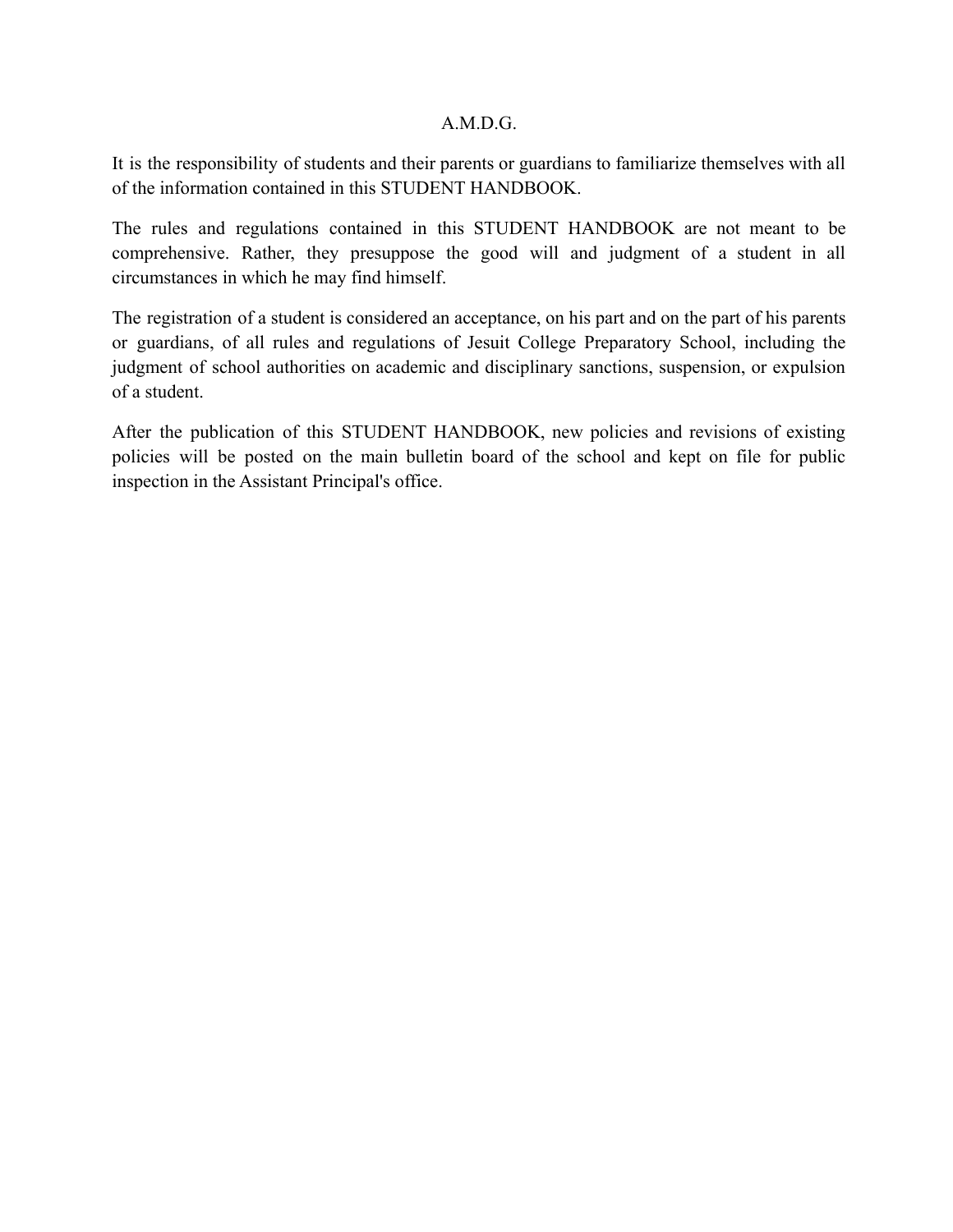### **JESUIT**

### **COLLEGE PREPARATORY SCHOOL**



## STUDENT HANDBOOK

2021 - 2022

Jesuit College Preparatory School of Dallas offers young men an excellent, Catholic education in the classical Jesuit tradition, with the purpose of forming a community of men of high moral principles and service to others.

## JESUIT COLLEGE PREPARATORY SCHOOL

12345 Inwood Road Dallas, Texas 75244-8094 (972) 387-8700 FAX: (972) 661-9349 [www.jesuitdallas.org](http://www.jesuitcp.org)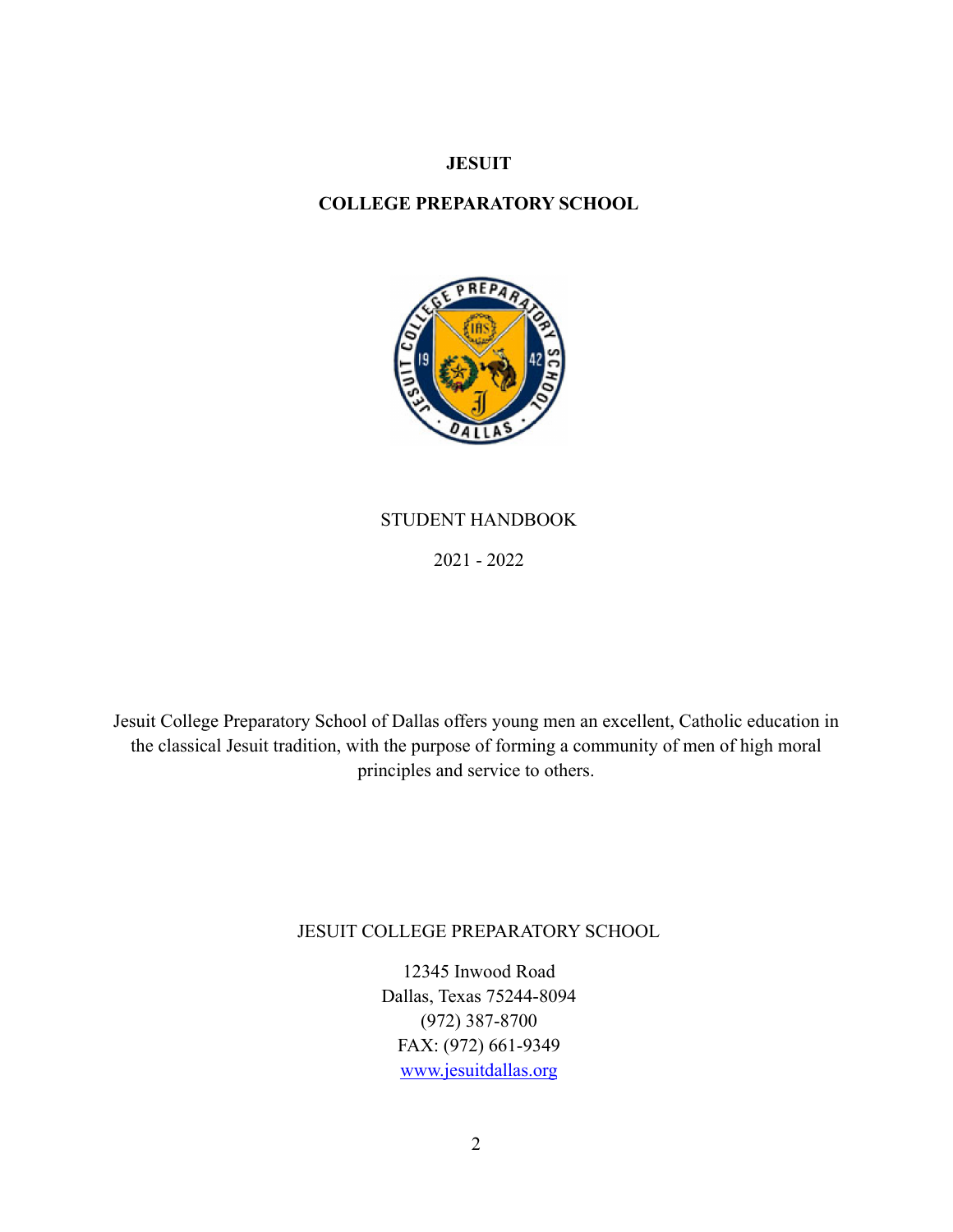# **TABLE OF CONTENTS**

| I. The Mission Statement of Jesuit College Preparatory School |                                                                                 |                |
|---------------------------------------------------------------|---------------------------------------------------------------------------------|----------------|
|                                                               | II. Philosophy of Jesuit College Preparatory School                             | 5              |
|                                                               | III. Profile of the Graduate of Jesuit College Preparatory School at Graduation | $\overline{7}$ |
|                                                               | IV. The Individual and the School Community                                     | 13             |
| V. The School Day                                             |                                                                                 |                |
| 1.                                                            | Notification of School Closings and Emergencies                                 | 15             |
| 2.                                                            | <b>Tardy Policy</b>                                                             | 15             |
| 3.                                                            | <b>Attending Classes</b>                                                        | 16             |
| 4.                                                            | <b>Campus Arrival and Departure</b>                                             | 16             |
| 5.                                                            | <b>Absentee Policy</b>                                                          | 17             |
| 6.                                                            | Cell Phone and Electronic Devices                                               | 18             |
| 7.                                                            | <b>Extracurricular Participation</b>                                            | 18             |
| 8.                                                            | <b>Student Photographs</b>                                                      | 18             |
| 9.                                                            | Requests by Law Enforcement Officials                                           | 18             |
| 10.                                                           | <b>Student Drivers</b>                                                          | 19             |
| 11.                                                           | <b>Trips</b>                                                                    | 19             |
| 12.                                                           | Proof of Enrollment Forms                                                       | 19             |
| 13.                                                           | Open-Campus Privileges for Seniors                                              | 19             |
| 14.                                                           | <b>Student Injuries</b>                                                         | 19             |
| <b>VI. Campus Facilities</b>                                  |                                                                                 |                |
| 1.                                                            | The Campus                                                                      | 21             |
| 2.                                                            | <b>Student Parking</b>                                                          | 21             |
| 3.                                                            | School Telephones                                                               | 21             |
| 4.                                                            | Corridors, Hallways, and Student Property                                       | 22             |
| 5.                                                            | The Cafeteria                                                                   | 22             |
| 6.                                                            | <b>Student Courtyards</b>                                                       | 22             |
| 7.                                                            | Department Offices                                                              | 22             |
| 8.                                                            | The Information Commons                                                         | 22             |
| 9.                                                            | <b>Computer Access</b>                                                          | 23             |
| 10.                                                           | The Ranger Connection                                                           | 23             |
| 11.                                                           | Posters                                                                         | 23             |
| <b>VII. Student Dress and Conduct</b>                         |                                                                                 | 23             |
| 1.                                                            | The Dress Code                                                                  | 23             |
| 2.                                                            | <b>Dress Code Violations</b>                                                    | 25             |
| 3.                                                            | <b>Student Behavior</b>                                                         | 25             |
| 4.                                                            | Living Accommodations                                                           | 26             |
| 5.                                                            | Chewing Gum                                                                     | 26             |
| 6.                                                            | Tobacco Products and Paraphernalia                                              | 26             |
| 7.                                                            | Alcohol and Drugs                                                               | 26             |
| 8.                                                            | Medicines                                                                       | 27             |
| 9.                                                            | <b>Student Lockers</b>                                                          | 27             |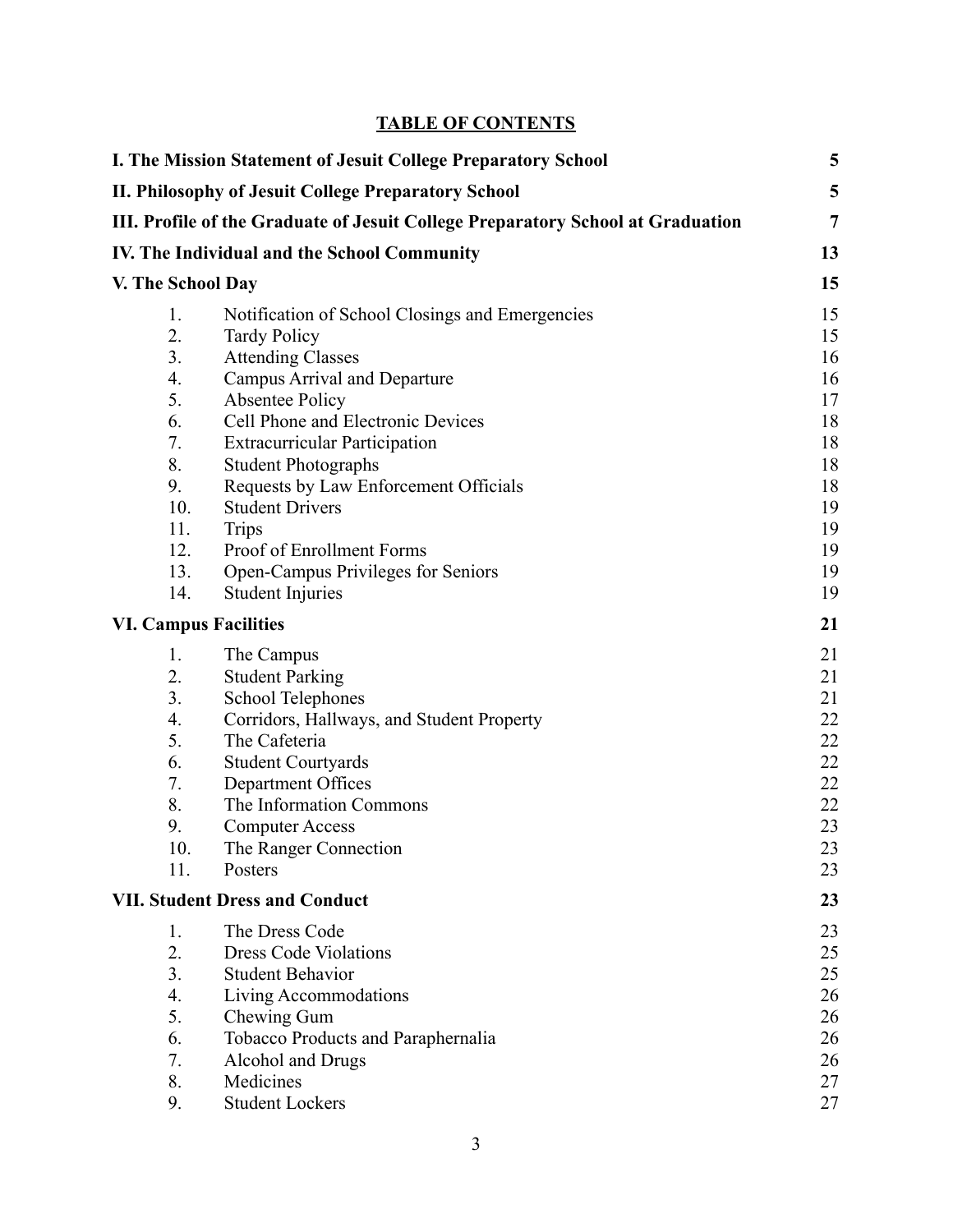| 10.                                                                                                         | <b>Student Supplies and Property</b>               | 28       |
|-------------------------------------------------------------------------------------------------------------|----------------------------------------------------|----------|
| 11.                                                                                                         | <b>School Dances</b>                               | 28       |
| 12.                                                                                                         | Weapons                                            | 29       |
| 13.                                                                                                         | Surveys, Petitions, and Advertisements             | 29       |
| <b>VIII. School Discipline and Sanctions</b>                                                                |                                                    | 29       |
| 1.                                                                                                          | <b>Classroom Discipline</b>                        | 29       |
| 2.                                                                                                          | Penance Hall and Saturday School                   | 29       |
| 3.                                                                                                          | <b>Students Sent Home</b>                          | 30       |
| 4.                                                                                                          | <b>Student Probation</b>                           | 30       |
| 5.                                                                                                          | Student Suspension and Expulsion                   | 30       |
| <b>IX. Academic Policies</b>                                                                                |                                                    | 31       |
| 1.                                                                                                          | <b>Graduation Requirements</b>                     | 31       |
| 2.                                                                                                          | <b>Grading Standards</b>                           | 32       |
| 3.                                                                                                          | System for Calculating GPA                         | 33       |
| 4.                                                                                                          | Honors                                             | 33       |
| 5.                                                                                                          | Assignment of Teachers and Classes                 | 34       |
| 6.                                                                                                          | Grade Posting and Eligibility                      | 34       |
| 7.                                                                                                          | Withdrawal and Failure                             | 36       |
| 8.                                                                                                          | The Week Before Semester Exams                     | 38       |
| 9.                                                                                                          | Assessments and Examinations                       | 38       |
| 10.                                                                                                         | <b>Student Records</b>                             | 39       |
| 11.<br>12.                                                                                                  | <b>Extended Time Testing Policy</b><br>Makeup Work | 39<br>39 |
| 13.                                                                                                         | Freshman Study Hall Release                        | 40       |
| 14.                                                                                                         | <b>Test Center</b>                                 | 40       |
| 15.                                                                                                         | Academic Probation                                 | 41       |
| 16.                                                                                                         | <b>Academic Dishonesty</b>                         | 41       |
| 17.                                                                                                         | Semester Away from Jesuit                          | 42       |
| 18.                                                                                                         | Tutoring                                           | 43       |
| <b>X. Community Service Program</b>                                                                         |                                                    | 43       |
|                                                                                                             | XI. Jesuit Technology Acceptable Use Policy        | 45       |
| <b>XII. Student Council</b>                                                                                 |                                                    | 48       |
| <b>XIV. National Honor Society</b><br><b>XV. Athlete's Code of Conduct</b><br><b>XVI. Athletic Policies</b> |                                                    | 50       |
|                                                                                                             |                                                    | 53       |
|                                                                                                             |                                                    | 55       |
| <b>XVII. School Songs</b>                                                                                   | 56                                                 |          |
| <b>XVIII. Telephone Information</b>                                                                         | 57                                                 |          |
| <b>XX. Dress Code Examples</b>                                                                              | 57                                                 |          |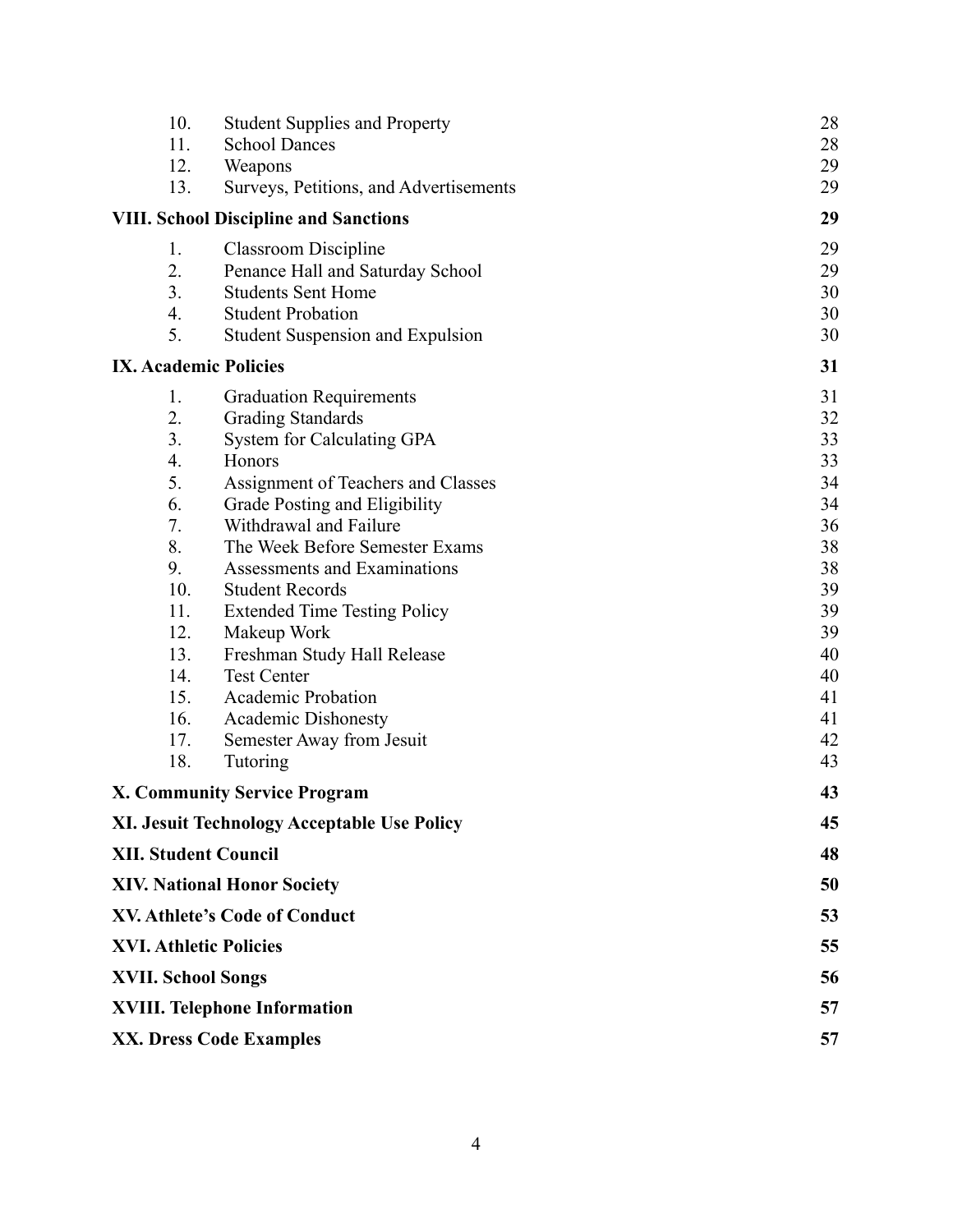## **I. THE MISSION STATEMENT OF JESUIT COLLEGE PREPARATORY SCHOOL**

## *AD MAJOREM DEI GLORIAM*

<span id="page-4-0"></span>Jesuit College Preparatory School of Dallas offers young men an excellent, Catholic education in the classical Jesuit tradition, with the purpose of forming a community of men of high moral principles and service to others**.**

## **II. PHILOSOPHY OF JESUIT COLLEGE PREPARATORY SCHOOL**

## <span id="page-4-1"></span>**Jesuit College Preparatory School offers young men an excellent education.**

In offering a college preparatory education, Jesuit emphasizes academic excellence and intellectual challenge. The interaction of students and faculty introduces each student to the various fields of human knowledge, invites him to a mastery of particular skills, teaches him how to learn for himself, and encourages him to think critically. Thus, the program of studies looks to develop in its students "perfect eloquence," having something worthwhile to say and being able to express it effectively and persuasively.

Jesuit recognizes the importance of educating the whole person, and thus every aspect of the school seeks the fullest possible development of every dimension of its students. Such a liberal education frees the student to develop fully the human potential God has given him. Jesuit's education seeks to inspire a joy in learning and a thirst for greater and deeper knowledge.

## **Jesuit College Preparatory School offers young men a Catholic education.**

Jesuit exists as part of the apostolic mission of the Roman Catholic Church. It thus takes as its cornerstone an attitude of thinking with the Church, remaining faithful to its teachings and presenting clearly and honestly its fundamental beliefs.

As a Catholic institution, Jesuit draws spiritual strength from its liturgical life in celebrating the sacraments, especially Reconciliation and the Eucharist. Jesuit likewise incorporates communal prayer as an integral part of the school's regular order and offers its students opportunities to develop and deepen their personal prayer lives.

Jesuit's commitment to drawing students from all ethnic backgrounds flows from its participation in the Church's mission to make disciples of all nations. Its respect for diversity rests on the understanding of the common origin and goal of all human beings in God. Moreover, Jesuit's Catholic identity, drawing on the Church's defined teachings on religious liberty, likewise insures a proper respect for the conscience and convictions of all.

Jesuit stands committed to the religious development of all students and thus—in ways proper to a school—makes concrete experiences of church life available to all.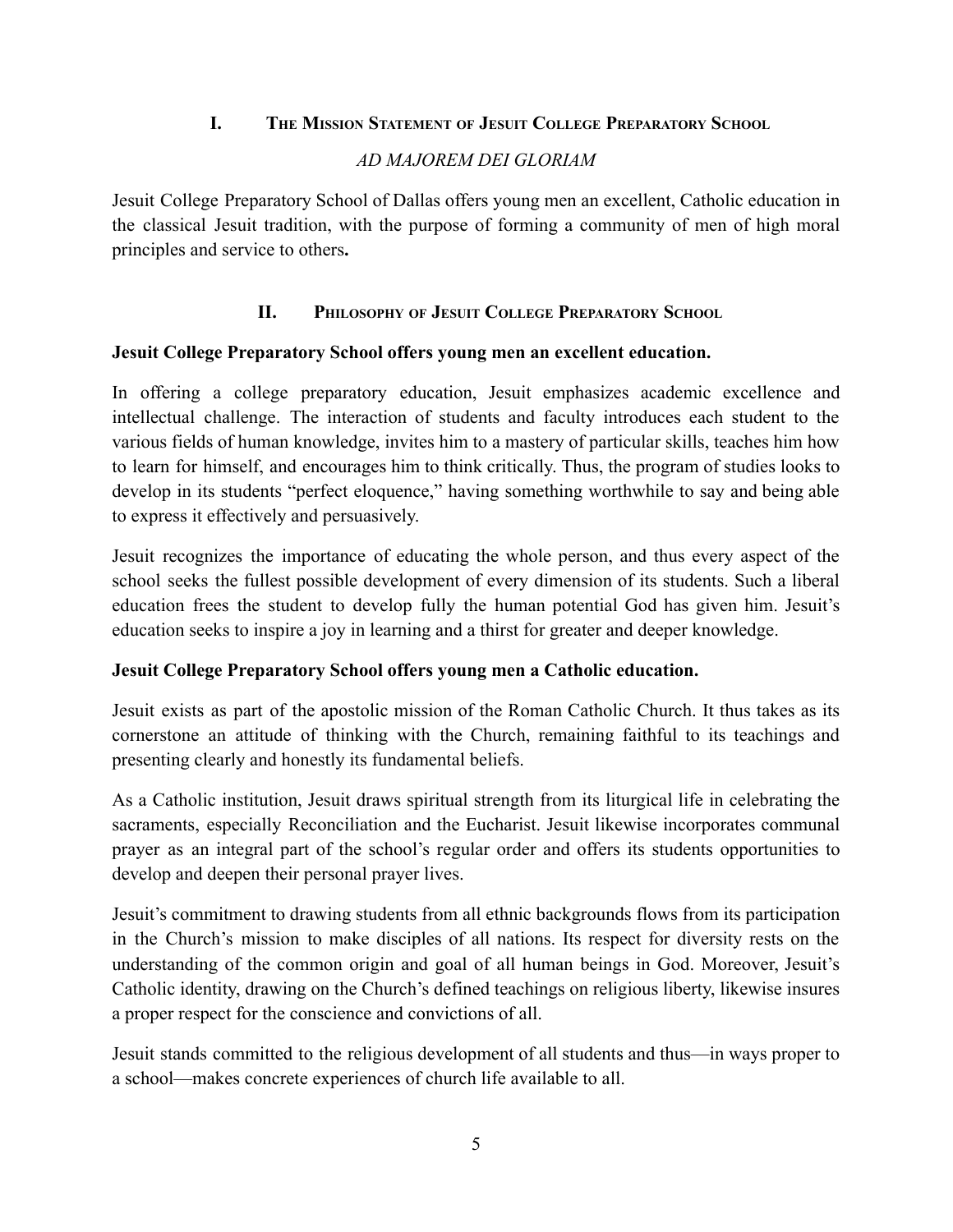## **Jesuit College Preparatory School offers young men an education in the classical Jesuit tradition.**

Jesuit's education program flows from a tradition of schools that stretches to the work of St. Ignatius Loyola and the first Jesuits in the 1540s. This tradition seeks to form students on the classic model of the Greeks—in its Christian version: balanced, serene, and constant. This heritage demands a structured and sequential program of studies that calls for an active role of the student in learning.

The Jesuit educational tradition centers its curriculum around the person rather than the material. Therefore, a guiding principle is personal care of the individual, whereby teachers have personal knowledge of, care for, and close rapport with their students.

Both academic education and religious formation in Jesuit schools draw their vision from St. Ignatius Loyola's *Spiritual Exercises*. This vision sees our human goal as the praise, reverence, and service of God and seeks to free us for the proper use of all other created good as means to this end. Furthermore, in its program of retreats and spiritual formation, Jesuit takes the *Exercises* as a privileged way of better knowing, loving, and following Christ. Inspired by the vision of St. Ignatius of Loyola, the school assists its students to appreciate the richness of God's creation, to wrestle with the basic questions of human existence, to listen for God's personal call, and to respond with a generosity beyond the ordinary and commonplace.

## **Jesuit College Preparatory School offers young men an education that forms a community.**

Drawing from its Catholic foundation and its Jesuit focus on personal care for the individual, Jesuit calls its students to a diverse but cohesive community that builds solidarity with others and that transcends race, culture, or religion. Jesuit strives to form this community in service of a positive culture of life, wherein each person—both as an individual and as a member of larger groups—may live faithfully and consistently according to God's plan.

The principle of personal care for the individual looks to the development of relationships among students and also among administrators, teachers, and staff; this care extends also to former students, to parents and to the students within their families.

Jesuit offers continuing guidance and ongoing formation to its alumni in applying the principles of their high school education to their world of family and work. In forming the wider school community, Jesuit also recognizes the importance of communication and cooperation with parents, who in turn are called upon to accept the world view of Ignatius.

Jesuit thus stands as an educational and religious center for students, alumni, families, and the local Dallas community.

## **Jesuit College Preparatory School offers young men an education of high moral principles.**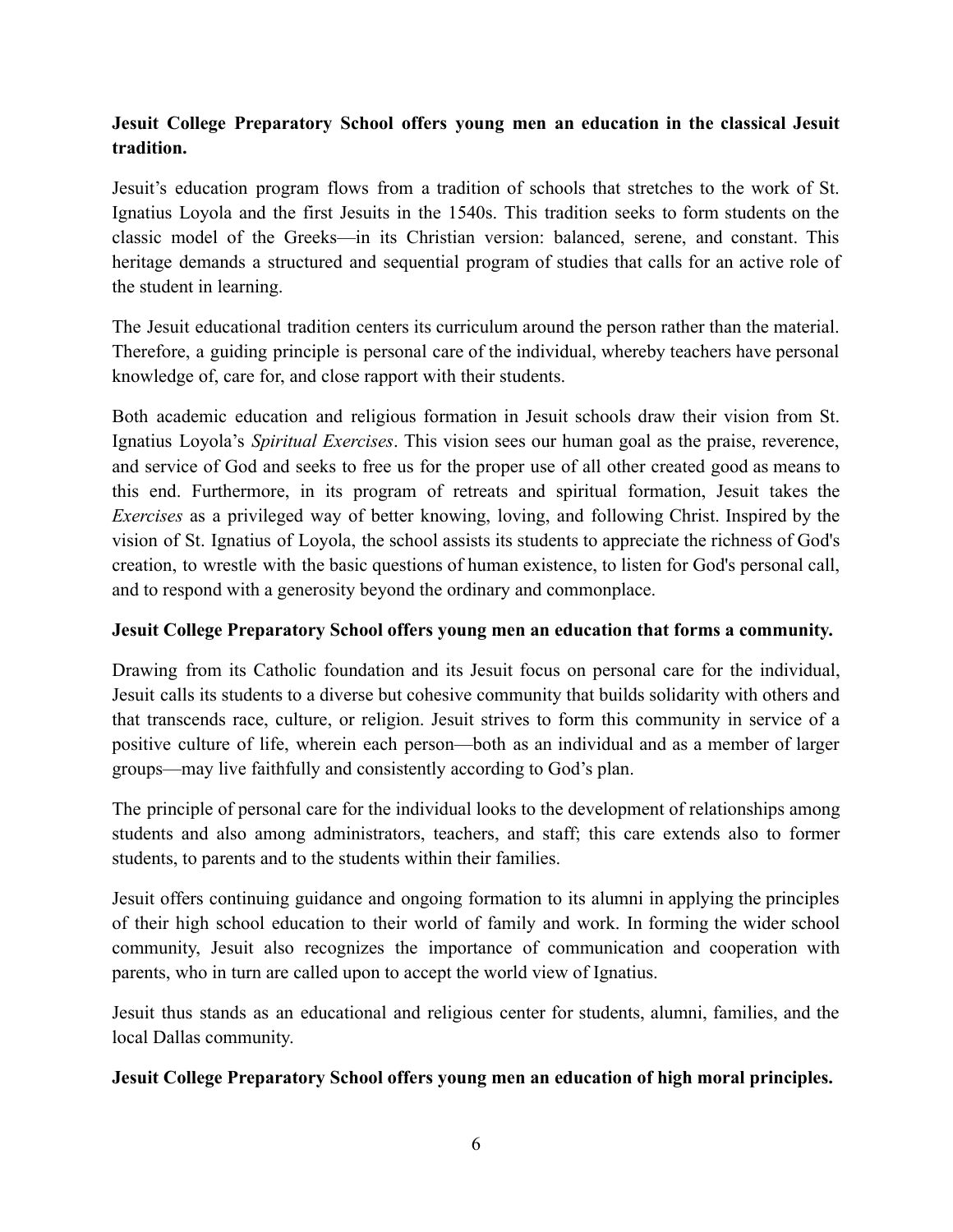The school's Catholic identity and Jesuit educational heritage make character formation an essential element of its mission. Both in classroom instruction and in the larger context of school order and rules, Jesuit demands that each student learn to make informed, responsible decisions and to accept the consequences of his decisions. Jesuit seeks not merely to inform the student but also to form him.

Thus, Jesuit calls from each student a growth in self-discipline, manifested in intellectual rigor, persevering application to studies, and conduct toward others that recognizes the human dignity of each individual.

At Jesuit, then, education takes place in a moral context in which knowledge is joined to virtue.

## **Jesuit College Preparatory School offers young men an education for service to others.**

Jesuit's foundations of Christian principles and Ignatian spirituality hold that a living faith will be expressed in works and that true love of others ought to manifest itself in deeds.

Since a faith that does justice is an essential element of a Jesuit institution, the school requires of its students a systematic service program with reflection on the larger issues and principles behind the individual acts of service. This service program stands as an integral part of the larger formation of character and spirituality; Jesuit calls on its students to see that works of justice and service are ultimately done in imitation of Christ. In short, Jesuit strives to form its students into "men for others"

Thus, the mission of Jesuit College Preparatory School of Dallas draws its inspiration and vision from St. Ignatius Loyola and seeks in all it does to work *Ad Majorem Dei Gloriam,* to the greater glory of God.

# <span id="page-6-0"></span>**III. PROFILE OF THE GRADUATE OF JESUIT COLLEGE PREPARATORY SCHOOL AT GRADUATION**

*The PROFILE is the product of more than one year of reflection, discussion, and composition by the entire faculty and administration of Jesuit, as well as consultation with students, parents, alumni, and members of the wider Dallas community. The PROFILE stands not only as an expression of what Jesuit is, but as a commitment to what Jesuit can become in the future.*

The graduate of Jesuit College Preparatory School stands at the threshold of young adulthood. In his movement from childhood to adulthood, he has often confronted anxiety, embarrassment, growing independence, first steps toward sexual identity, first love, first job, and sometimes the first lengthy stay away from home. He has also developed physically, emotionally, mentally, and spiritually, cultivating strengths, abilities, and characteristics which adults and peers have begun to appreciate. During the four years prior to graduation, the adolescent has begun to realize that he can accomplish some things well, sometimes beyond his own expectations. He has also encountered failures and disappointments which have helped him to move toward maturity.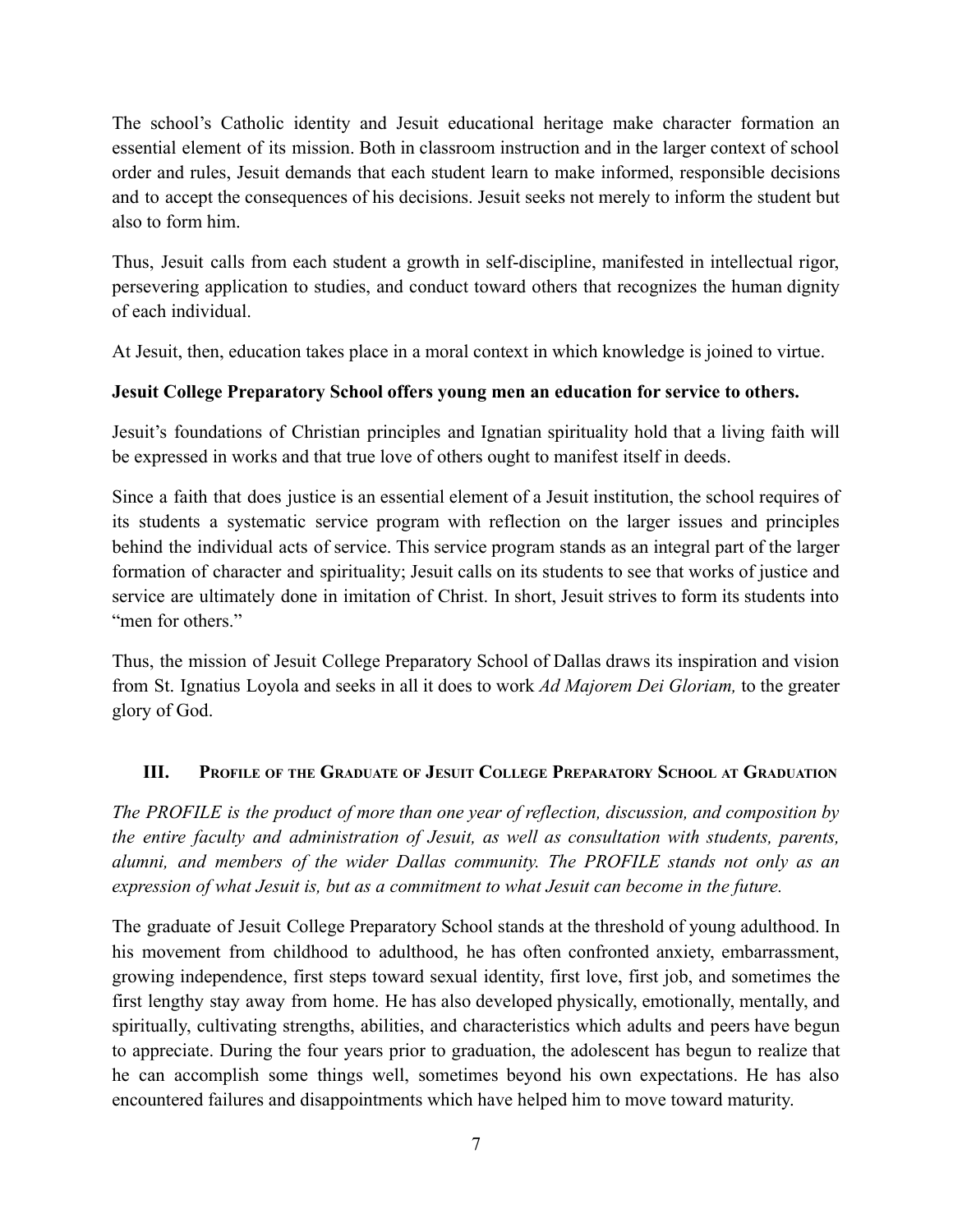Fluctuating between highs and lows of confidence and doubt, love and loneliness, success and failure, the Jesuit graduate has negotiated many of the challenges of adolescence. On the other hand, he has not reached the maturity of the college senior. Especially during the last year of high school, the student has become aware of the complexity of the adult world. He does not fully understand why people break their promises, why economic injustice exists, why there are wars, what power is or how it ought to be used; yet he is old enough to question that adult world. He has entered it cautiously, but with a sense of wonder, eager to find his way. Although attuned to the culture of youth, the graduate has become free enough from peer pressure to make conscious moral responses.

The faculty and administration of Jesuit College Preparatory School have determined six general categories to describe the graduate at graduation in terms of those qualities which seem most desirable, not only for this threshold period, but also for adult life. These categories are to be understood as dynamic interactions, not as isolated functions. They describe the ideals of Jesuit for its graduates; the school does not expect all graduates will have attained all of these goals to equal degrees. However, the traits described in these categories are characteristic of a young man who can live as an adult Christian in the twenty-first Century. The graduating senior of Jesuit College Preparatory School is ideally: **Open to Growth, Intellectually Competent Physically Fit, Loving, Religious, and Committed to Working for Justice.**

## **OPEN TO GROWTH**

At graduation, the Jesuit student has come to see that his progress toward adulthood lies primarily in his own hands. Through his years at Jesuit, he has begun to see, to understand, and to confront the many facets of the human condition: its expression throughout the centuries, its course in today's world, and its possibilities for the future; not only its frustrations and failings, but also its grandeur and glory; most importantly, its acceptance, redemption, and promised perfection in the person of Jesus Christ.

## **The graduating senior of Jesuit College Preparatory School of Dallas:**

- 1. has begun to assume personal responsibility for his growth; he has begun to develop the tools and habits of reflecting on his experiences; he has seen that his own choices, however wise they may be, will greatly determine his life's course and that he must accept the consequences which flow from these choices.
- 2. has begun to learn to accept himself, his talents, ideas, feelings, desires, limitations and failings; he has begun to discover ways of expressing himself authentically, of enhancing his gifts, and of confronting his weaknesses.
- 3. has become aware of his personal talents and interests through both academic and extracurricular experiences at Jesuit; therefore, he has become more willing, able, and confident to seek continued development in selected intellectual, aesthetic, athletic,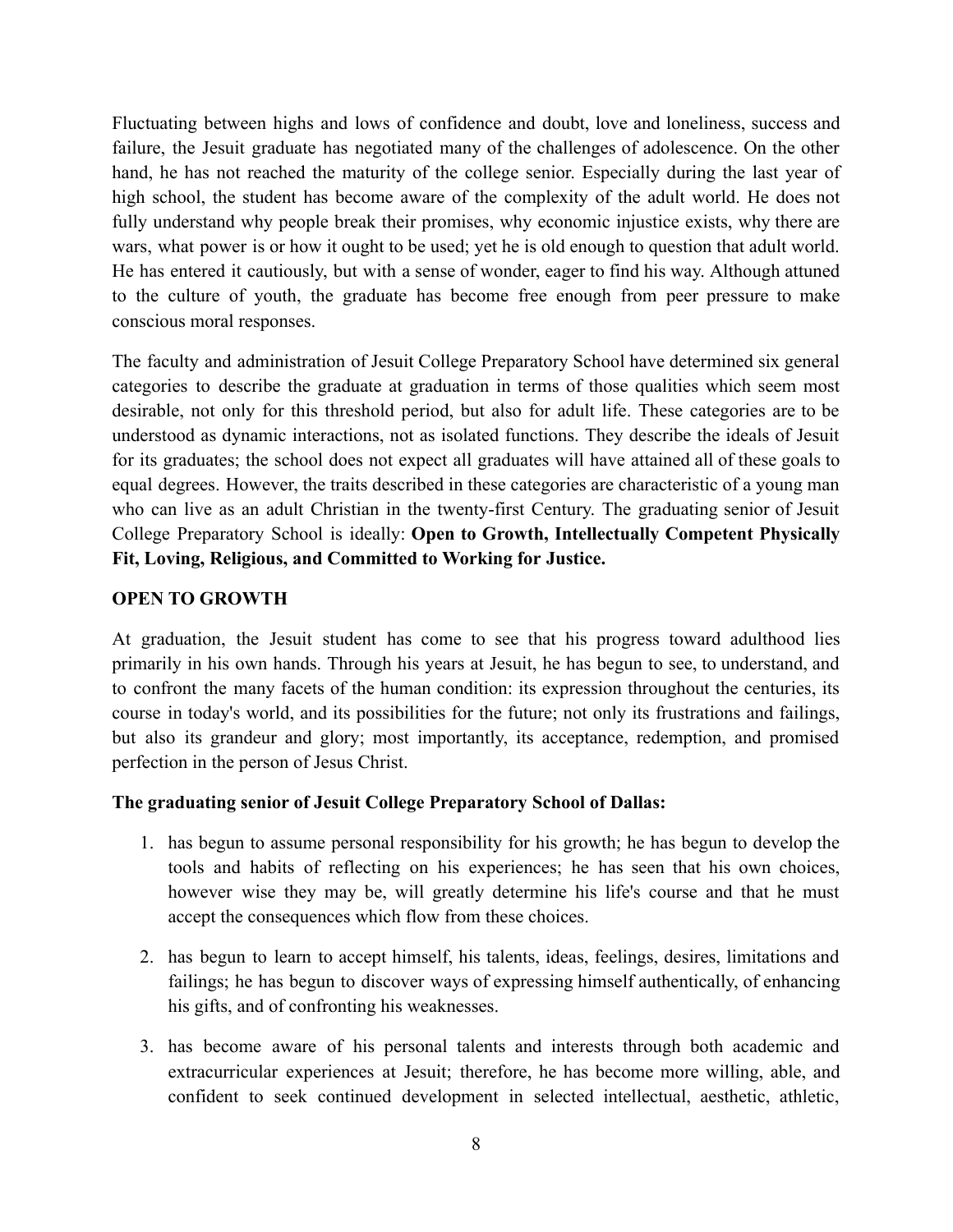social, and spiritual activities.

- 4. has begun to recognize that as a liberally educated person, he is enriched through respectful appreciation of individuals from different cultures and backgrounds.
- 5. has begun to see that major life choices demand that he seek ways in which he can develop himself most fully in knowledge, love, and service of his Creator and for the benefit of his community; he also has begun to consider that an essential aspect of this search is listening for God's personal call to live out his unique vocation.

## **INTELLECTUALLY COMPETENT**

At graduation, the Jesuit student will have experienced a curriculum designed to open him to the richness of his own intellect, as well as to the world of nature and man. The Jesuit course of studies has introduced him to the various disciplines which define a person of learning. The academic rigor characteristic of Jesuit education has demanded that he attain a considerable level of proficiency in these disciplines. All the academic structures of Jesuit College Preparatory School have assisted the student in discovering himself as an individual of reason, education, and culture. He has recognized the value of knowledge as perfecting the uniquely human aspect of his being.

## **The graduating senior at Jesuit College Preparatory School of Dallas:**

#### A. Intellectual Attitudes

- 3. has been actively involved in the guided development of his intellectual capacities.
- 4. has begun to see the potential of his own mind and thus has grown more confident in his abilities to acquire and analyze knowledge, to synthesize this knowledge through his creative powers, and to pass critical judgment on his own statements and opinions and on those of others.
- 5. has matured sufficiently to find joy in the sheer exercise of his God-given intellectual powers; he has been prompted by this joy to initiate research in order to discover new information for himself; he has continued to develop and enhance the habits of reading, personal creativity, and discovery.

## B. Academic Skills

- 6. has mastered the fundamental skills of health and physical education, language, mathematics, the sciences, the humanities, computer science, and the fine arts.
- 7. has begun to grasp and to exercise the various methods of analysis which are characteristic of different types of knowledge: mathematical, scientific, linguistic, humanistic, and theological.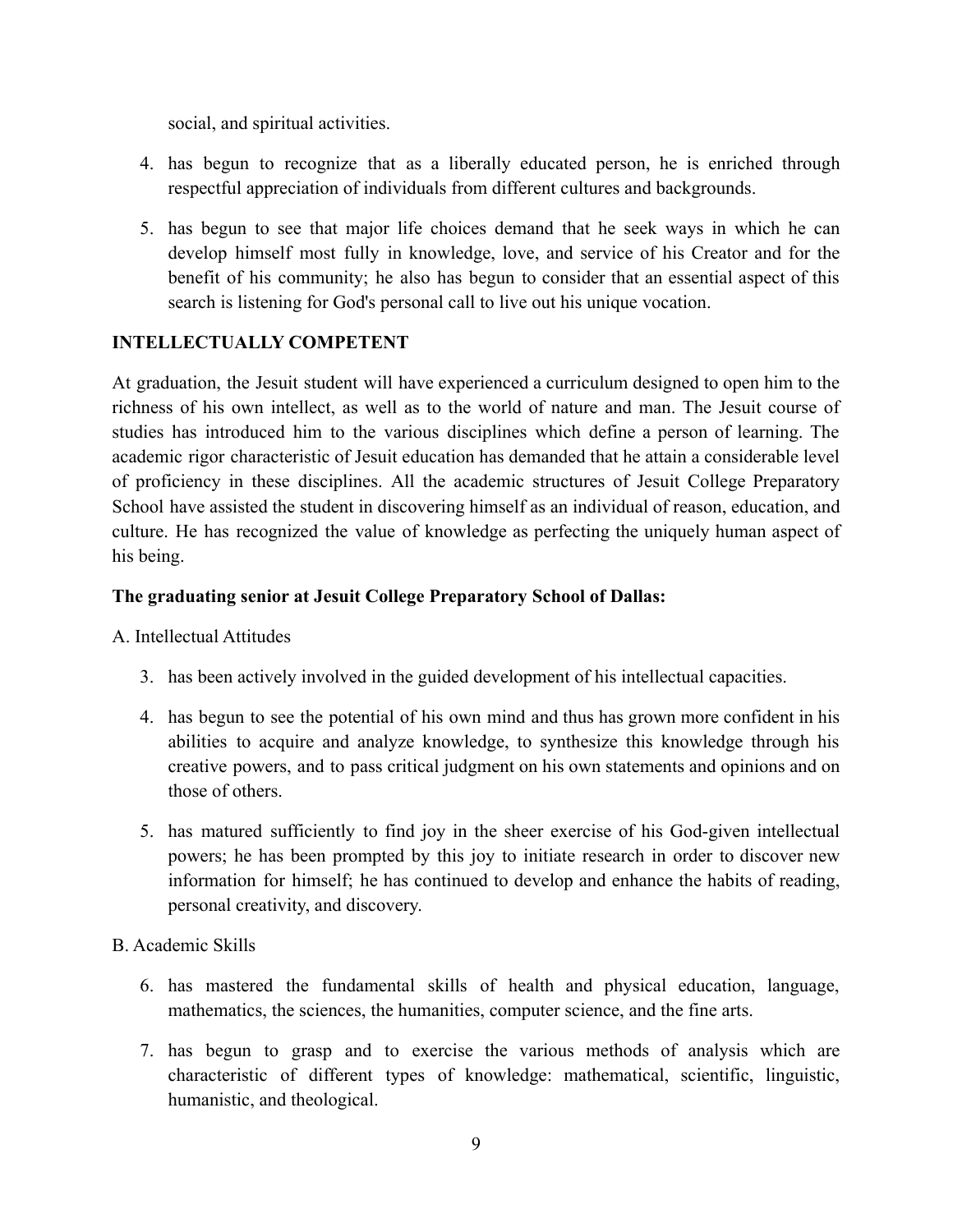- 8. has acquired the fundamental skills of individual research: the ability to obtain information from libraries and other sources, to organize his knowledge and to solve problems, to decide objectives and to choose appropriate means, to select methods of evaluating his own investigations.
- 9. has begun to master logical skills and to apply them to the critical examination of his knowledge.
- 10. has developed the ability to express himself in writing and speaking with logical correctness and with persuasive force; he has begun to grasp and to exercise the fundamental skills of mass communication.
- C. Substantive Knowledge
	- 11. has become familiar with the elements of maintaining and enhancing his physical well-being throughout his lifetime; he has become aware of threats of substance abuse to his health and of ways to avoid these.
	- 12. has been introduced to the structured study of language and thus to the intellectual discipline and systematic elements of Western languages.
	- 13. has begun to understand the historical antecedents and current challenges of the scientific, economic, political, and cultural structures of the United States and Western civilization.
	- 14. has become aware of contemporary issues in technology, communications, economics, society, and politics; he has also begun to form educated moral opinions on these issues.
	- 15. has been introduced to some of the great works of literature of Western civilization.
	- 16. has come to recognize the intellectual and academic validity of theology as a system of human knowledge; he has also become familiar with this discipline's major branches and their methodologies.

#### **PHYSICALLY FIT**

At graduation, the Jesuit student has come to value the ideal of a sound mind in a sound body. He has experienced some of the most marked physical growth of his life. During these years, he has been introduced to means of maintaining his body in good condition throughout his life and has been trained in the exercise of these means. He has had the opportunity of participating in intramural and interscholastic team sports and has been challenged to see these activities, not simply as a way of developing his physical abilities, but also as a means for enhancing his growth as a well-rounded gentleman.

#### **The graduating senior of Jesuit College Preparatory School of Dallas:**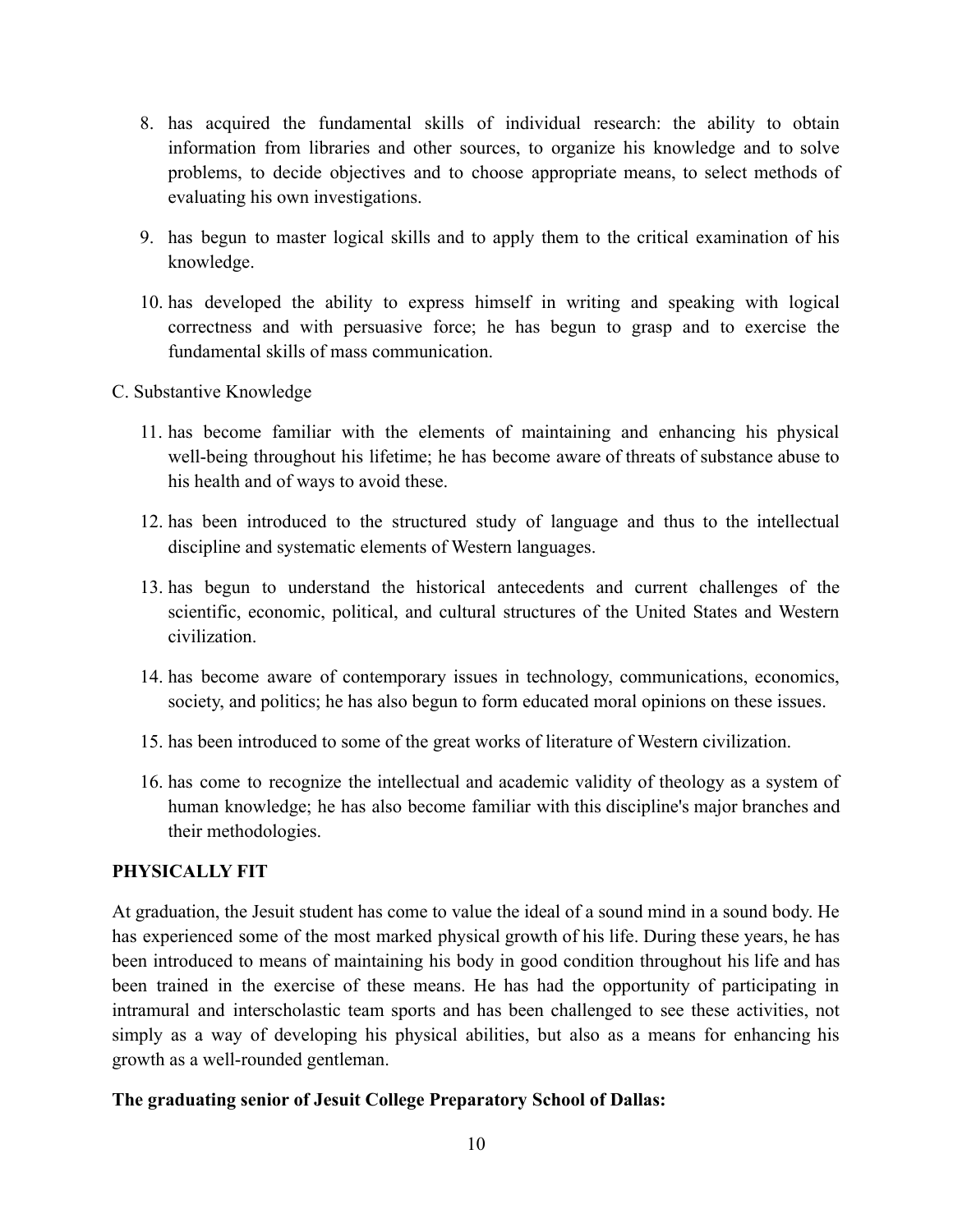- 17. has been made aware of the role of nutrition and proper diet in maintaining his health; he has been advised of the dangers to his physical well-being posed by the abuse of alcohol, drugs, and other addictive chemicals.
- 18. has been led toward the awareness and appreciation of the healthful benefits of maintaining physical fitness over a lifetime; he has been encouraged to participate regularly in activities which will facilitate his physical development and which will enhance his strength and conditioning.
- 19. has been challenged to see that participation in team sports is valuable in terms of what he can contribute to the combined efforts of the team; he has found a certain joy in encouraging his team-mates and in receiving encouragement from them.
- 20. has been expected to develop a keen sense of gentlemanly sportsmanship in interscholastic competition, rejoicing in the efforts and talents of all competitors and accepting graciously both victory and defeat.

# **LOVING**

At graduation, the Jesuit student, well on the way to establishing his own identity, has also begun to move beyond self-interest and self-centeredness in human relationships. His high school years have been years of social and emotional maturation as much as of physical growth. He has experienced being loved and cared for by others and being a full part of the Jesuit school community. These experiences have led him to go outside himself and to find real happiness and joy in the love, friendship, and companionship of other people.

# **The graduating senior of Jesuit College Preparatory School of Dallas:**

- 21. has been opened to experiencing moments of God's unconditional love for him; he has come to see himself as loved by God and by other people.
- 22. has learned to distinguish among different levels of friendship; he has begun to appreciate and to seek deeper personal friendships; he has become more capable of putting himself in another person's place and of trying to understand the feelings and needs of others.
- 23. has experienced instances of support and friendship from students, faculty, and staff of Jesuit; he has thus been encouraged to put trust in the fidelity of friends, family, and members of the Jesuit school community; he has therefore been prompted to go beyond himself to share with others (both within and outside the Jesuit community) some of the care and love that he has received.
- 24. has begun to integrate affective and sexual growth into his whole personality.
- 25. has begun to interact socially and intellectually with persons of the opposite sex.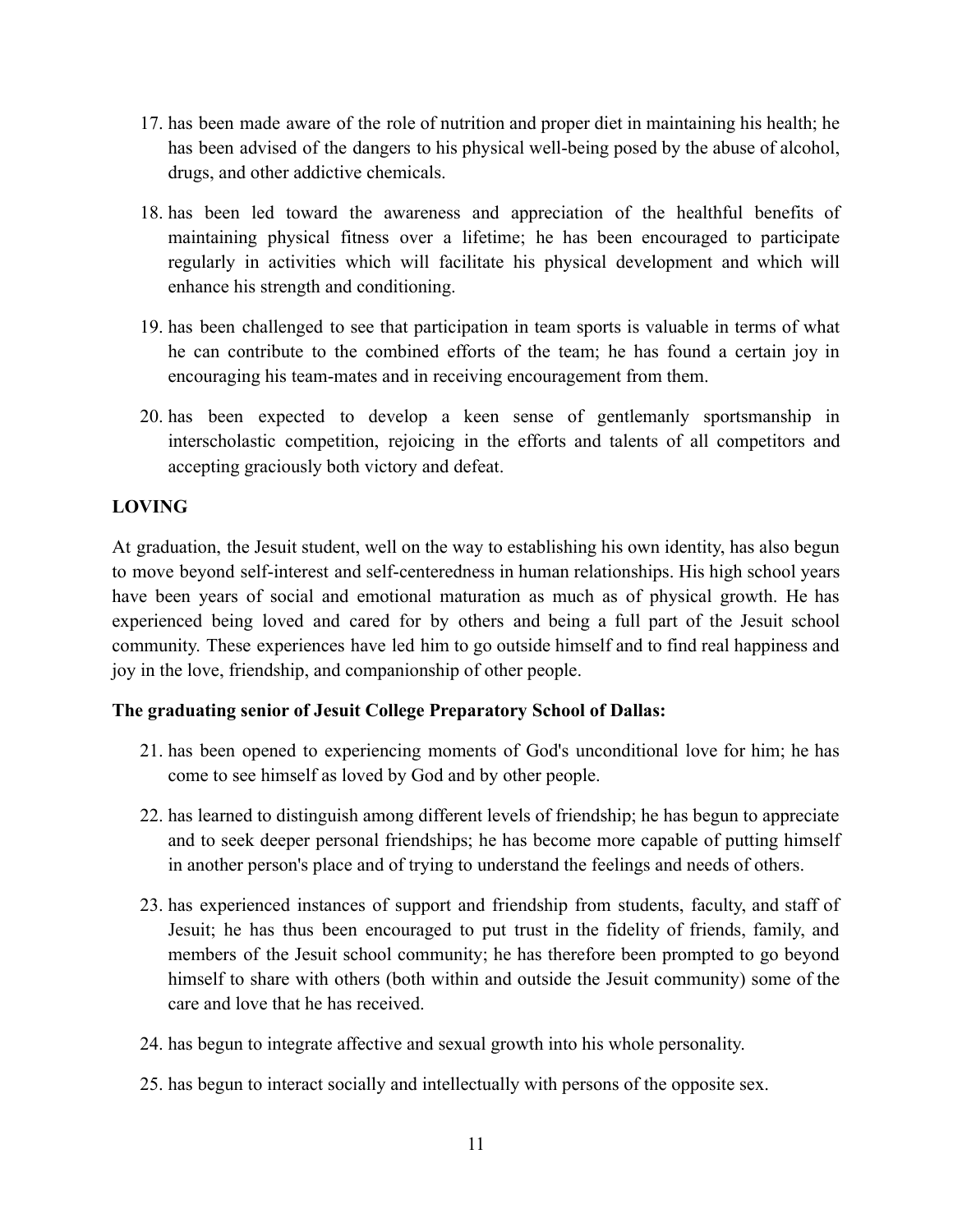- 26. has displayed more and more the traits of a gentleman who unaffectedly treats other individuals with all appropriate courtesy; beyond this, his service to others has led him to appreciate the satisfaction of giving himself to others and thus of enriching his own life.
- 27. has begun to recognize and to overcome his own personal prejudices in relating to persons of other races, religions, and backgrounds.

### **RELIGIOUS**

At graduation, the Jesuit student has been part of a community which seeks to nurture the seeds of religious faith and commitment to growth in each individual. He has received a basic knowledge of the major doctrines and practices of the Catholic Church; and he has been challenged to examine his own religious beliefs and traditions, whatever they may be. Most importantly, he has been invited to choose his fundamental relationship to God, to encounter truly the person of Jesus, and to live out his faith in the context of commitment to his Church.

### **The graduating senior of Jesuit College Preparatory School of Dallas:**

- 28. has been introduced to Jesus as the model of human life, both through the Gospels and through the Church teachings concerning His redeeming mission.
- 29. has a basic understanding of the continued embodiment of Christ's mission in the Church; he has grasped that an individual's religious faith demands his active involvement in the life of his parish or faith community; he has been prepared, not only to service actively in these communities, but also to assume appropriate leadership roles.
- 30. has begun to acknowledge the role of worship in the faith life of his parish or faith community; he has come to grasp the centrality of the sacraments, especially the Eucharist, to the vitality of the Catholic Church.
- 31. has been offered a progressive initiation to prayer by the religious structure of the school (for example, class and school prayer, prayer services, retreats, the Community Service and Social Justice Program, and school liturgies; he has begun to learn how to express himself through different forms of prayer.
- 32. has begun to form his conscience according to the mind of Christ in responding to God's will through service to others.
- 33. has grasped the connection between the model of Christ and the Church's teachings on morality and justice; he has sufficiently understood the Church's teachings on morality and justice to reason through issues with ethical clarity; he has been expected to adopt as his own the model of the life and actions of Jesus in respecting human life in all forms.

## **COMMITTED TO WORKING FOR JUSTICE**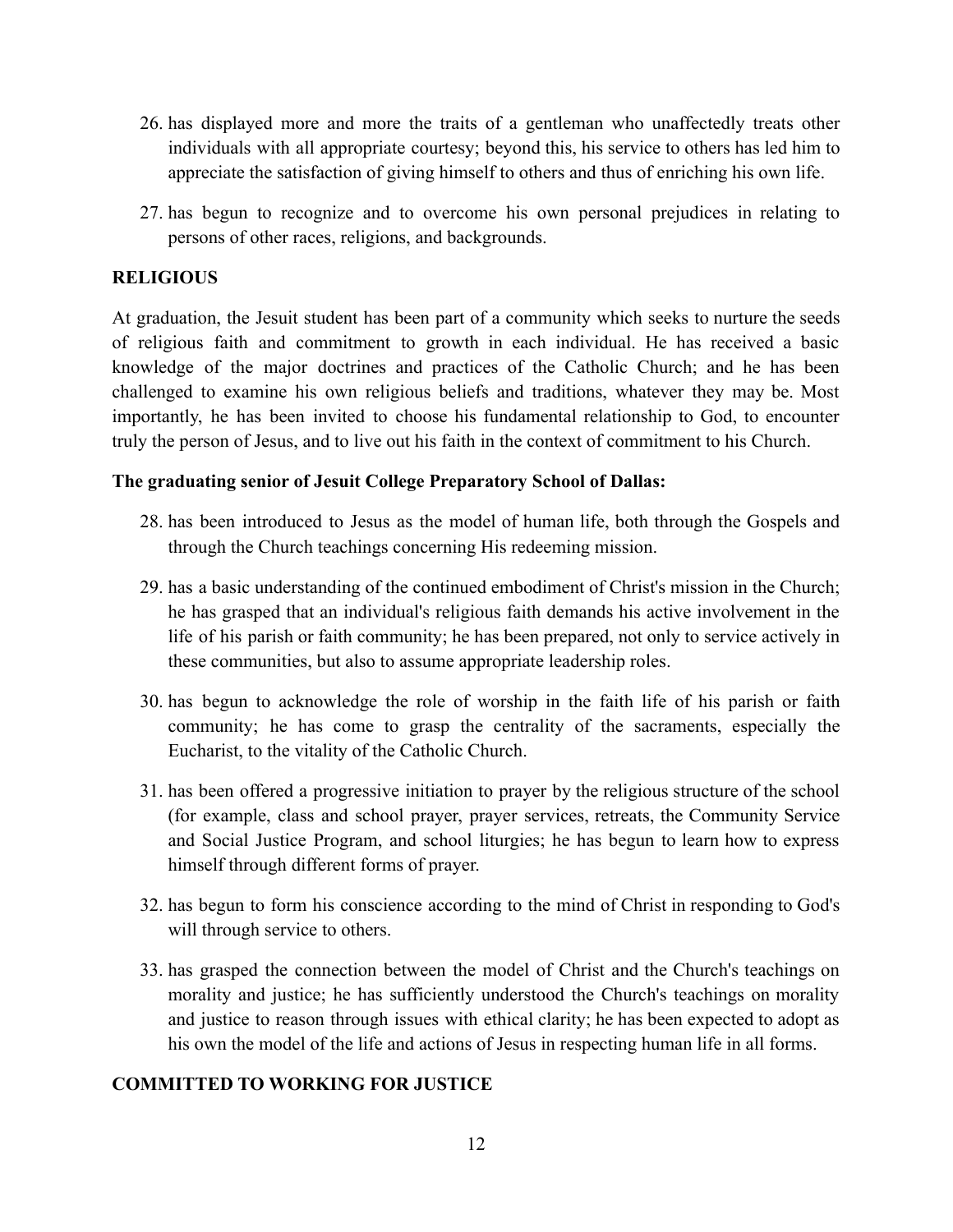At graduation, the Jesuit student has begun to examine himself and his world in terms of the justice which a living faith requires. Thus, he has been able to recognize that basic human needs and rights have been denied to certain peoples; he has been able to comprehend that many complexities underlie these denials; and, in the light of the example of Jesus, he has been able to evaluate the social and economic structures through which human needs and rights are denied, and to take appropriate action to render them more just.

## **The graduating senior of Jesuit College Preparatory School of Dallas:**

- 34. has come to appreciate that acceptance of the message of Christ demands commitment to a just society; he has begun to understand that Christian respect for the value and dignity of all human life stems from a perspective which differs radically from that of a purely consumerist and materialist society.
- 35. has been challenged to apply the justice demanded by faith to his own temptations and those of society to treat others unjustly.
- 36. has come to recognize the needs of some disadvantaged segments of his local community through his work in Jesuit's Community Service and Social Justice Program and other related activities; he has reflected both on his own reactions to human deprivation and on the wider social questions raised by his particular experiences through the Community Service and Social Justice Program; he has had a concrete experience of placing his own intellect and talents at the service of others.
- 37. has begun to understand that his religious faith must have a real influence on his career choices and on the manner in which he fulfills his obligations to his family, his work, and the larger communities of his city, state, nation, and world; he has begun to be inspired to go beyond the ordinary scope of duty in using his talents to serve these communities; he has begun to appreciate that whatever decisions he makes to fulfill these obligations will constitute much of his response to God's call to live out his unique vocation.

## **IV. THE INDIVIDUAL AND THE SCHOOL COMMUNITY**

## <span id="page-12-0"></span>**1. IGNATIAN VALUES**

Members of the Jesuit community agree to maintain the values of brotherhood, commitment, and integrity.

*Brotherhood:* Jesuit students are encouraged to build solidarity with others that transcends race, culture, or religion. They become aware of the need to cooperate with others, using the best qualities of each individual to contribute to the greater advantage of the whole group. Jesuit students strive to be Ignatian in their relationships with the entire community by taking care of one another and treating others with respect.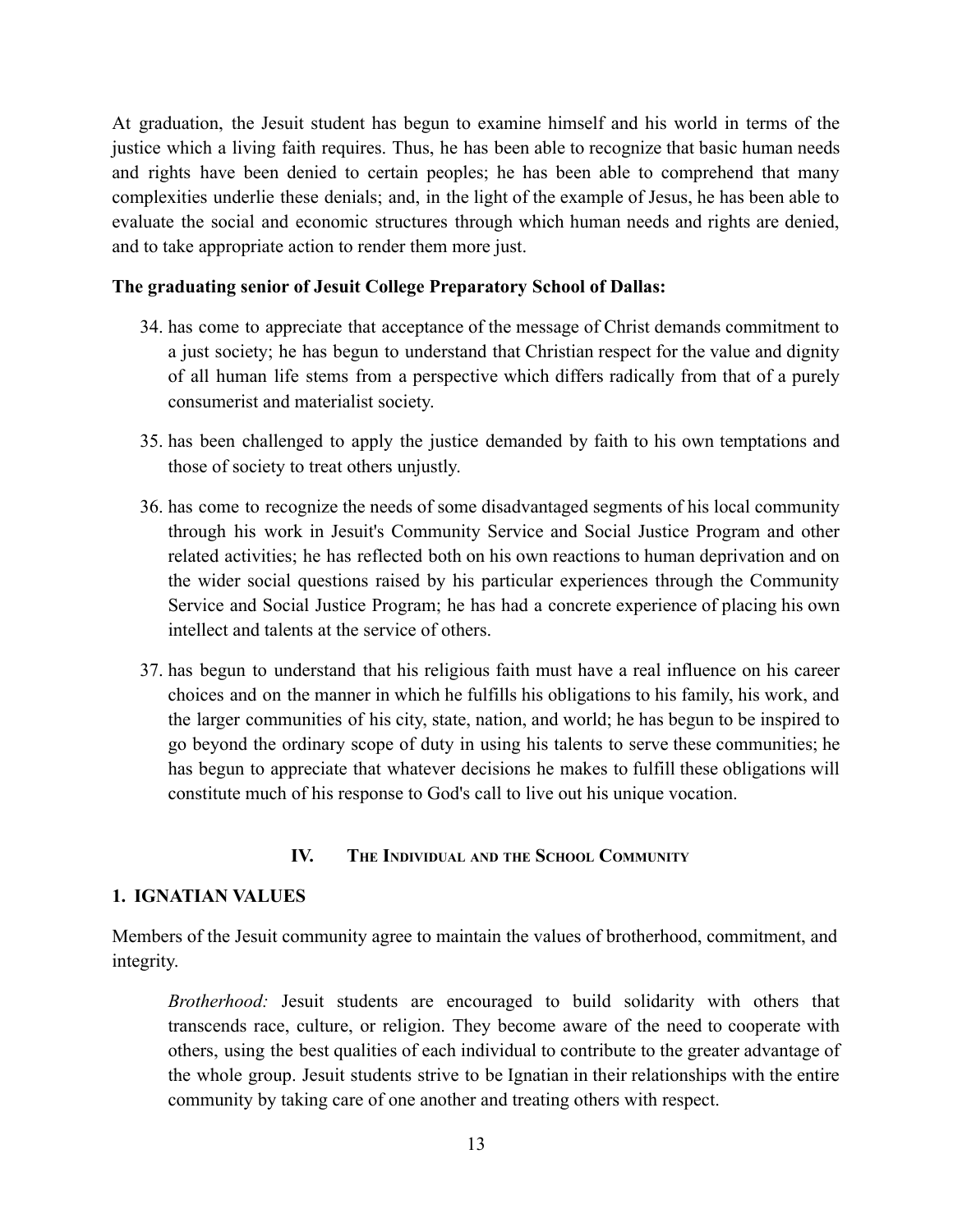*Commitment:* Jesuit, as an apostolic work of the Society of Jesus, is committed to "the service of faith, of which the promotion of justice is an absolute requirement" (*Go Forth and Teach).* A student's choice to attend Jesuit reflects his commitment to strive for this same service of faith as it is embodied in our motto "Men for Others."

*Integrity:* Jesuit education strives to form its students' values, attitudes, and abilities to discern the difference between right and wrong. Jesuit students endeavor to consistently choose what is right, even when the right choice is not the easy choice.

## **2. SPIRITUAL RESPONSIBILITIES**

Participation in prayer services, school liturgies, retreats, daily homeroom and/or class prayer, reconciliation services, and the Examen is considered essential.

# **3. PERSONAL RESPONSIBILITIES**

It is the responsibility of each student to familiarize himself with the expectations and policies of the school, especially regarding student conduct and academic requirements.

A student is expected to view the school video monitors and the student announcement postings outside of the Office of Student Affairs each day for notices and announcements. Such information includes notices from the administration, important information for students, and other general announcements.

Jesuit takes its responsibility for the safety of its students seriously. Accordingly, any sexual misconduct with a minor by an adult is a tragedy and will not be tolerated. It is important for all our Jesuit community to know that Jesuit will not jeopardize the safety and well being of its students by condoning such misconduct by any person. Anyone who has any knowledge or reasonable suspicion of any sexual misconduct by a faculty, staff or other adult member of the Jesuit community, volunteer or otherwise, must report them to the school administration, who will notify the proper authorities, including Child Protective Services and the Diocese of Dallas.

# **4. SOCIAL RESPONSIBILITIES**

The development of the student's academic, religious, and social maturity is a task shared jointly by the family and Jesuit College Preparatory School. The school provides both individual and collective opportunities where a student can experience himself as an individual and as part of a group. For this reason Jesuit places stress on individual performance as well as group activities. Accordingly, participation in extracurricular activities and assemblies is considered essential. It is through these social exercises that the student learns to interact with his fellow students and experience himself as a part of a unified student body.

# **5. RESPECT FOR CULTURAL DIVERSITY**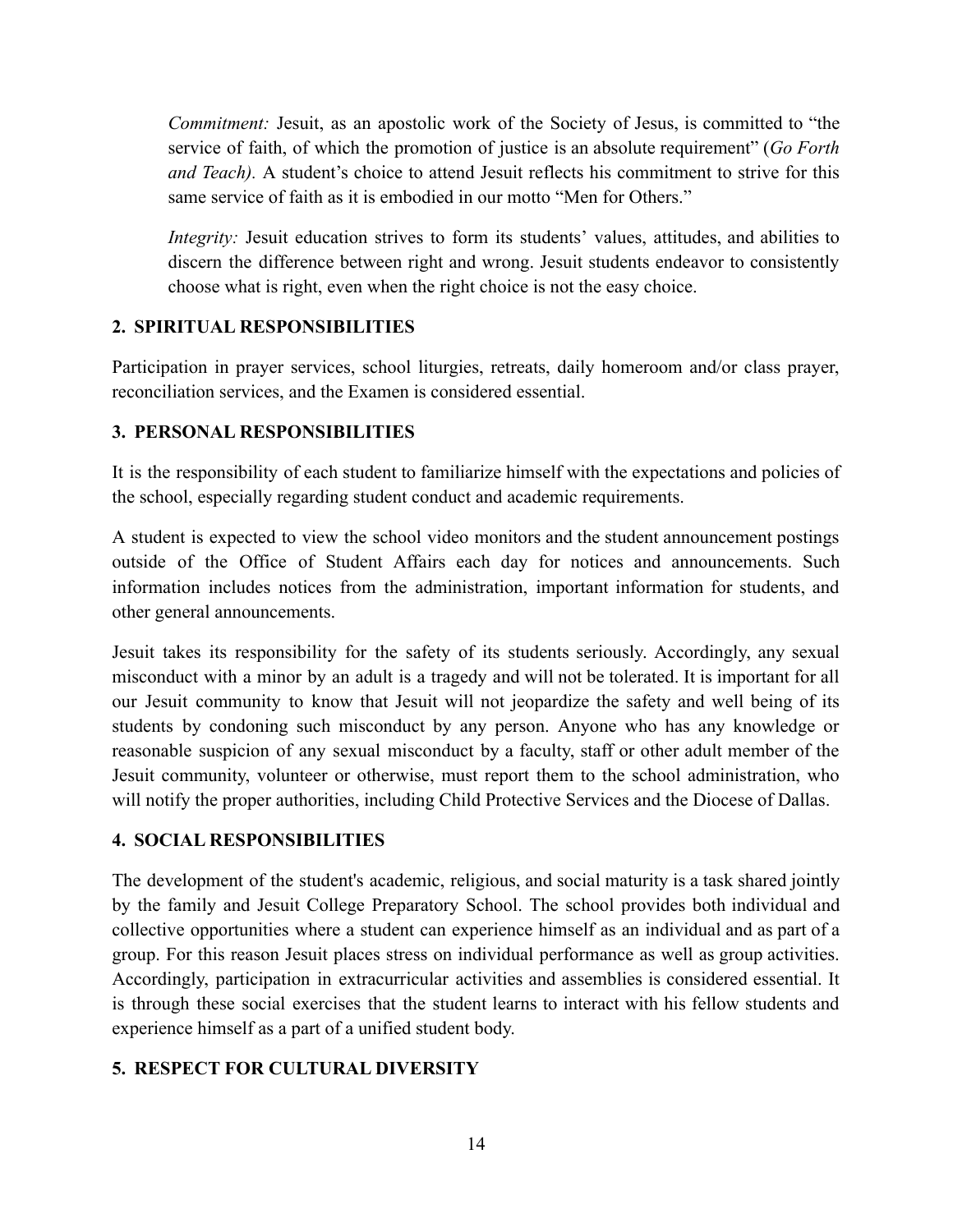Jesuit College Preparatory School strives to promote an increase in acceptance of people of diverse cultures. Each student is expected to exhibit attitudes and behaviors that are respectful towards people of all cultures. Jesuit sees the academic course work, spiritual development programs, community service, and extracurricular opportunities as means for each student to challenge himself and broaden his knowledge of different cultures. Jesuit's motto of "Men for Others" requires a basic respect on the part of each student for all cultures.

## **6. RESPONSIBILITIES TOWARD THE WIDER COMMUNITY**

The responsibilities of a student, as a member of the Jesuit community, extend beyond the confines of the school into the public realm. The way in which the wider community perceives a school is determined, to a large extent, by the attitudes and actions of its students. The degree of concern and esteem which students have for one another, the respect that they manifest for the basic dignity of all persons, are readily noticed by others from outside of the school.

Accordingly, every student is an ambassador of Jesuit College Preparatory School, in a real sense, to the community-at-large. As such, a student becomes obligated to refrain from conduct which might prejudice the good name of the school community. More importantly, a student is called upon to conduct himself at all times in a way that mirrors the ideals of maturity and Christian service which Jesuit strives to promote among all members of the school community.

## **7. RESPONSIBILITIES TOWARD OTHER SCHOOL COMMUNITIES**

Out of respect for the integrity of other schools, Jesuit students are prohibited from entering other school campuses during the regular hours of operation, unless their presence is with the expressed invitation and permission of the officials of that school.

## **V. THE SCHOOL DAY**

## <span id="page-14-1"></span><span id="page-14-0"></span>**1. Notification of School Closings and Emergencies**

In the event of cancellation of classes due to weather conditions, such information will be announced on stations FOX(TV-4), KXAS(TV-5), and WFAA(TV-8). You may also call the school and check the recording, and it will be posted on RangerNetand the JCP web-site. In addition, students and parents are encouraged to opt in to Jesuit's emergency alert system by texting the word SUBSCRIBE to 68453 on their cell phone. The system will be used to provide information about any on-campus emergencies and planned responses.

## <span id="page-14-2"></span>**2. Tardy Policy**

Regular and punctual attendance at school is required.

Students are expected to be on time for all classes. When a student is late for class, he must sign in with Student Affairs to recieve a "Permit to Class" (Yellow) slip. He then is to give that slip to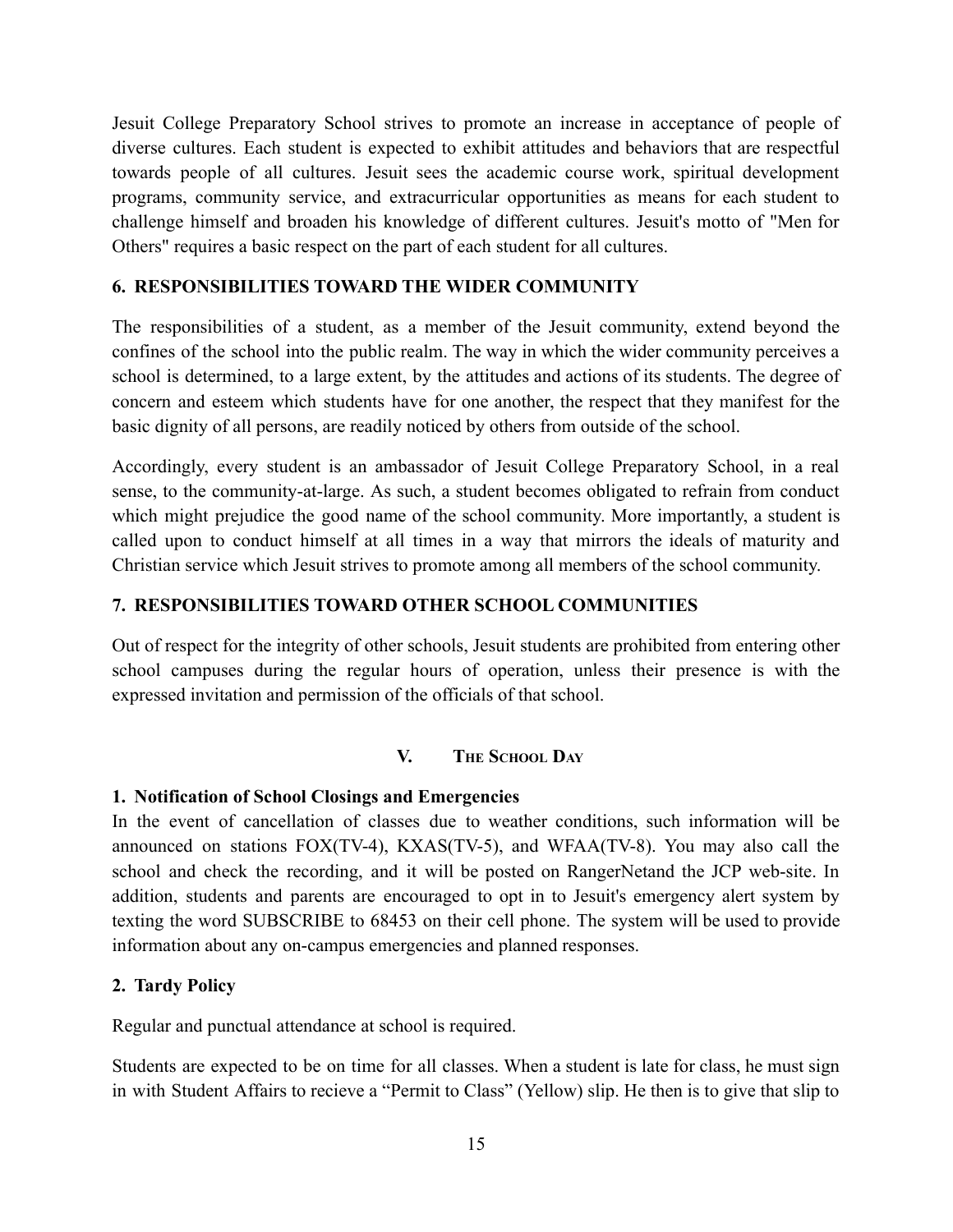the teacher. Students are responsible for all missed work (assignments that were turned in at the beginning of class, quizzes, notes) and must make arrangements with the teacher to take care of the missed work. On the 3rd and each subsequent tardy in a semester, students may receive a **Penance Hall (PH)**, which must be served after school that day. (In the event of a conflict, PH may be rescheduled at the discretion of the Dean of Student Affairs). Excessive tardiness in a semester may require a parent conference with the Assistant Principal and grade-level counselor. Continued tardiness may result in a conference with the Principal for further action.

## <span id="page-15-0"></span>**3. Attending Classes**

Students on campus must attend all scheduled classes. Notes from home seeking to excuse students from attending classes while on campus are not acceptable. In the event that a student becomes ill during the course of the day or experiences any unforeseeable occurrence that causes a missed class, he must notify and report directly to the Office of Student Affairs for assistance. Not reporting to the office is considered a skipped class under this policy.

A student who skips a class will, on the first offense, be required to inform his parents and teachers and ask them to verify via email to the Dean of Student Affairs and the student will be required to serve PH consequence. This is also considered a violation of the Academic Integrity policies at Jesuit. Thus, the situation may also be referred to the Assistant Principal of Student Academics and consequences will be determined that relate to what was missed or skipped. A second offense may require the student and the parents to meet with the Dean of Student Affairs. If a third offense occurs, the matter will be referred to the Principal. In addition, cutting or skipping a class may result in loss of academic credit for that class period.

## <span id="page-15-1"></span>**4. Campus Arrival and Departure**

Students are not permitted to leave campus at any time during the school day without the expressed permission of the Dean of Student Affairs. Students who need to leave campus for medical or personal reasons must have their parents contact the Office of Student Affairs. Any unauthorized absence from the campus may subject the student to suspension.

Unscheduled time is intended for students to engage in academic work and social interaction on campus. Under normal circumstances, parents should not permit a student to leave campus during this unscheduled time.

If special circumstances arise requiring a student to leave campus during school hours, he should bring a written request from his parent or guardian stating the reason for the anticipated departure and the time he is to leave. This should be done before school in the morning. Once approved by the Dean of Student Affairs, the student will be given a "Permit to Leave School" (Green) slip for the time designated. At the appointed time, the student is to go to the Office of Student Affairs to sign out and wait to be picked up, unless he is driving, in which case he will present the green slip to the parking lot attendant. Upon his return, the student must return the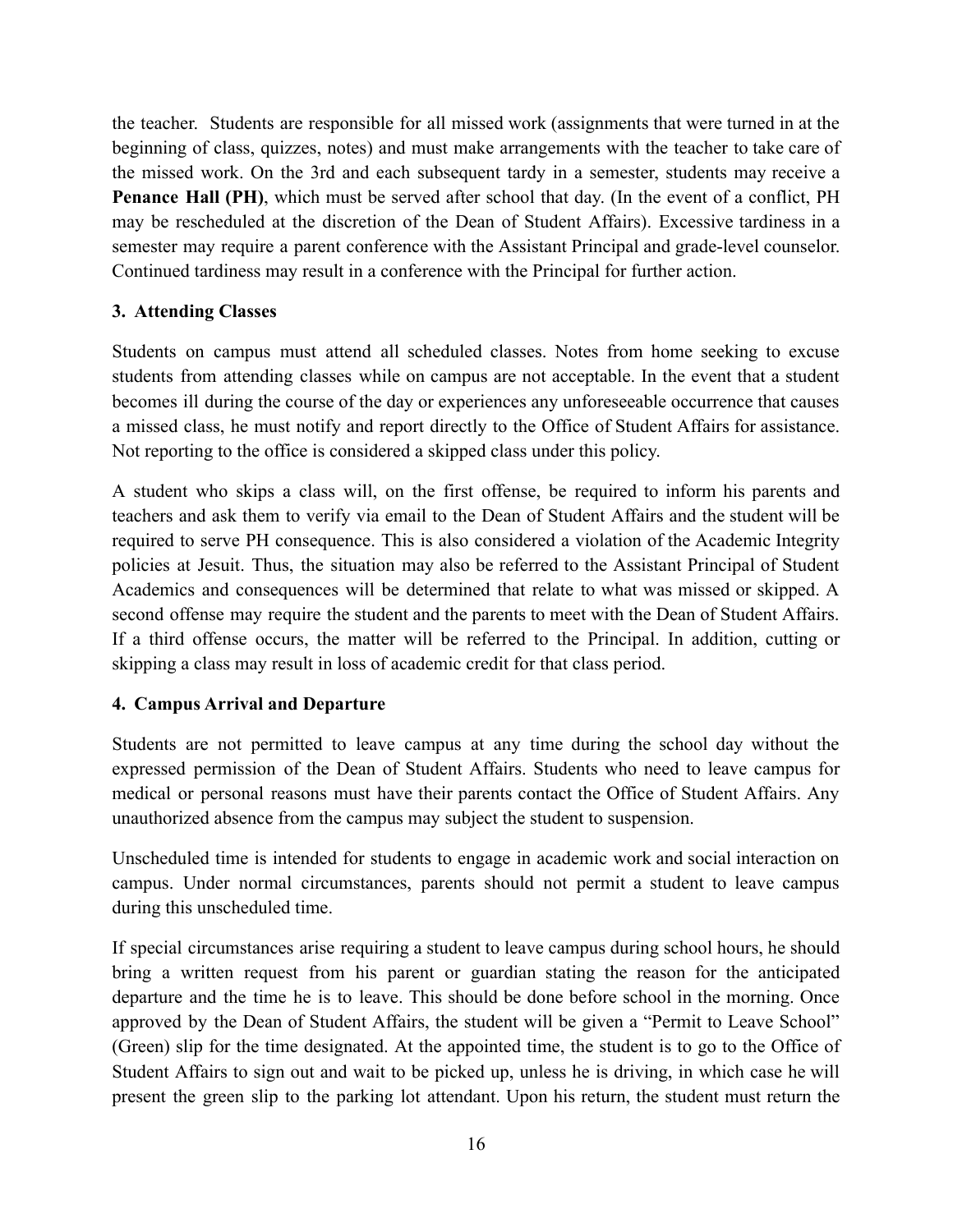green slip to the Office of Student Affairs and sign in. Students are informed for their safety that the crosswalks are to be used when arriving to or departing from campus.

If a student leaves campus for a medical or dental appointment, he must obtain the standard school "Notice of Appointment" card from the doctor and return it to the Office of Student Affairs. A student who is dismissed for the day due to illness or injury should remain home for the remainder of the school day.

The school reserves the right to judge the acceptability of parental/guardian requests which involve a student's absence during the school day.

On occasion, an extracurricular activity may require that a student leave campus during the school day. On such occasions, a student must be present on campus and attending classes from the beginning of that school day up to the time of departure in order to participate. A list of participating students will be distributed to the faculty for their approval. If a teacher judges that a student is deficient in his academic work, the Assistant Principal for Academics will be notified and may require the student to remain on campus and attend classes.

The individual student is responsible for any academic work that is missed due to his absence from school. He must check with his teachers before his departure for all make-up assignments. Failure to meet this responsibility may result in loss of academic credit for those class periods missed.

If a parent or guardian judges that a student should be absent from school in instances other than illness or a doctor's appointment, a telephone call should be made to the Dean of Student Affairs and the matter discussed before the anticipated absence.

## <span id="page-16-0"></span>**5. Absentee Policy**

Because of the effort to build community, attendance is a crucial part of Jesuit education. Absences occur, but it is vital that the student and his parents work to ensure that they happen as infrequently as possible and are truly unavoidable. When absences occur, the Office of Student Affairs (972-387-8700, ext. 325) must be called or emailed prior to 8:00 A.M. Each day of absence should be acknowledged in the communication. Students may be required to have a doctor's note in order to be readmitted to class.

Absences from school, for whatever reason, do not excuse a student from the obligation to complete all of his schoolwork. All make-up work must be arranged with the appropriate teacher within three school days of the student's return to school. Failure to make or to meet the terms of such arrangements may result in the loss of academic credit.

After the  $4<sup>th</sup>$  absence in a semester (either four consecutive days or separate occasions), the information will be referred to the counseling department. The purpose of this referral is to gather accurate information, to open lines of communication, and to help avoid patterns of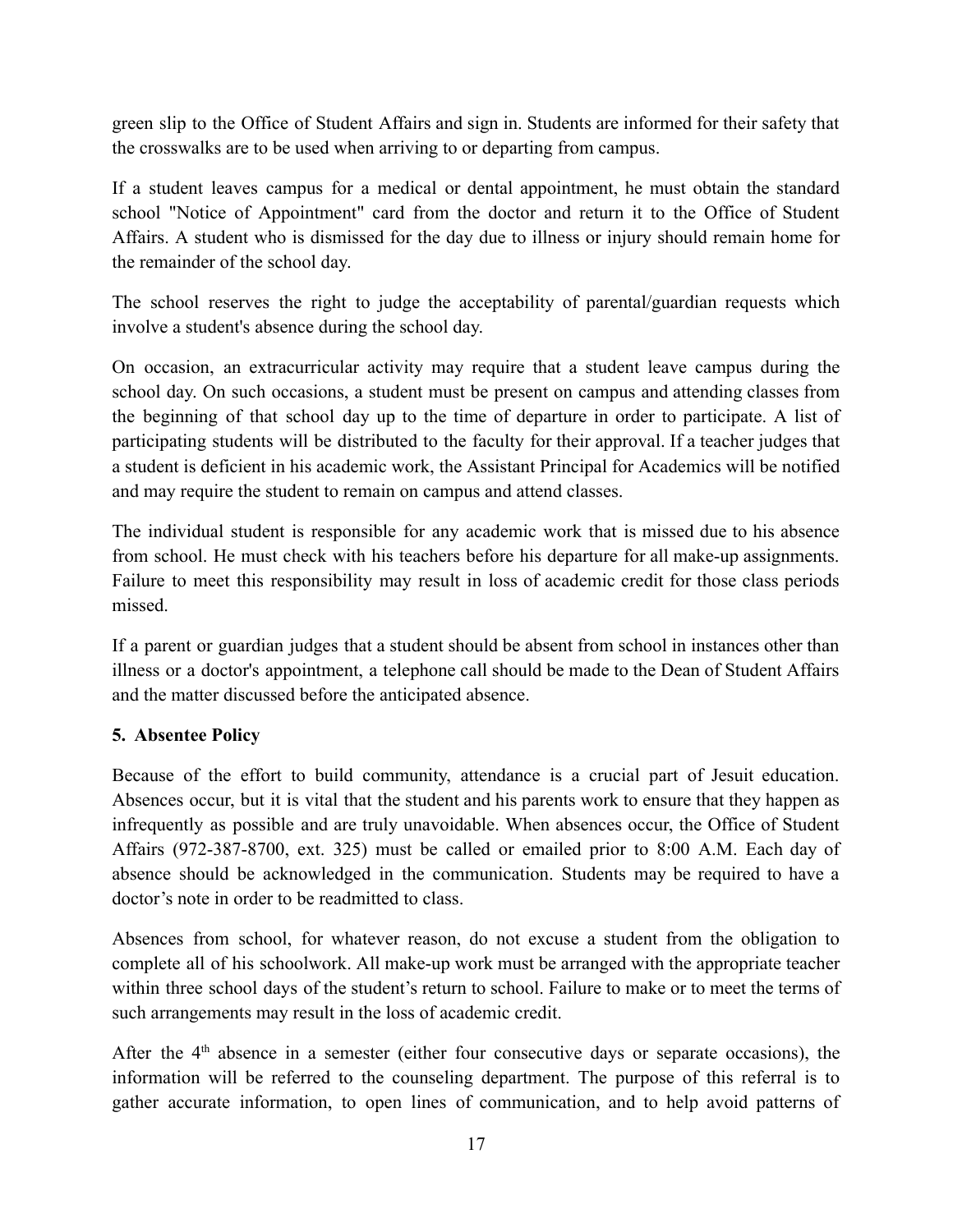chronic absenteeism. More than seven absences in one semester may result in a parent conference with the Dean of Student Affairs and grade-level counselor in order to resolve the attendance problem. Depending on the nature of the situation, the Assistant Principal of Student Academics may make recommendations for summer school to remediate the missing work as a result of the missed class periods or, in some situations, a recommendation for withdrawal. For seniors, this may impact the completion of coursework and, as such, graduation.

Excessive absences may result in a parent conference with the Principal to determine the nature of the attendance problem. A student with excessive absences in a semester may forfeit the right to receive credit in a course. This will be determined, in each case, by the Principal.

## <span id="page-17-0"></span>**6. Cell Phone and Electronic Devices**

During their free periods, students are permitted to talk on cell phones in the cafeteria, student commons, courtyard areas, and outside the buildings. Students are not permitted to talk on cell phones in the academic wing, including hallways. When they are in class, students are not permitted to use cell phones unless given expressed permission from the teacher. During the school day, parents may contact the Office of Student Affairs by phone (ext. 325) to relay messages to students at the attendance desk.

Students are permitted to use personal electronic devices such as smartphones, electronic tablets, or laptops on campus during free periods as long as the devices are silent and abide by the "Jesuit Acceptable Use Policy" (see Section XI). Students must obtain expressed permission from the teacher to use such devices in the classroom.

Violation of the above policy may result in a student's cell phone or other electronic device being confiscated and turned in to the Office of Student Affairs, as well as the student being required to serve a PH. Serious or repeated violations of this policy may result in disciplinary action, including the suspension of cell phone and other technology privileges.

## <span id="page-17-1"></span>**7. Extracurricular Participation**

Any student who was not present on campus for half of the school day must have advanced approval from the Dean of Student Affairs in order to participate in any extracurricular activity, practice, or competition that day.

## <span id="page-17-2"></span>**8. Student Photographs**

If parents wish to forbid the appearance of their son's photograph in a Jesuit publication, they must notify the Principal in writing of this desire.

# <span id="page-17-3"></span>**9. Requests by Law Enforcement Officials**

Before a request to summon or question a student by law enforcement officials is honored, the school will contact and obtain permission from the student's parent/guardian.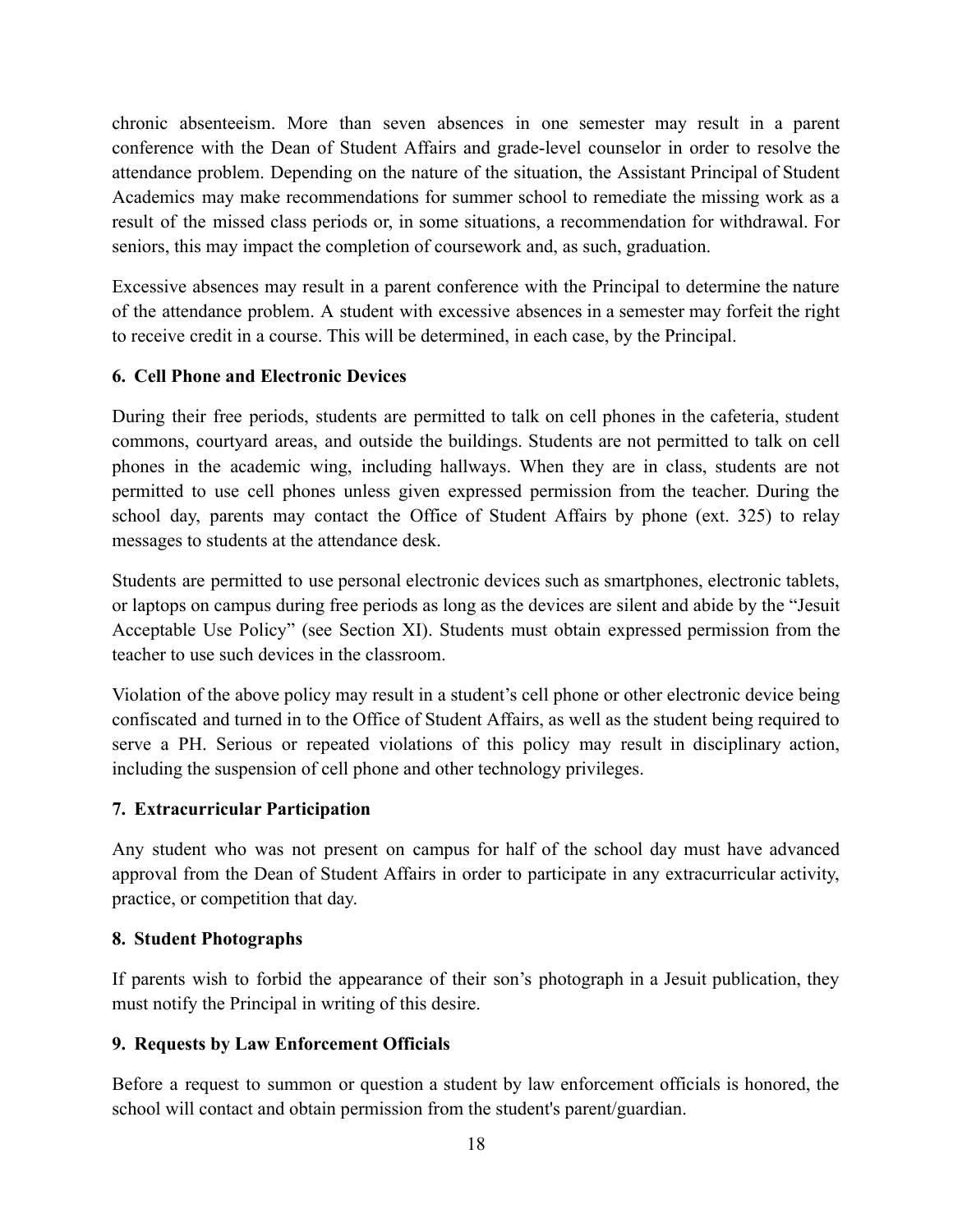# <span id="page-18-0"></span>**10. Student Drivers**

The school intends to provide transportation for school-sponsored activities. On occasion, students are required to provide their own transportation to school-related activities. It is the responsibility of parents to determine what constitutes acceptable transportation for their sons. The school assumes no liability for student drivers or other student-supplied transportation.

## <span id="page-18-1"></span>**11. Trips**

Jesuit takes very seriously its obligation and responsibility when it sponsors school activities outside the school day or off the school campus. All rules and regulations governing the expected behavior of students are in effect at such times (i.e., a team or extracurricular organization travels together, has sufficient adult supervision, and has the same expectations of a student during the school day).

The school always makes it explicit when it is sponsoring an activity or trip. On occasion, trips are organized by members of the Jesuit community who are not employed or contracted by the school. The school does not see its responsibilities and obligations, nor its "enforcement arm," extending to non-school sponsored trips and activities.

# <span id="page-18-2"></span>**12. Verification of Enrollment (VOE) Forms**

Students needing a Texas Education Agency (TEA) verification of enrollment form for the purposes of obtaining or renewing a Texas driver's license may obtain one during the school year. All requests received by 2:00 P.M. will be available in the Records Office after closing announcements. All requests received after 2:00 P.M. will be processed the next school day. On early release days all requests received by 11:00 A.M. will be available after closing announcements. During the summer months, students may request forms from the front desk at Jesuit between the hours of 9:00 A.M. and 1:00 P.M. Verification of Enrollment forms are required by the Texas Department of Motor Vehicles until the student reaches the age of 18 years.

## <span id="page-18-3"></span>**13. Open-Campus Privileges for Seniors**

Seniors in good standing may be offered off-campus privileges for lunches or early dismissals from school. In such cases, students are required to provide their own transportation. It is the responsibility of parents to determine what constitutes acceptable transportation for their sons. The school assumes no liability for student drivers or other student-supplied transportation.

If parents or guardians wish to prohibit such privileges for their son, they must notify the Office of Student Affairs in writing.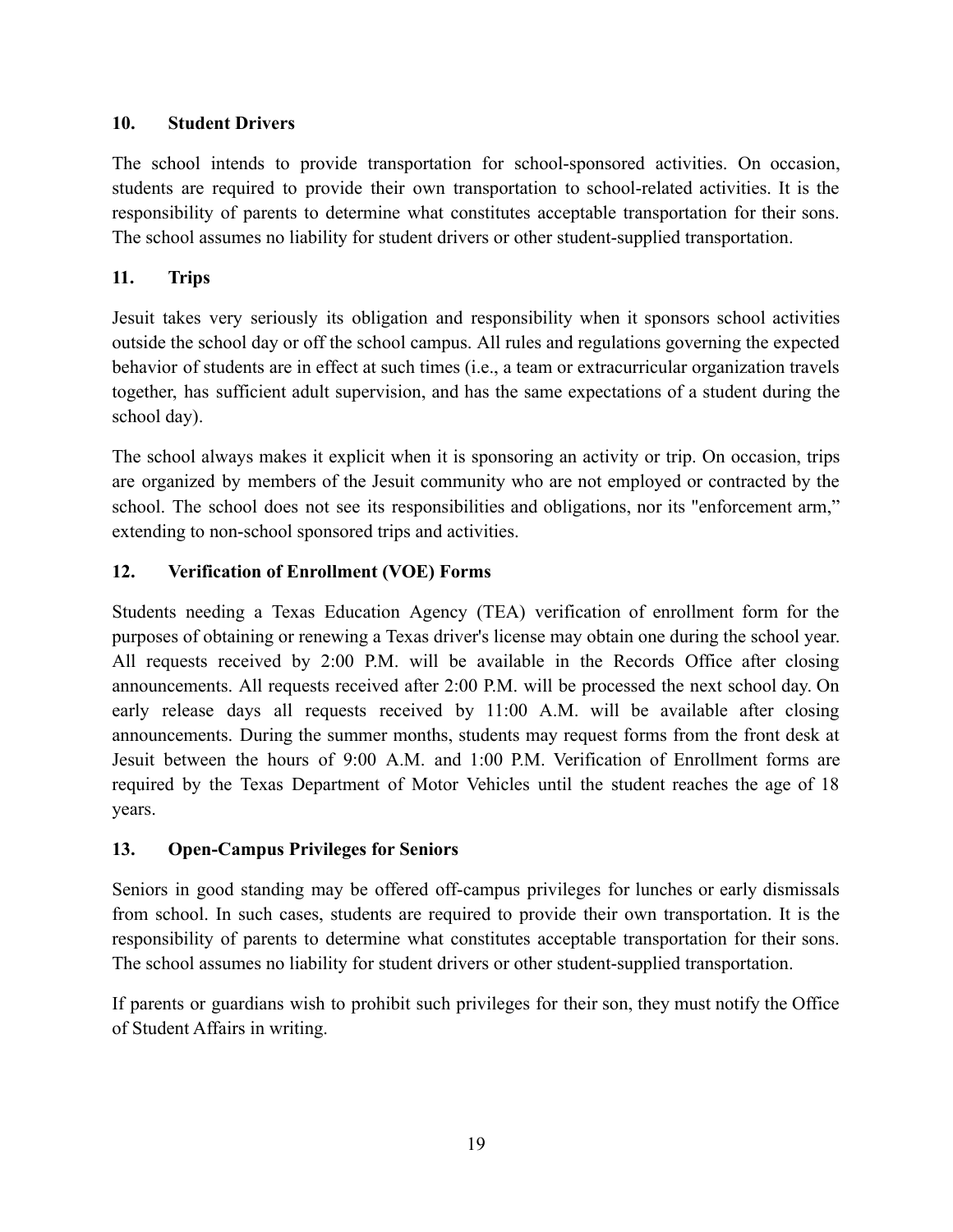## <span id="page-19-0"></span>**14. Student Health**

### Student Illness - Absences

Jesuit recognizes its obligation to provide a safe and healthy campus for the entire School community. Students who have or are suspected of having an illness that poses a significant risk or harm to the student or others will be asked to stay home from school until such time as the student's presence on campus will not present a risk to the student or to others.

Please do not bring your child to school if he has had any of the following in the preceding 24 hours:

- Elevated temperature (100 or greater)
- Vomiting
- Diarrhea

If your son has had a fever within the past 24 hours, he may return to school once he has been fever free for 24 hours without fever reducing medications.

Any questions regarding student illnesses should be referred to the School Nurse at x305.

## **Student Medication**

All prescription medicines must be registered and left in the Office of Student Affairs with the School Nurse immediately upon being brought on campus. Please do not send individual bottles of Tylenol, Advil or any other over the counter medications. These medications are provided by the School Nurse and Office of Student Affairs.

Jesuit does not condone the use, possession, or distribution of any non-prescribed supplements without the expressed recommendation of a physician. Parental requests for students to carry any medications on their person during the school day or at school events require a doctor's note and must be explicitly approved by the school administration. Distribution of medications or drugs by a student may result in serious disciplinary action including expulsion.

## Student Accident Plan Acknowledgement

When allowed and approved to use the facilities of Jesuit outside of normal school activities, students and their parents or legal guardians agree to release, waive, discharge and hold harmless Jesuit, its trustees, officers, employees, volunteers and agents from any and all liability, claims, demands, actions and causes of action arising out of or related to any loss, damage, or personal injury that may be sustained while using the Jesuit facilities regardless of whether the injury, loss or damage is caused by negligence.

Students and their parents or legal guardians understand and are fully aware of the risks and hazards of using the Jesuit facilities and assume full responsibility for any risks of loss, damage or personal injury that may occur as a result of using the facilities when outside of normal school activities.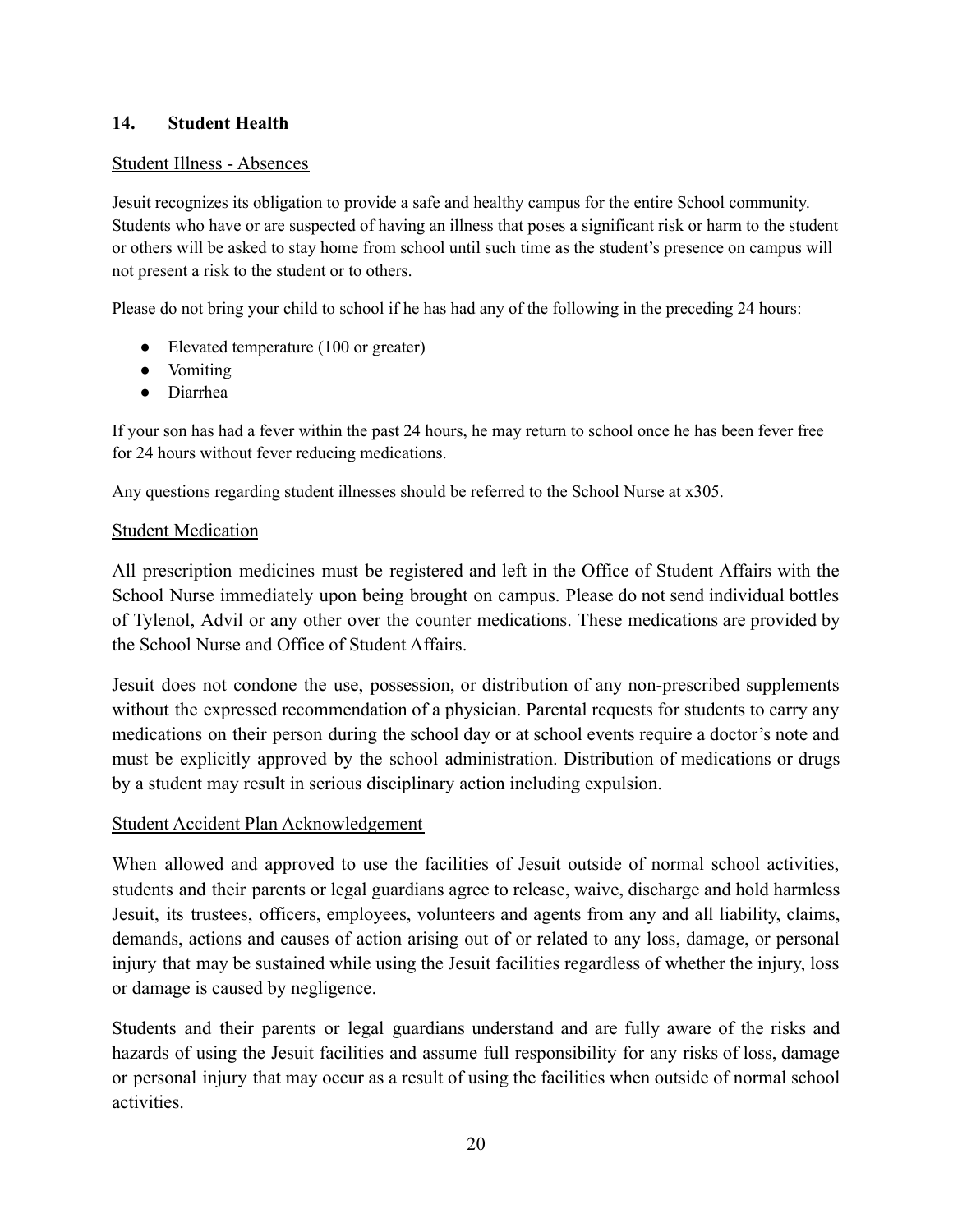Students and their parents or legal guardians agree to indemnify and defend Jesuit and its trustees, officers, employees, volunteers and agents against all claims, causes of action, damages, judgements, costs of expenses, including attorney fees and other litigation costs, which may in any way arise from their use of the Jesuit facilities outside of normal school activities.

Although Jesuit takes precautions to prevent injury, students and their parents or legal guardians understand that unforeseen accidents may occur while participating in school activities. Recognizing the possibility of injury, parents and legal guardians release, discharge, and/or otherwise indemnify Jesuit and its employees. In the event of an injury, parents and legal guardians give consent for emergency medical treatment prescribed by a duly licensed Doctor of Medicine or Doctor of Dentistry. This care may be given under whatever conditions necessary to preserve the well being of the student.

Jesuit has outlined the following Student Accident Plan Acknowledgement:

**It is the responsibility of the parent/guardian and student to notify Jesuit College Preparatory School's School Nurse, Dean of Student Affairs or the Head Athletic Trainer regarding any and all medical services for injuries incurred during school-related activities within 48 hours of the injury.** The Student Accident Plan is a program designed to reimburse parents/guardians for out of pocket expenses incurred from hospital, physician, and other medically necessary eligible expenses which occur as a result of **an accident or injury in a school-related activity** to their dependent child who is a full-time registered student in the school. This coverage acts as a supplement (secondary) to any primary coverage that a student may have. Once primary insurance has been paid, the remaining expenses, up to the maximum benefits allowed, may be submitted to the supplemental policy. If the student does not have primary insurance coverage, the school insurance will only pay the maximum covered benefits allowed. Specific limitations to various coverages are outlined in the plan. Treatment must commence within thirty (30) days of the accident by a licensed physician. All medical/dental expenses are only reimbursable if incurred within 26 weeks after the accident and the expense is incurred within 2 years after the accident. **There is no guarantee that medical expenses will be covered. The Parent/Guardian is responsible for any remaining expenses left uncovered or unpaid.**

#### **VI. CAMPUS FACILITIES**

#### <span id="page-20-1"></span><span id="page-20-0"></span>**1. The Campus**

Jesuit maintains an open campus in the immediate area of the school buildings*,* excluding the parking lot and stadium area. Students who are not assigned to class during a period have the liberty of the unrestricted areas of the campus. If they wish silent study, students are encouraged to use the traditional library adjacent to the Information Commons. The cafeteria, Hughes Hall, grade-level commons may be used for group study or conversations with other students.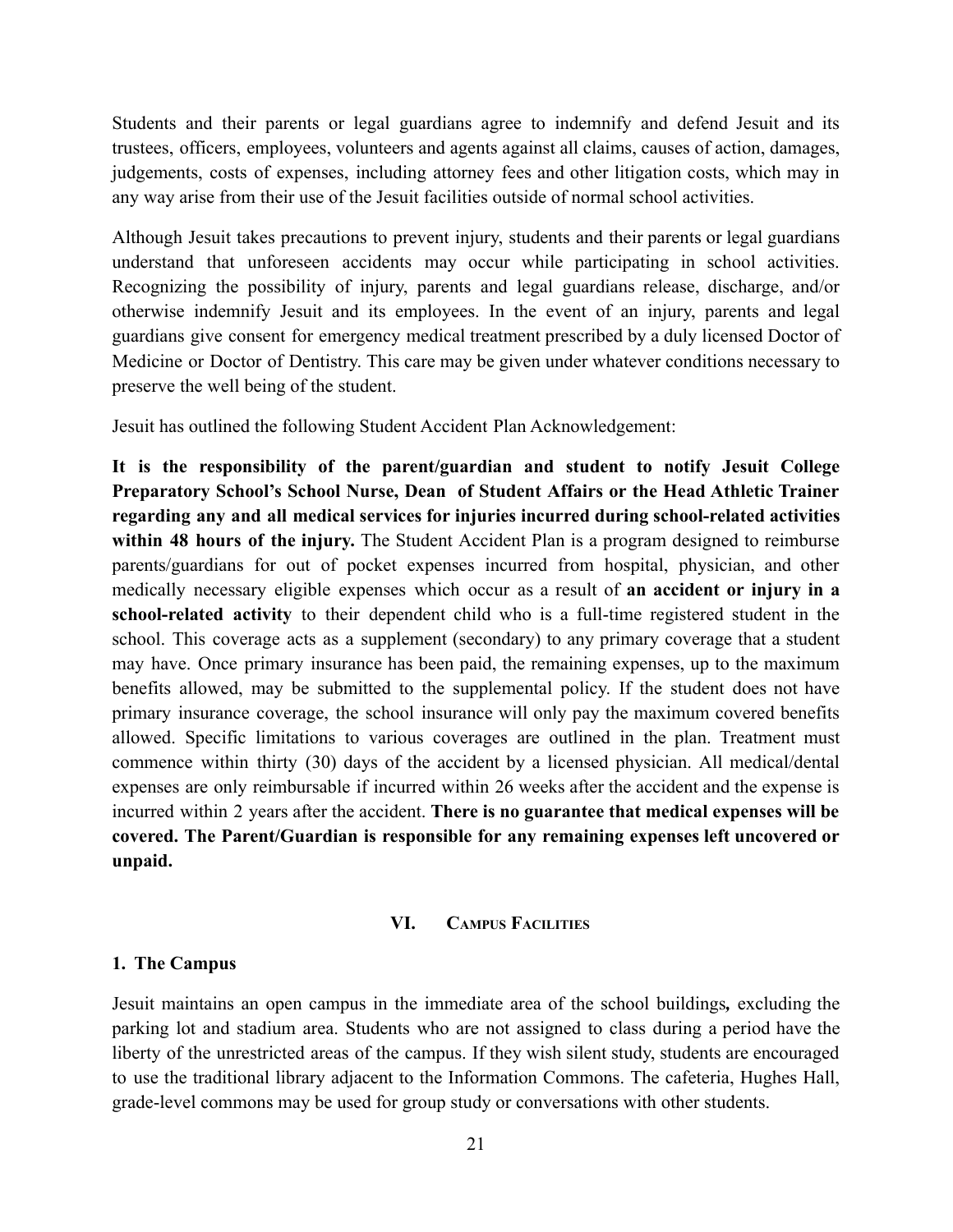Courtesy and concern for the school require that the entire campus be kept clean and free of litter. A student who defaces, marks, or damages school property will pay repair costs and/or clean the damaged property and will be subject to disciplinary action.

# <span id="page-21-0"></span>**2. Student Parking**

The Jesuit parking lot is for the convenience of the Jesuit community and its guests. The parking lot is not to be used by students for non-school sponsored activities. Due to demand, parking permits generally will be limited to seniors first, then juniors on a space available basis. Students are to register their automobiles and obtain a parking sticker from the Office of Student Affairs at a cost of \$175.00 for on-campus parking. Students are informed that crosswalks exist for their safety and are to be used when arriving to and departing from Jesuit. Drivers in the school parking lot must drive at an appropriate speed (10 MPH) and must obey all commands of the parking lot attendant. Drivers must be aware of other automobiles, pedestrians, and weather conditions in the parking lot. All vehicles must be parked in the designated areas on campus. Parking without a permit, double parking, blocking fire lanes, parking on the grass or in reserved spaces, parking at nearby private businesses, as well as other violations, may result in being booted or towed. **All parking on Willow Lane is prohibited.** Further disciplinary action and forfeiture of parking privileges on campus may be the consequence for violations. Jesuit reserves the right to inspect cars parked on its property at any time.

On occasion, Jesuit may host events on campus that temporarily affect parking. Students understand that on these rare occasions, we may sacrifice some parking spaces for the benefit of the community and be directed to alternative options on these days.

## <span id="page-21-1"></span>**3. School Telephones**

Students are not to use the telephones in the administrative or faculty offices without the expressed permission of a faculty or staff member.

## <span id="page-21-2"></span>**4. Corridors, Hallways, and Student Property**

Students are expected to assist in keeping the halls and corridors of the school clean. Wastebaskets are provided throughout the building for this purpose.. Athletic bags and materials must be locked and stowed in the student's assigned athletic locker, not in any school hallways. Students should not leave electronic devices, cell phones, wallets, or other such valuable property unattended at any point on campus (see Section VII.9).

## <span id="page-21-3"></span>**5. The Cafeteria**

Food and drink for breakfast and lunch are available in the cafeteria during serving times. Students may not call food delivery services to campus. Any unauthorized deliveries will be confiscated, and a student may face disciplinary action.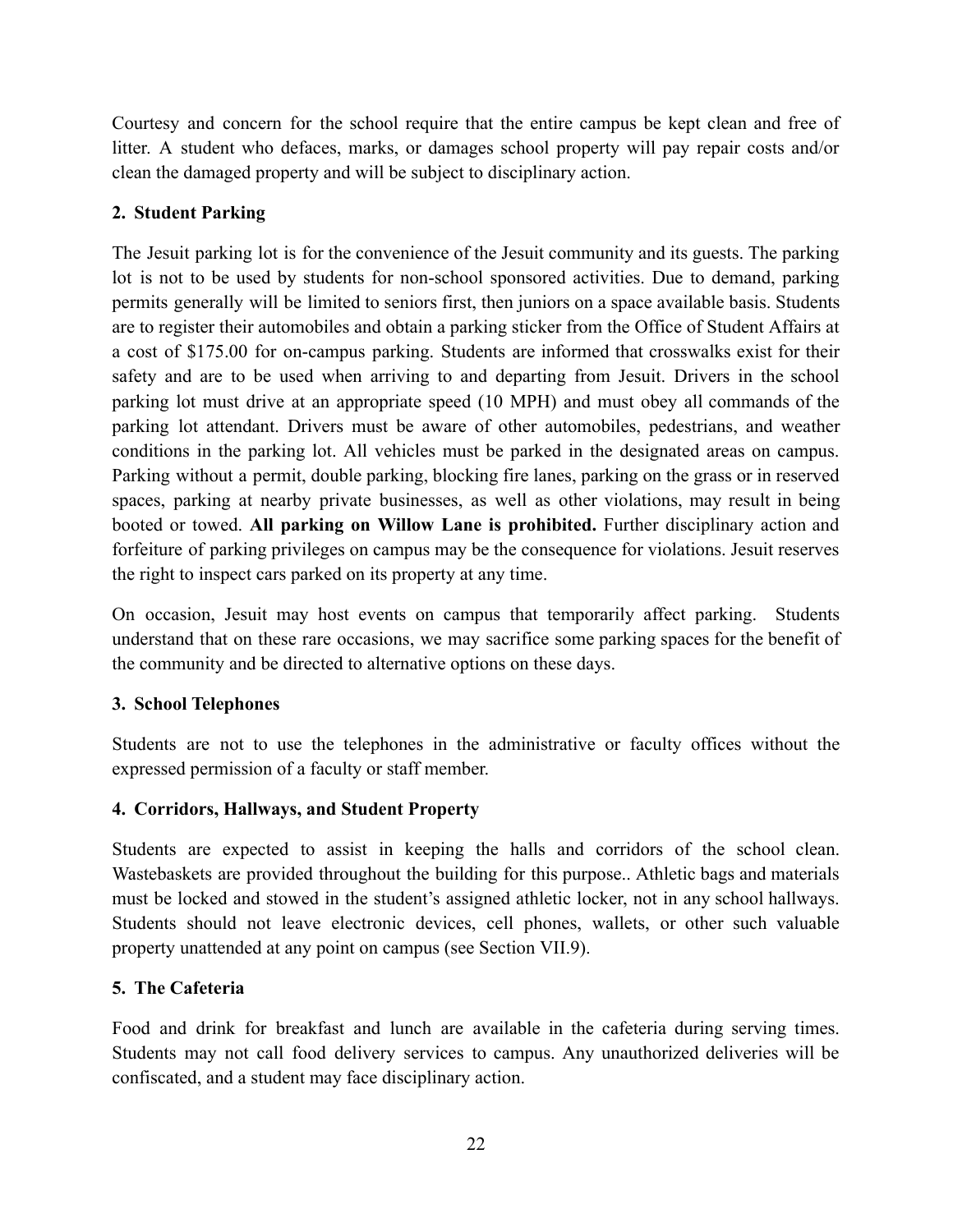It is the students' responsibility to see that the cafeteria is kept clean and orderly at all times. Food or drink is not allowed in any part of the school outside of the cafeteria except under the direct supervision of a faculty member or advanced permission from the Dean of Student Affairs. Any food or drink waste must be disposed of in the large trash barrels available in and around the cafeteria (not in classroom wastebaskets). Water may be allowed in the classroom with the expressed permission of the teacher.

## <span id="page-22-0"></span>**6. Student Courtyards**

The Prayer Garden and other courtyards are intended for student reflection and relaxation. The senior courtyard is for the members of the present senior class only. Because of the proximity of classrooms to these courtyards, disruptive conduct will not be tolerated in the courtyard areas. Any use of the senior courtyard by students is up to the discretion of the Dean of Student Affairs.

# <span id="page-22-1"></span>**7. Department Offices**

Many departments are housed in common offices throughout the school. When these departmental offices are open, students are welcome to gather in the reception areas. Within each department's common area, faculty offices have been provided for teachers to prepare classes, correct papers, and conference. These offices are for the private use of the faculty. Accordingly, students are prohibited from these faculty offices without the expressed permission of an individual teacher.

## <span id="page-22-2"></span>**8. The Information Commons**

The Information Commons is open each school day. The hours of operation are Monday-Friday from 7:00 A.M. – 6:00 P.M. Student conduct in this space must reflect the intended use of the space. Students whose behavior are deemed by proctors as distracting or at odds with the intended use of the space can be subject to disciplinary action and loss of privileges.

The traditional library area is for quiet study only. Disruptive behavior may subject a student to disciplinary action and loss of privileges.

# <span id="page-22-3"></span>**9. Computer Access**

The computers in the Information Commons are open to all students during the school day and after school. The machines are available on a first-come, first-serve basis; however, academic work takes priority over all other computer usage. Please refer to Section XI: Jesuit Technology Acceptable Use Policy for detailed information.

# <span id="page-22-4"></span>**10. The Ranger Connection**

Hours of operation are posted at www.rangerconnection.org. The Ranger Connection is available by phone at 972-387-8700 ext. 336.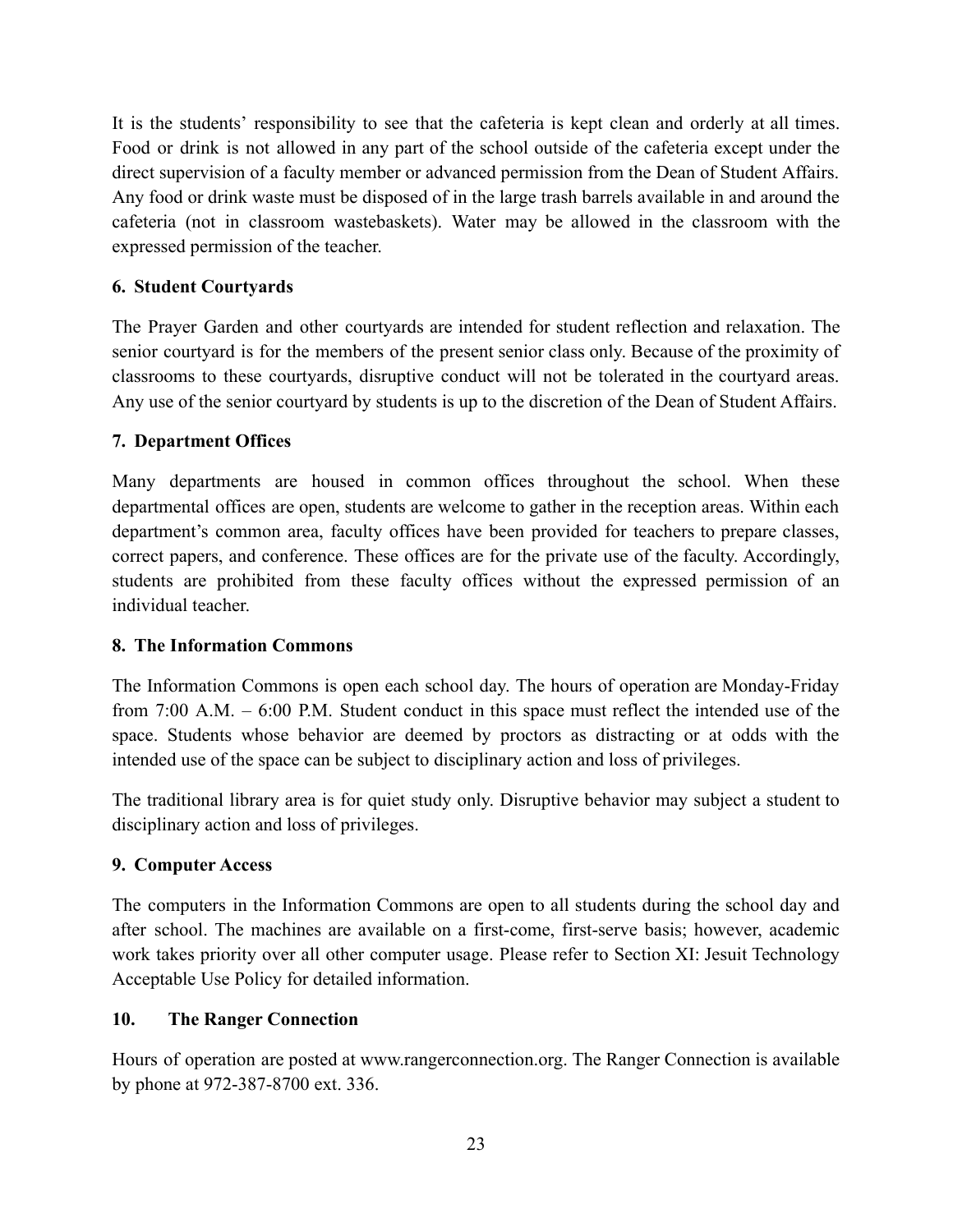### <span id="page-23-0"></span>**11. Posters**

All notices and posters must be approved and initialed by the Dean of Student Affairs before they can be displayed in the school. The Dean of Student Affairs will indicate where it is permissible to post them.

#### **VII. STUDENT DRESS AND CONDUCT**

## <span id="page-23-2"></span><span id="page-23-1"></span>**1. The Dress Code**

During the school day (8:45 A.M. until school is dismissed.), students must adhere to the dress code. Jesuit recognizes that a student may express his individuality or culture through a variety of hairstyles. A student is to have neat, clean, properly maintained hair of modest, proportionate length above the shoulder, style, and appropriate natural color. Any hairstyle that is deemed a distraction will be addressed on an individual basis. The face is to be clean-shaven with sideburns neatly trimmed and groomed (no longer than the earlobe), and the head free from inappropriate accessories (i.e., earring(s), sunglasses, caps). Exposed body art, including nail polish, piercing, or tattoos violate the dress code.

Clothing requirements: *All clothing is to be worn as designed to be worn (e.g., shoes tied, shirt sleeves buttoned).*

**Ties** 

- **-** Students must wear an acceptable four-in-hand necktie; string ties are not acceptable.
- **-** Bowties may be allowed as a senior privilege.

## Shirts

- Dress shirt designed to be worn with a four-in-hand necktie;
- Long or short sleeved dress shirt of oxford or broadcloth material (not denim);
- Solid **white, blue, yellow, or pink** dress color (on occasion and only with advance approval from the Dean of Student Affairs, seniors, or other specified student groups, may be granted the privilege to wear other appropriate dress shirts or specialty wear);
- Monograms/logos (on dress shirts and T-shirts) must conform with the norms of good taste and be consistent with ideals stated in the Profile of the Graduate;
- Proper wear is the shirt tucked in (not bloused), collar and cuffs buttoned, with tie snug to the collar;
- Shirt collars must be buttoned and shirttails tucked in at all times;
- Seniors wear the school issued community service T-shirts or uniforms associated with their service site on Wednesdays in lieu of the regulation dress shirt.
- Dress sweaters or vests (crew neck, v-neck, quarter-zip, or sweater vest) may be worn over a dress shirt. During the school day, coats, outdoor jackets, athletic pullovers, or sweatshirts may not be worn.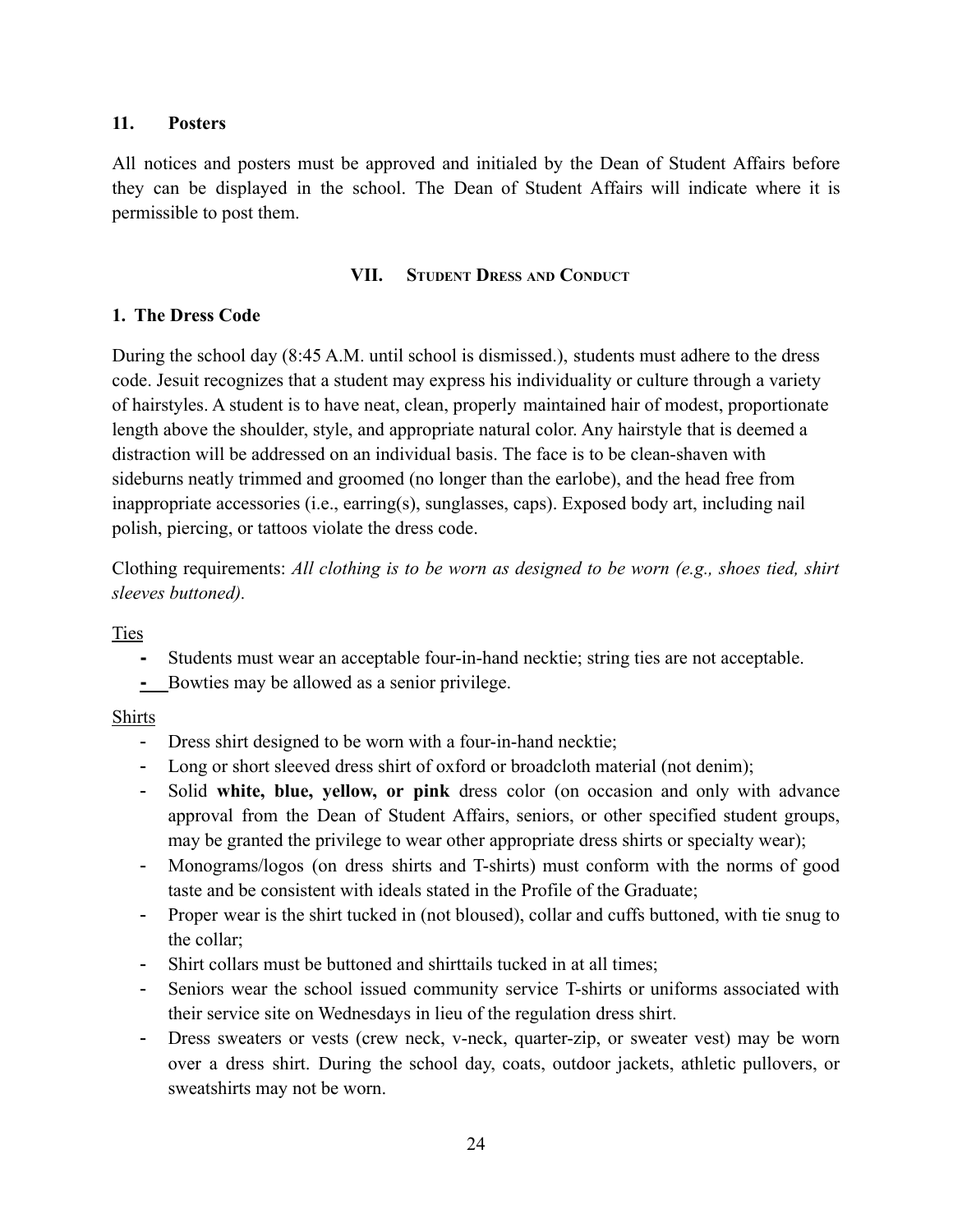## Pants

- Similar in style to Haggar, Dockers or Savane;
- May be pleated or plain front;
- Hems and cuffs must be tailored and properly stitched, and not frayed;
- Pant legs must be straight and have a visible crease;
- Pockets must be tailored on the inside of the pant;
- Solid color of khaki, navy blue, grey, black, brown or olive (**Freshmen must wear khaki**);
- Must have belt loops and be worn with a dress belt or suspenders.
- The following are not acceptable as regulation pants: denim or corduroy, patch pockets, extra decorative seams, elastic waistbands, excessively baggy pants, or pants with brads, studs, etc.
- All freshmen must adhere to a strict color of khaki; those that are more of a stone, silver, or a putty color are not acceptable.
- Any visible chains (key chains, chain wallets, etc.) may not hang from pants during the school day.

# Shoes\*

The appropriate shoe includes the following criteria:

- Black, brown or cordovan in color and in good condition. Colors such as white, blue, red or green are not permitted;
- Leather, composite or vibram sole (Sperry-style shoes of appropriate color and modest style are permitted; however, shoes with over-sized rubber soles or material that depict an extreme casual appearance are not permitted. Slippers or moccasins are not permitted);
- Clean, in good repair, and consistent with Jesuit's required dress-style attire.

# *\*see Section XX for visual examples.*

Socks must be worn and visible. Exceptions to any aspect of the dress code require a note from a Jesuit Athletic Trainer, physician, or the Dean of Student Affairs. Seniors may be permitted to wear polished western boots with above criteria.

# Student IDs

- All Jesuit students will be issued a student ID with a photo and fob at the beginning of the school year through the Office of Student Affairs.
- Students are required to wear their student ID on a Jesuit lanyard in a manner so that their name and photo are visible.
- IDs will provide student access to the specific entrances throughout the school day.
- All IDs must be worn throughout the school day while in campus buildings.
- Students are responsible for their ID cards. Any student who has lost his ID should report their ID lost to the Office of Student Affairs.
- IDs that are lost can be replaced in Student Affairs for \$10.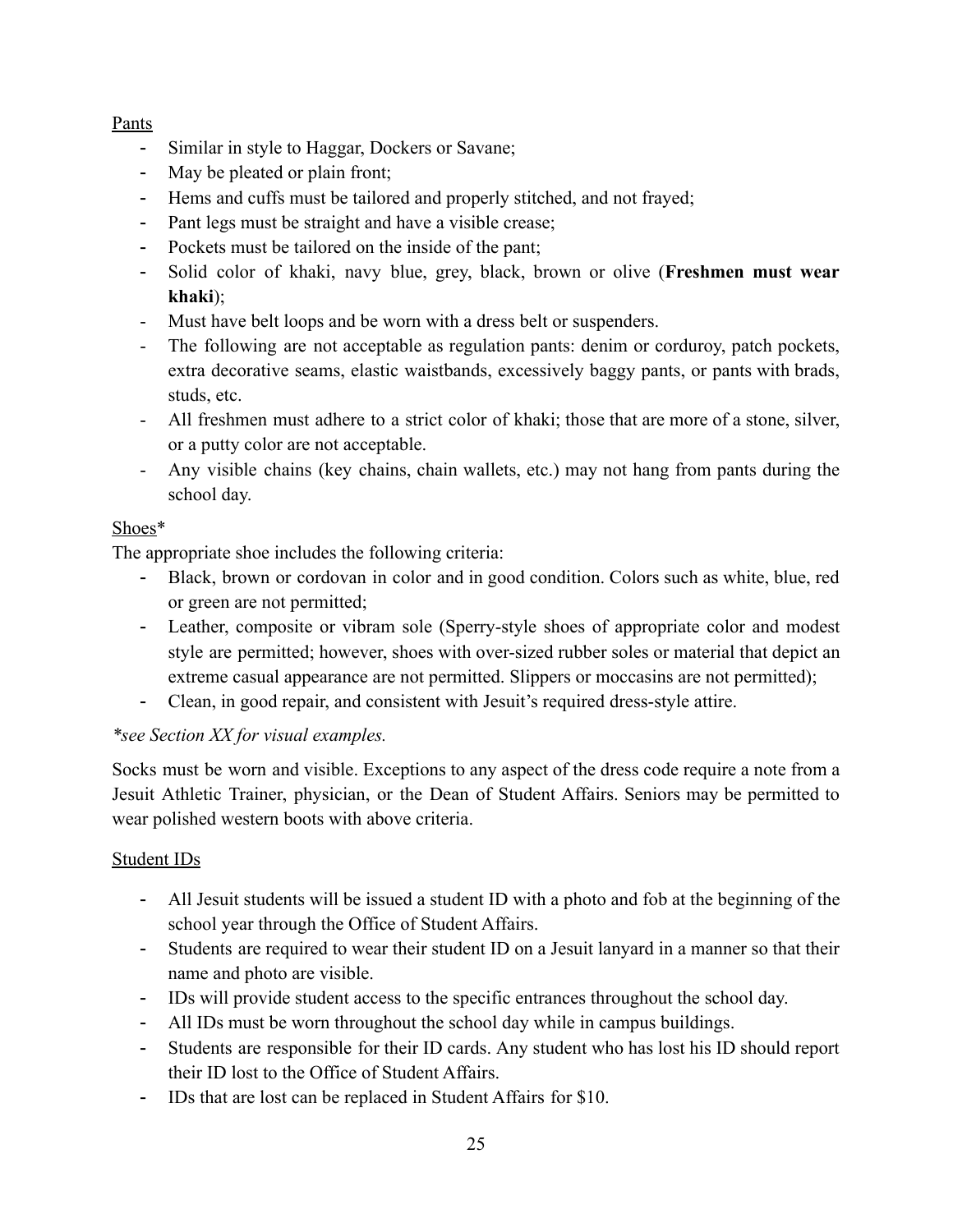## Blazers

Freshmen, sophomores, and juniors are required to wear a navy blue blazer on the school days noted on the current calendar. Seniors are to wear an appropriate sport coat with the regulation pant style or a suit consistent with traditional dress style. Blazers are to be worn in classrooms, hallways, the library, student commons, and computer labs. Blazers may be taken off in the cafeteria during lunch times or in the athletic area. Teachers may, at their discretion, allow students to remove their blazers in their classrooms.

The official moderator or coach of the club, team, or organization must request approval for Jesuit specialty jackets, jerseys, t-shirts, and athletic jackets to substitute for blazers on special occasions. In these cases, all Jesuit Dallas specialty wear must be worn over the regulation shirt and tie and may substitute for the school blazer, and require prior approval from the Dean of Student Affairs.

# <span id="page-25-0"></span>**2. Dress Code Violations**

If a student is in violation of the dress code, he may be required to pay a rental fee and may be assigned a Penance Hall. The student will rent the needed item from the Jesuit clothes closet. Failure to return the item, laundered, within two days of the rental may result in disciplinary action. If necessary, a student may be sent home immediately to rectify his improper appearance or apparel. Dress code violations and sanctions will be determined, in each case, by the Dean of Student Affairs.

If special circumstances affect student dress, the Office of Student Affairs must be contacted by phone as soon as possible. The Dean of Student Affairs will handle dress code variances due to medical reasons on an individual basis. A note from a physician is required stating that, for medical reasons, a student cannot wear the clothing for a specified number of days. Verbal requests for exceptions, regardless of the source (Jesuit trainer, coach, or parent), must be accompanied with written documentation from a medical professional in order for the request to be honored.

## <span id="page-25-1"></span>**3. Student Behavior**

Respectful conduct is expected of Jesuit students at all times. The use of vulgar, profane, abusive language and appearance, or behavior that is disrespectful or discourteous will subject the student to disciplinary action. Such behavior subject to disciplinary action includes being involved in inappropriate conduct or harassment as evidenced by racist, sexist, homophobic,, or other harmful disrespect towards faculty, other students, or the community at large.

This policy includes language, appearance and behavior at athletic contests, school assemblies, and other events on or off campus. Students will not engage in any type of communication with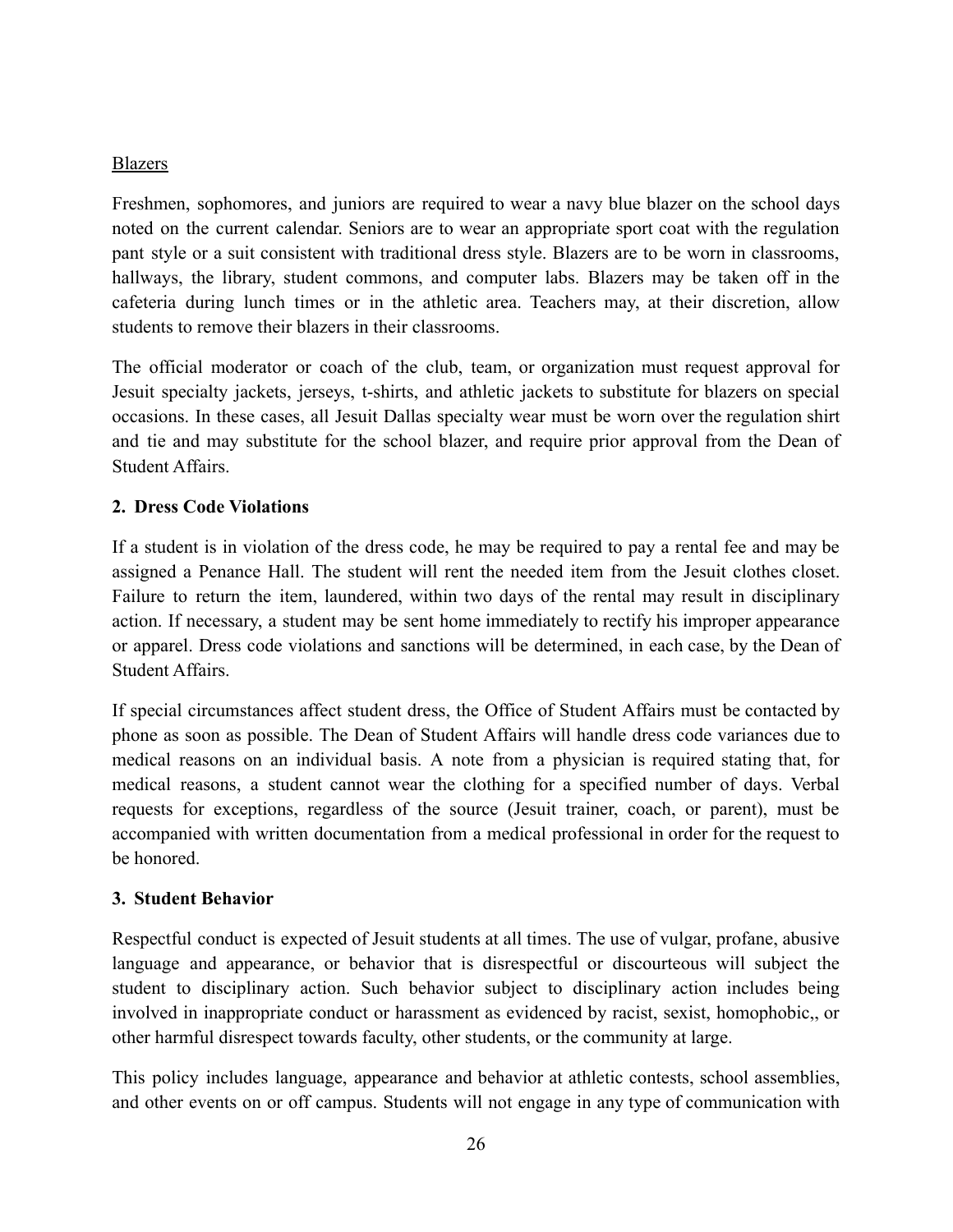other students or fans that provokes violence, or that can be construed as taunting or harassment. This includes communication that occurs on social media.

## <span id="page-26-0"></span>**4. Living Accommodations**

The school does not have facilities for on-campus housing. No student may live outside his parent/guardian's home without the prior, expressed permission of the Principal. All rental and/or use of "student apartments" is strictly forbidden.

# <span id="page-26-1"></span>**5. Chewing Gum**

Chewing gum is not permitted in the school buildings.

## <span id="page-26-2"></span>**6. Tobacco Products and Paraphernalia**

Students are not permitted to smoke, dip, or use any smokeless tobacco products (e.g., e-cigarettes) while on the school premises nor are they permitted to have these materials in their possession. E-cigarettes, hookah pens, vapes, etc., are not permitted on campus or at any school function on or off campus. All such devices are considered paraphernalia (see Section VIII.5). A violation may result in serious disciplinary action, including expulsion from school.

## <span id="page-26-3"></span>**7. Alcohol and Drugs**

Jesuit Dallas is committed to working with young men and understands that any student may make an error in judgment; however, the custody, control, possession, consumption, and/or distribution of drugs, including controlled chemical substances, violate the sense of community and may result in expulsion.

The custody, control, possession, consumption and/or distribution of alcohol may result in serious disciplinary action, including expulsion from school. A student in violation may not be allowed to participate in or attend extra-curricular activities or athletic events for an extended period of time at the discretion of the school administration.

For any substance violation, the student may be required to undergo a professional drug evaluation and to complete the terms of any school required probation, including ongoing random drug testing at the student's expense.

A second incident involving alcohol/drugs or failure to comply with the terms of the probation may result in the student being asked to withdraw from Jesuit Dallas.

This policy applies to all students whenever they are under the jurisdiction of or representing the school, whether or not they are on school property. The same holds true for a student judged to have consumed alcohol or drugs prior to school related activities.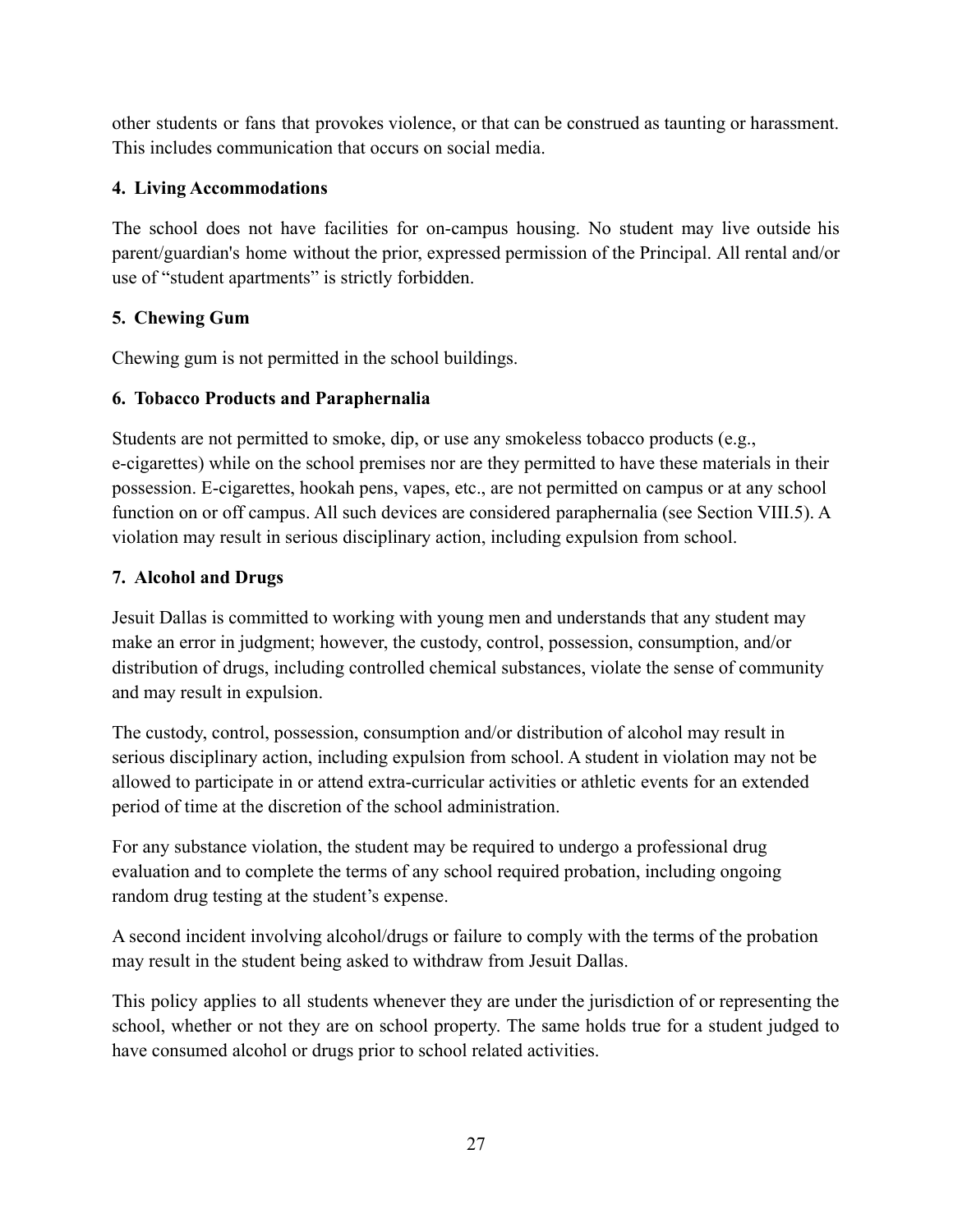With regard to a student alcohol or substance violation, the school works in partnership with parents. There is an expectation that school policies with regard to drugs and alcohol are supported by each family, or the student's health and enrollment status at the school may be at risk. Parents cannot abdicate their responsibility for the conduct and actions of their sons, whether they are on or off campus.

# **On the student's own initiative, he may seek confidential assistance from the Counseling Department for himself or someone else.**

## <span id="page-27-0"></span>**8. Student Lockers**

All lockers are considered to be the property of Jesuit College Preparatory School. Upon request, a student may be assigned a locker in the school building for his personal use; it may be changed only with the permission of the Dean of Student Affairs. A student is also assigned a PE locker, which must be locked with a regulation PE lock purchased from the Ranger Connection.

Tampering with another student's locker or possessions is considered a serious offense and may result in expulsion. Because of the frequency of visitors to the school, students are encouraged **not** to leave valuables in their lockers overnight. Students always have the option to use a regulation lock purchased from the Ranger Connection; unofficial locks will be removed. A student whose locker has been entered or tampered with should report the incident to the Dean of Student Affairs immediately. Jesuit reserves the right to inspect lockers at any time.

It is the student's responsibility to take care of valuable property and to ensure valuable items are not left unattended. If necessary, valuables may be checked in at the Office of Student Affairs for safekeeping. Students who participate in athletics are required to store and lock their property in their assigned athletic locker, and students are also given the option to check valuables for safekeeping with their coach during any workouts, contests, or PE periods.

## <span id="page-27-1"></span>**9. Student Supplies and Property**

Students are responsible for purchasing their own school supplies (e.g., books, pens, paper) and taking the appropriate materials to classes. Such supplies may be purchased from the Ranger Connection. Students must **write their names clearly** on all books and personal items to prevent misidentification.

A "LOST AND FOUND" is maintained by the Office of Student Affairs and the Athletic/PE area. Any materials taken from the "LOST AND FOUND" must be checked out with the Office of Student Affairs staff or PE staff.

Possession of the property of another student or teacher without permission of that person may be regarded as theft and grounds for expulsion from Jesuit.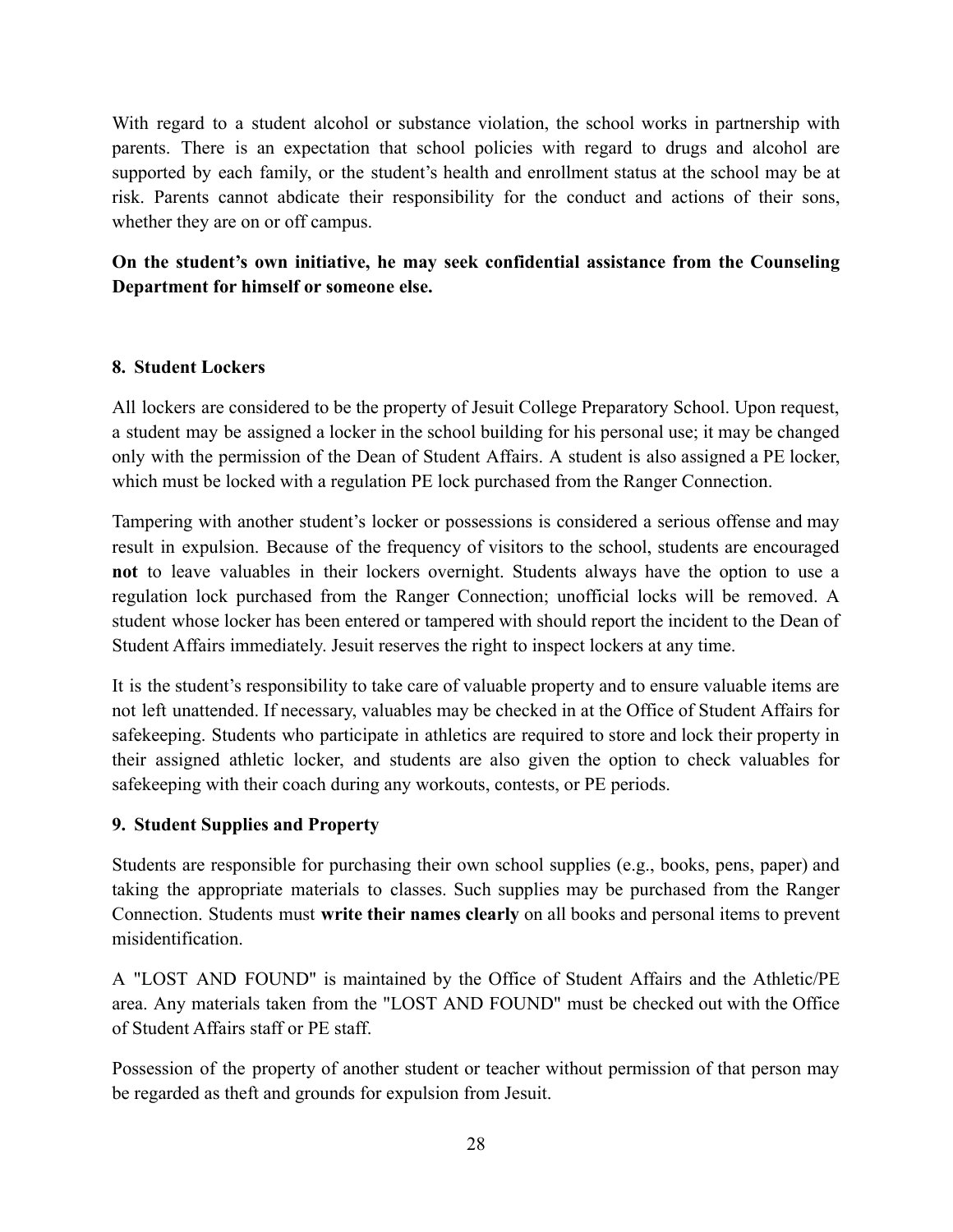The student's consent to inspect his property on the campus or at any school-sponsored activity will be obtained if the school administration, at their discretion, determines the inspection is necessary for the enforcement of the provisions of the handbook or for the protection, safety, and welfare of the school or the students. Refusal to permit such an inspection could be considered grounds for expulsion. In cases of impending danger to the community, the school reserves the right to inspect without consent.

## <span id="page-28-0"></span>**10. School Dances**

During the school year, the Jesuit Student Council sponsors dances for the entire student body. Appropriate attire is expected. A student may bring a student guest with a valid student I.D. from his or her school to such dances; however, the Jesuit student is responsible for the behavior of the guest, who is subject to the rules of conduct of the school. Once a student and/or his guest leave a dance, they will not be readmitted. Faculty members chaperone all school dances.

Event hours for dances (homecoming and prom) are advertised each year at class meetings and through official Jesuit communications as the date nears. A student must arrive at the designated entrance to dances at the appropriate entry time before the doors close. Attendees of school dances agree to the following:

- 1. Jesuit does not permit students to enter after entry doors close unless parents have made arrangements with the school administration in advance due to an unavoidable conflict. If a conflict is unavoidable, late arriving students will only be admitted if accompanied by a parent to sign in their child and any guest.
- 2. Students and their guests will remain at the dance until doors re-open, usually 30 minutes prior to the event's conclusion. During the dance, students will not be permitted to leave, for example, to go to their cars.
- 3. Students and their guests agree to abide by all Jesuit school policies.

## <span id="page-28-1"></span>**11. Weapons**

Weapons of any sort are prohibited from Jesuit's campus.

## <span id="page-28-2"></span>**12. Surveys, Petitions, and Advertisements**

School policy does not allow any individual or group to generate surveys or petitions on campus, nor may any individual or group post or publish advertisements on campus without the expressed permission of the Principal.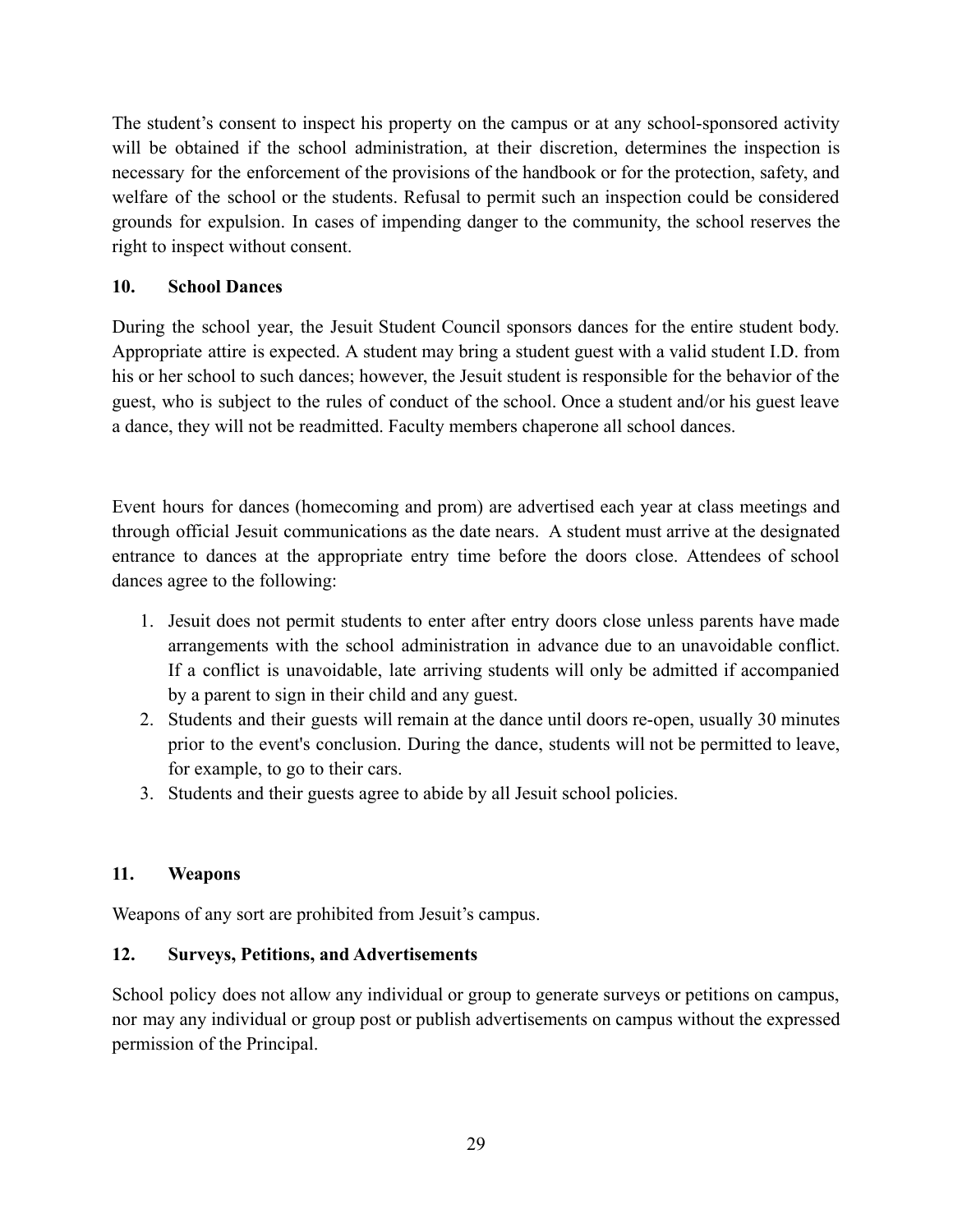### **VIII. SCHOOL DISCIPLINE AND SANCTIONS**

## <span id="page-29-1"></span><span id="page-29-0"></span>**1. Classroom Discipline**

The teacher of each class is in charge of the ordinary discipline in the classroom. The student is expected to comply with regulations or disciplinary measures the teacher may impose as long as they are in concert with the mission of the school. Faculty and staff members should always be addressed in a polite and respectful manner. Confrontational behavior with a teacher in the presence of other students in the class is at variance with the gentlemanly conduct expected of a Jesuit student.

In the event a student is asked to leave a classroom, he is to report to the Office of Student Affairs immediately; he is not to consider it a free period or make any stops along the way. He will remain in the Office of Student Affairs until the matter has been addressed. Failure to report may result in more serious disciplinary consequences, such as suspension.

The Dean of Student Affairs deals with infractions of school rules of conduct, such as tardiness and misconduct outside the classroom. Each situation will be handled at his discretion in accordance with established rules, regulations and policies of Jesuit Dallas.

### <span id="page-29-2"></span>**2. Penance Hall and Saturday School**

When a student fails to display maturity and responsibility by violating Jesuit's sense of community, he may be given **Penance Hall** (PH) as a way to repay that community through acts of service.

PH begins following the final bell each school day. A PH is to be served immediately after school on the day that it is received unless the student receives permission to serve it at another time from the Dean of Student Affairs (normally the next day). It is the student's responsibility to go to the Office of Student Affairs on the day a PH was received to find out when and where he will serve his PH or to make arrangements to reschedule an assigned PH. Failure to report could result in more serious disciplinary consequences.

**Saturday School** is assigned for specific violations or when additional time is required to serve for an accumulation of PH. Students may be required to serve this time on a Saturday or on a day designated by the Dean of Student Affairs.

Excessive PH or Saturday School will result in a conference between parents, the student, grade-level counselor and Dean of Student Affairs.

#### <span id="page-29-3"></span>**3. Students Sent Home**

In circumstances when warnings, counseling, and referral to the Dean of Student Affairs have proven ineffective, a student may be sent home. In such a case, a student may not return to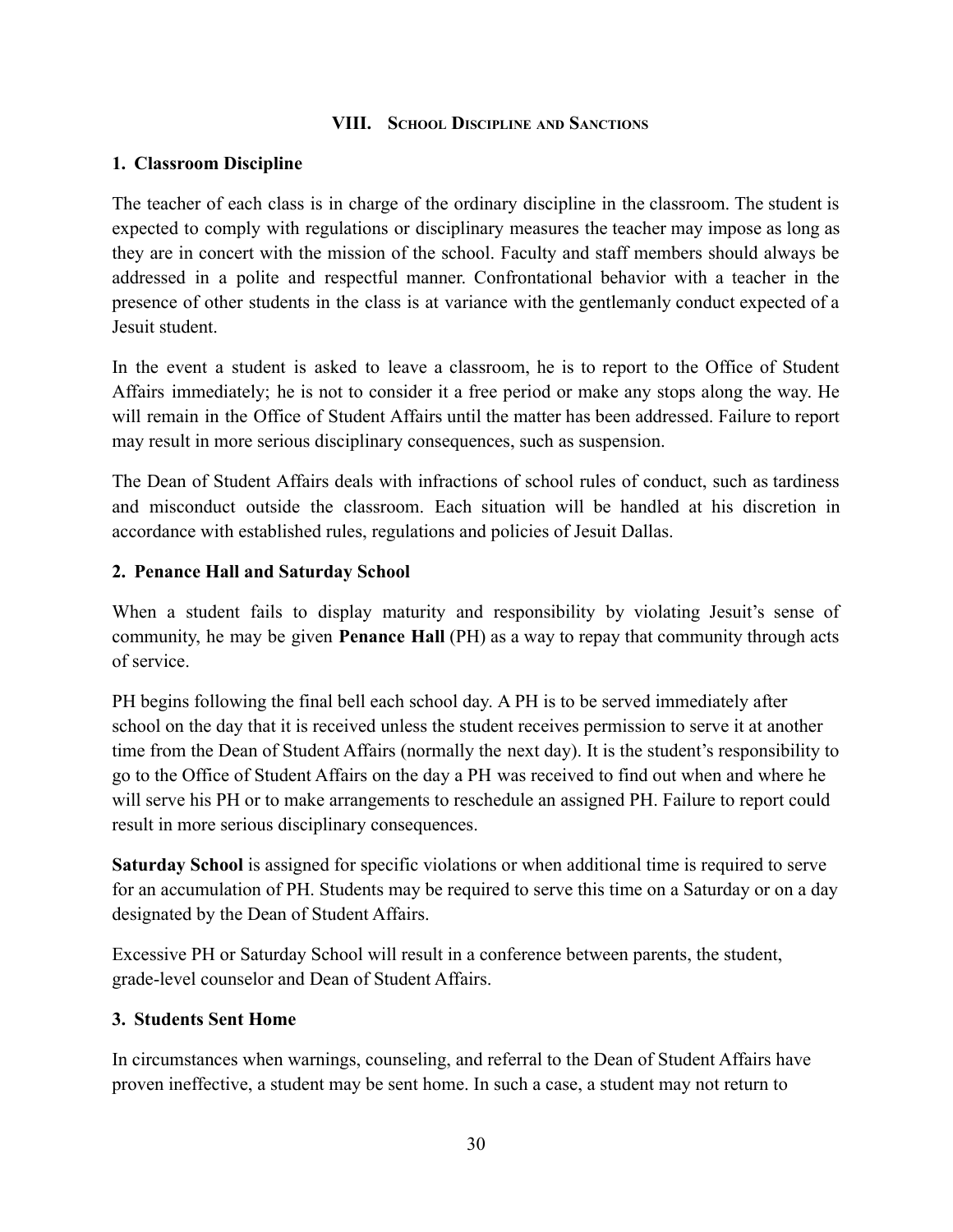school until his parents or guardians have had a conference with the Dean of Student Affairs. The student will return to classes only under the terms of probation.

# <span id="page-30-0"></span>**4. Student Probation**

A student may be placed on probation as a result of any serious breach of the school community. During the probationary period, any violation of the probation terms constitutes grounds for immediate expulsion from school. A probationary period at Jesuit may last for a semester, a year, or until further notice.

# <span id="page-30-1"></span>**5. Student Suspension and Expulsion**

A student who violates the standards of conduct may face serious disciplinary action, including suspension or expulsion from school. Reasons a student may face such disciplinary action include but are not limited to the following:

- Repeated violations of school rules;
- Leaving campus without permission from school officials;
- Truancy;
- Fighting (regardless of fault);
- Being involved with inappropriate conduct such as racist, sexist, or other harmful disrespect towards others;
- Failure to comply with the terms of a disciplinary probation;
- Defiance of or direct confrontation with school authorities;
- Custody, control, possession, consumption, and/or distribution of tobacco, alcohol, drugs, or paraphernalia (including vapes or e-cigs) on campus or at any school-related function;
- Theft and other serious moral offenses;
- Activities that involved police intervention outside of school;
- Use of technology, on or off campus, in a manner contrary to the Jesuit Technology Acceptable Use Policy;
- Any off-campus misconduct prejudicial to the good name of the school community;
- As a result of the recommendations of the Assistant Principals.

The Principal may use a team of advisors to make recommendations that involve a student suspension or expulsion. This group may consist of the Dean of Student Affairs and other members of the administration.

A period of suspension may be one, two, or three days, depending upon the seriousness of the violation. During the period of suspension, the student is required to be present on the campus for the entire school day but does not attend classes or participate in any school activities. During each day of the suspension, the student will report to the Dean of Student Affairs who will assign him a location isolated from the community where the student will work on assignments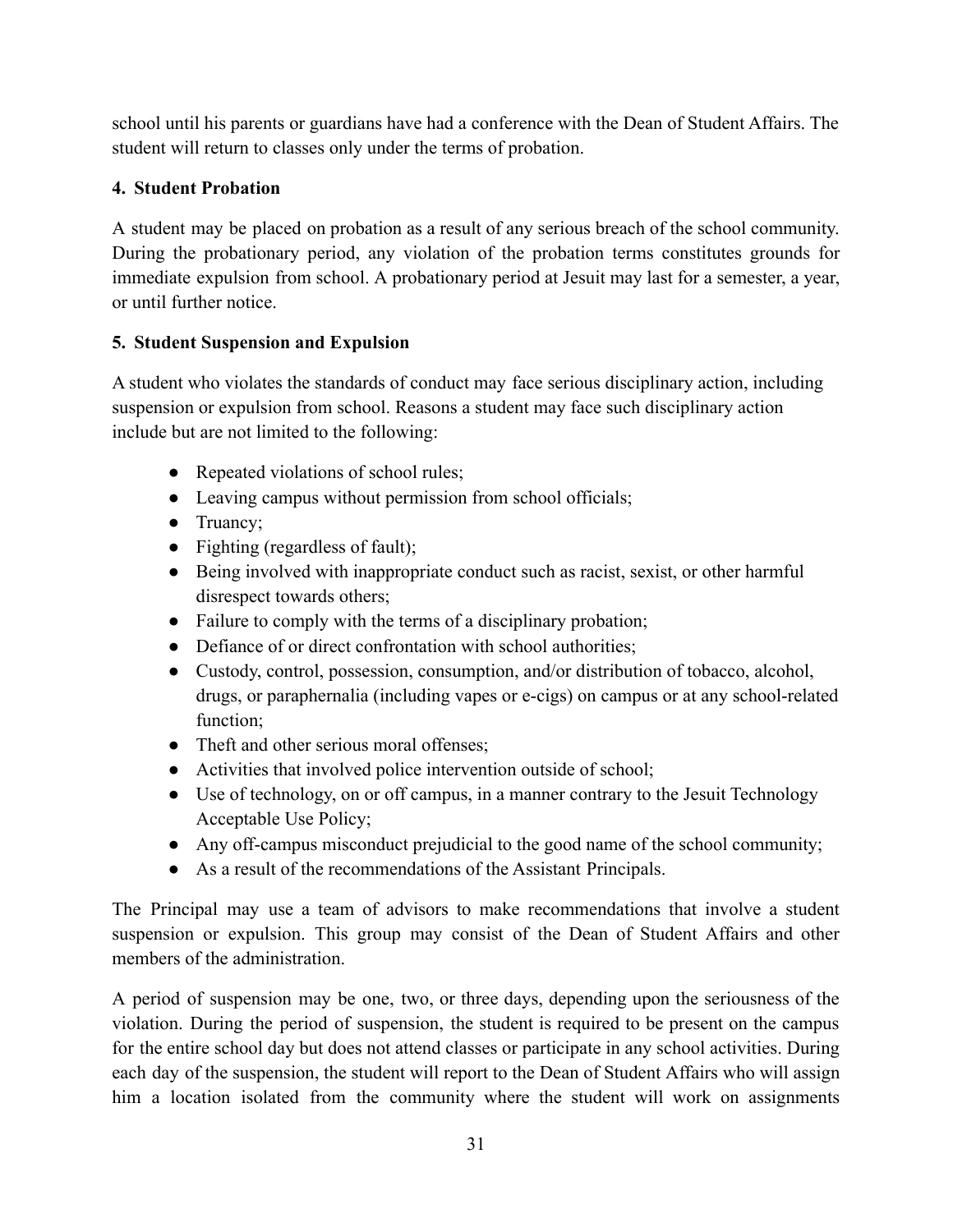provided by his teachers, with the intention of keeping him abreast of class work that he is missing. While suspended, the student will leave school only when dismissed by a member of the administration..

A student is subject to expulsion for any conduct that jeopardizes the good name of the school, is detrimental to the common good, or is harmful or offensive to members of the school community.

<span id="page-31-0"></span>A student who has been expelled, or is required to withdraw from the school for disciplinary reasons, ordinarily will not be readmitted to Jesuit at a later date.

## **IX. ACADEMIC POLICIES**

#### <span id="page-31-1"></span>**1. Graduation Requirements**

Before the diploma of graduation is granted by Jesuit College Preparatory School, the following requirements must be met:

#### **Academic credits**

26.5 credits are required for graduation. These credits must include: 4 credits in English; 4 credits in Mathematics; 4 credits in Theology; 4 credits in Social Studies; 3 credits in a Language; 4 credits in Science (must include Biology, Chemistry, and Physics); 1 credit in Physical Education; 1 credit in Fine Arts; 1 credit in Computer Science and 0.5 credit in Speech (Argumentation and Debate or Rhetoric and Civics). Additionally, the students must complete and pass the Social Justice and Public Policy course during their senior year. The Principal may make exceptions in the case of a transfer student. Credits are distributed during the course of a student's four-year career as follows:

| Class     | Minimum <sup>1,3</sup> | Maximum <sup>1,2</sup> |
|-----------|------------------------|------------------------|
| Freshmen  | 6.00                   | 6.50                   |
| Sophomore | 6.00                   | 6.50                   |
| S         |                        |                        |
| Juniors   | 6.00                   | 6.50                   |
| Seniors   | 6.00                   | 7.00                   |

<sup>1</sup>The minimums and maximums are exclusive of Physical Education units.

- <sup>2</sup> Exceptions to credit maximums must be approved by the Assistant Principal of Student Academics.
- <sup>3</sup> Credit earned during summer school does not apply to the minimum; it is a separate term.

#### **Quality of Work**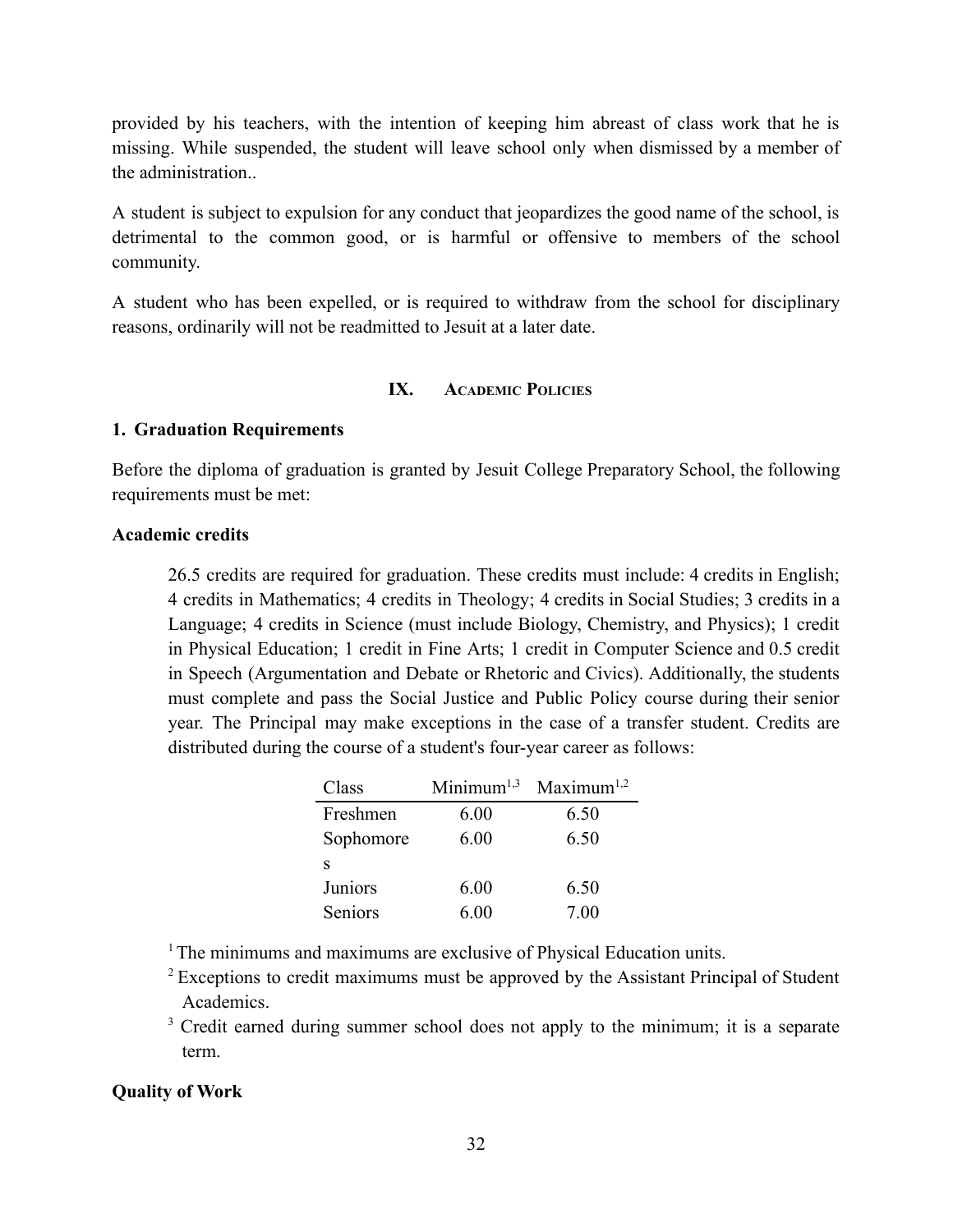A student is required to have a cumulative average of at least 65 to receive a diploma from the school. To receive a college recommendation from the school, a student must have earned a grade point average of 70 or better.

# **Grades**

Jesuit students may check their grades any time through Rangernet, accessible via the school website. Parents may also check on their sons' progress via Rangernet. The grades are 'live' and update instantly whenever a teacher enters a new grade. Teachers will provide progress reports for any student with a grade of 75% or below at the three-week grade checks. The goal is to inform and provide information about resources available for improvement. Parents may request a progress report or feedback at any point in the semester.

Students and parents should consult the teacher with any concerns or discrepancies over individual grades or specific grading policies. They should be a primary resource and advocate for student growth and learning. It is most ideal for the student to engage the teacher; however, it is perfectly acceptable for any parent to contact the teacher or counselor directly to address a concern. If questions are not resolved after contact with the teacher, parents should contact the appropriate Department Chair. The Assistant Principal of Student Academics is available at any point in the process to help resolve and concerns or discrepancies, after the initial contact with the teacher. .

A student whose semester grade in any subject is "F" must make up this credit (or approved equivalent) before graduating. A minimum grade of "C" is required for the successful completion of all summer semester courses.

# **Service Credits**

Students must complete yearly hourly credit minimums each academic year: Freshmen - 10; Sophomores  $-20$ ; Juniors  $-40$ ; Seniors  $-100$ . See section X for more explanation of the Community Service program and credit requirements.

Any senior who does not satisfy the above requirements by the end of the regular Senior year may not be allowed to participate in the commencement exercises. He will not receive a Jesuit diploma until such requirements are satisfied.

# <span id="page-32-0"></span>**2. Grading Standards**

Students are graded according to the following scale:

 $A = 90-100$  Excellent  $B = 80-89$  Very Good  $C = 70-79$  Satisfactory  $D = 65-69$  Unsatisfactory, but passing  $F =$ Below 65 Failing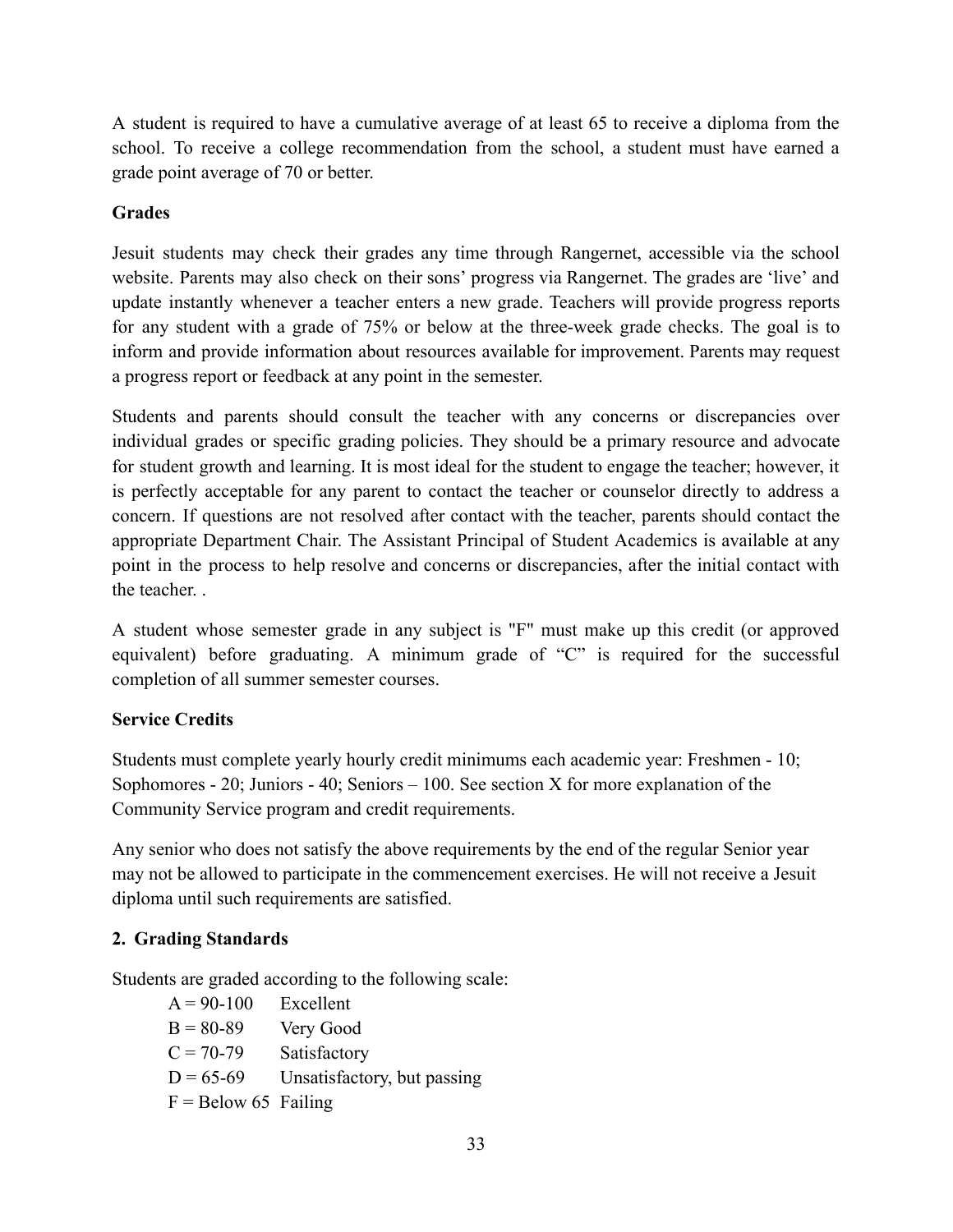I= Incomplete (completed with direction of the Assistant Principal of Student Academics)  $P =$  Minimum passing grade of 70 is required for all Pass/Fail classes  $W = W$ ithdrawn

# <span id="page-33-0"></span>**3. System for Calculating GPA**

A student's 100 point cumulative GPA will be calculated by dividing the sum of all numerical grades by the number of semester courses in which credit was earned or attempted. Semester numerical grades for Honors, Pre-AP, and Advanced Placement (AP) courses are weighted with five points only for the purpose of calculating a student's cumulative GPA. **Letter grades and number grades presented on the transcript for individual classes do not incorporate the additional five numerical points for Honors, Pre-AP, and AP Courses. The 100 point GPA is the official GPA for Jesuit students and is the only GPA used for the purpose of determining honors and determining admissions qualifications for in-state public universities.**

<span id="page-33-1"></span>Example: A student in AP BC Calculus who earns an 89% for semester one will have a "B" (89%) on the transcript and a 94% (89%+5%) will be used for the cumulative GPA calculation. Grades and GPA's are presented in this manner so that a student's GPA can be recalculated according to individual college or university standards.

Note: The weighted 4.0 GPA includes a weight of .5 points for Honors, Pre-AP, and AP Courses only for the purpose of this calculation. The 4.0 GPA is unofficial and is provided to assist admissions officers, families, and coaches with the application and scholarship processes.

# **4. Honors**

At the end of each semester, Honor Roll citations will be awarded to those students who have an 88 average or higher and no grade below 80. Students who have all A's will merit citation on the Principal's Honor Roll.

The following merits of distinction are awarded at the time of graduation:

- Valedictorian: Highest cumulative grade-point average for **four years at Jesuit**.
- Salutatorian: Second highest cumulative grade-point average for **four years at Jesuit**.
- Summa cum laude: A cumulative grade point average 96 or above.
- Magna cum laude: A cumulative grade-point average of 92 to <96.
- Cum laude: A cumulative grade-point average of 90 to <92.

# <span id="page-33-2"></span>**5. Assignment of Teachers and Classes**

# **Assigning Classes and Teachers**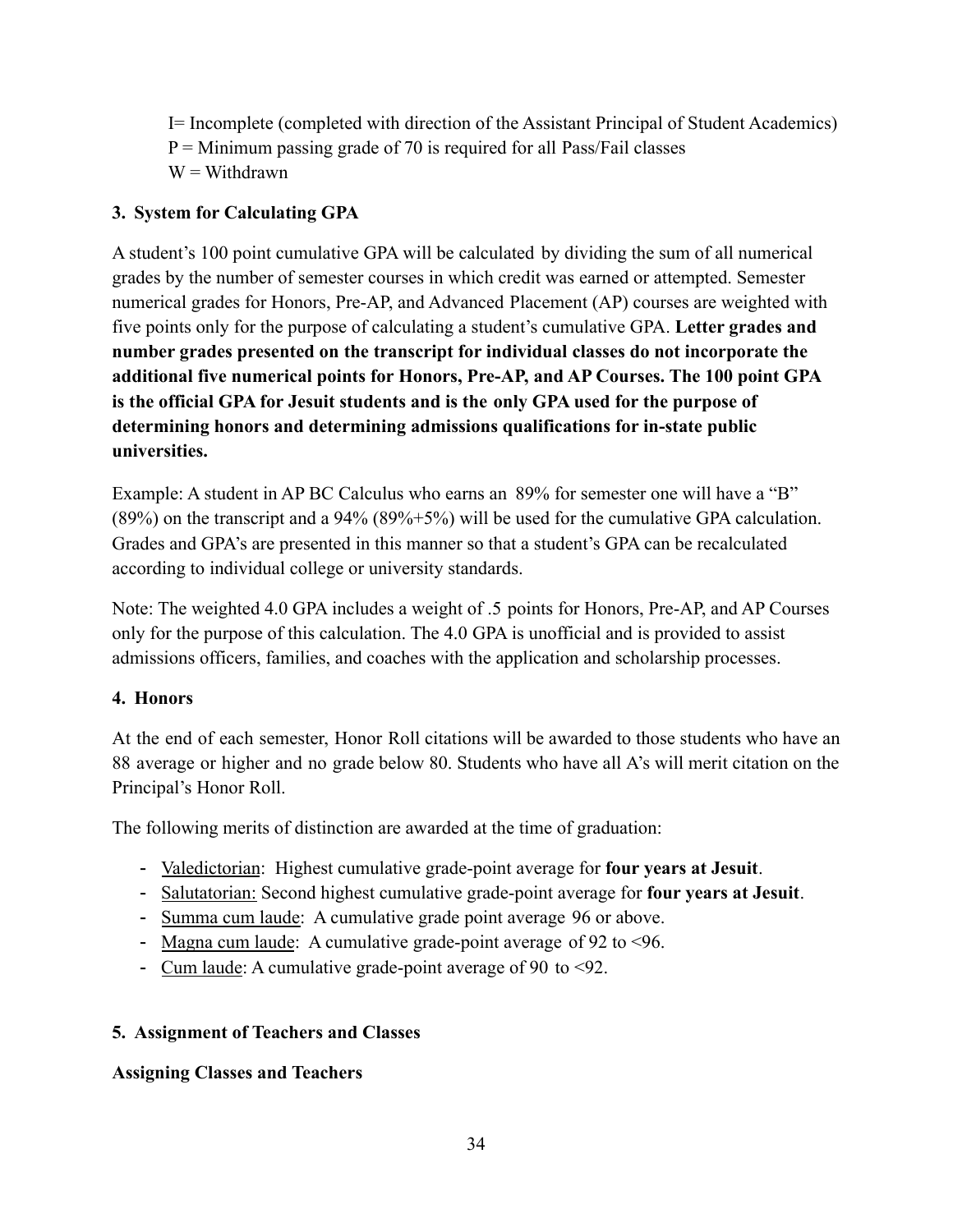According to its Philosophy, Jesuit emphasizes academic excellence and intellectual challenge. Therefore, the school, based on its experience and understanding of its students' abilities, reserves the right to determine the student assignment to classes and teachers.

## **Withdrawing from Classes**

Under no circumstances may a student withdraw after the first six weeks marking period without the expressed permission of the Assistant Principal of Student Academics. In such cases, it is within the Assistant Principal for Student Academic's purview to determine the status of the grade in that class.

# <span id="page-34-0"></span>**6. Grade Posting and Eligibility**

Student grades are posted every three weeks for the purposes of evaluating progress and, consistent with the rules of the University Interscholastic League (UIL), determining eligibility for extracurricular participation. Ineligibility is not limited to UIL activities – it includes any Jesuit involvement (e.g., debate, robotics, theater, crew, field trips, etc.).

For the purpose of determining eligibility, there are two important classifications of grade posting dates: six-week grade checks and three-week grade checks. Dates for each grade check are noted in RangerNet.

- 1. Six-week grade check: It is on these dates when student grades determine if they lose and regain eligibility.
- 2. Three-week grade check: It is on these dates when student grades determine if they can regain eligibility.

A student with a grade below 70% in any non-exempt course at a six-week grade check will lose eligibility for 3 calendar weeks beginning at the conclusion of grace week. Students will be able to regain eligibility at the conclusion of the grace week following a three-week grade check if all grades are above 70%.

If a student withdraws from a class after the fourth academic week of any semester with a grade below "C" (70), he becomes ineligible throughout the rest of the current six-weeks grade cycle.

If a student receives an "incomplete" for any grading period, he is ineligible, unless the incomplete grade is replaced with a passing grade during the seven-day 'grace week'. If ineligible, the three-week ineligibility rules apply.

## **Grace Week and Holiday Eligibility**

Any student who, as a result of his grade at a six-week grade check, is determined to be ineligible, will lose eligibility seven calendar days after the grade posting date. Grace week is intended to provide a chance for make-up work if the student was excused from school during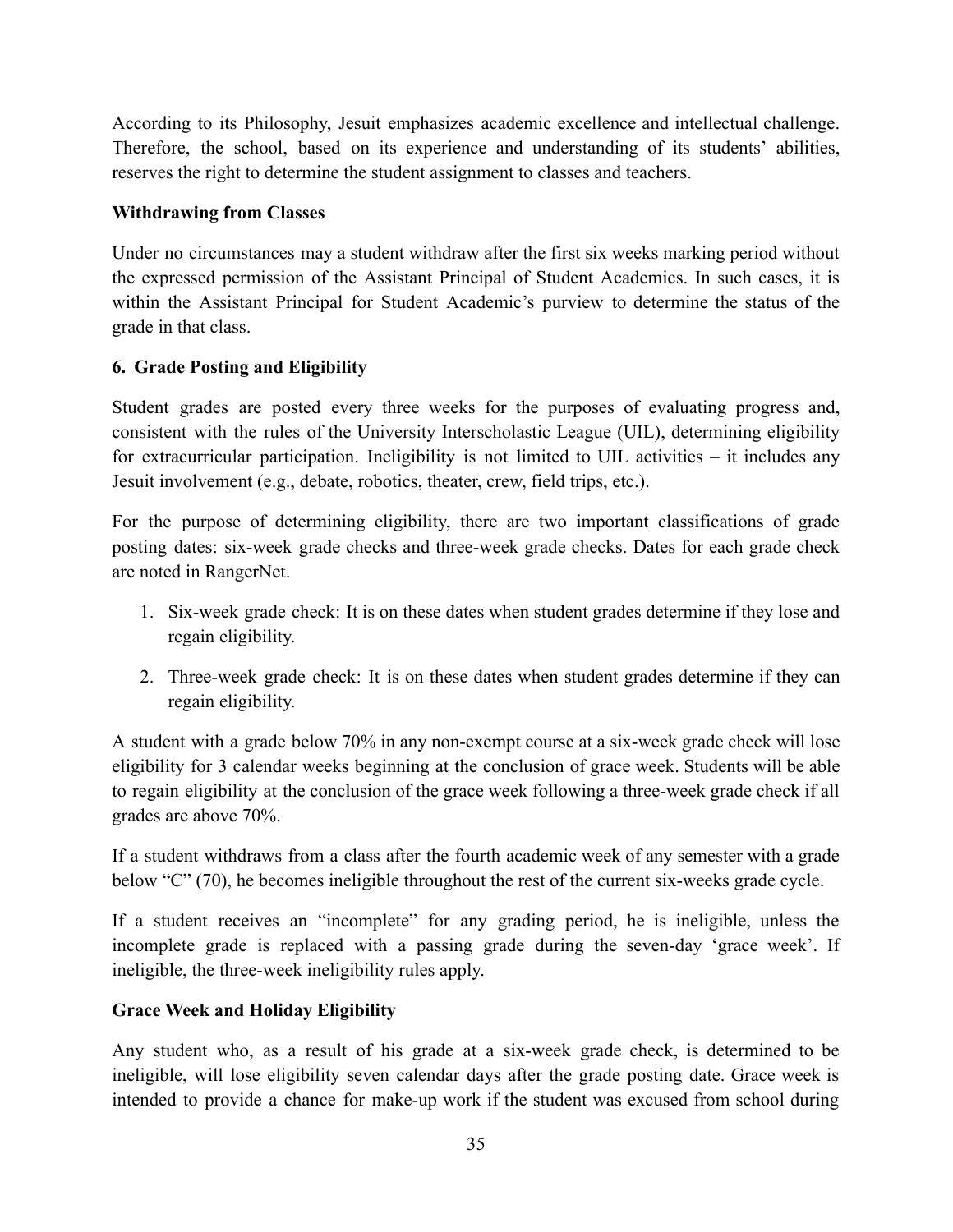the grading period that caused the student to be ineligible. No grades or assignments after the grade posting date can or will impact eligibility. After the grace week, ineligible students may not participate in any extracurricular performance, nor travel to any competitive events with a school group, for a period of three weeks. However, they may practice or rehearse.

Consistent with UIL rules, all students are eligible during a school holiday of a full calendar week or more. Therefore, all students are eligible over the Thanksgiving break, Christmas holiday, and spring break. The three-week period of ineligibility for those students ruled ineligible immediately prior to that holiday or break begins on the first Friday of the first week back following the break.

# **Exempt Courses**

Those classes exempt from the ineligibility requirement are:

All Advanced Placement courses Honors Pre-calculus Pre-calculus Multivariable Calculus Calculus

Any questions regarding eligibility should be directed to the Assistant Principal of Student Academics.

## <span id="page-35-0"></span>**7. Withdrawal and Failure**

## **Withdrawal**

Any student who has the intention to withdraw should meet with the Assistant Principal of Student Academics to discuss the implications (grade and financial) of the decision. All financial obligations, per the associated and appropriate contracts, are expected to be upheld regardless of the timing or reason.

## **Underclassmen failures**

The procedure for underclassmen failing a course is outlined as follows:

## *Failure of a one-semester course during first semester*:

The Assistant Principal of Student Academics will schedule a conference with the student and his parents at which time two options will be offered:

- The student may retake the failed subject during the second semester, if it is offered and can be scheduled. The student must achieve a grade of 70 or better to pass the course. In addition to the failed course and grade, the remediation course and grade will be added to the transcript and used for calculating the student's GPA.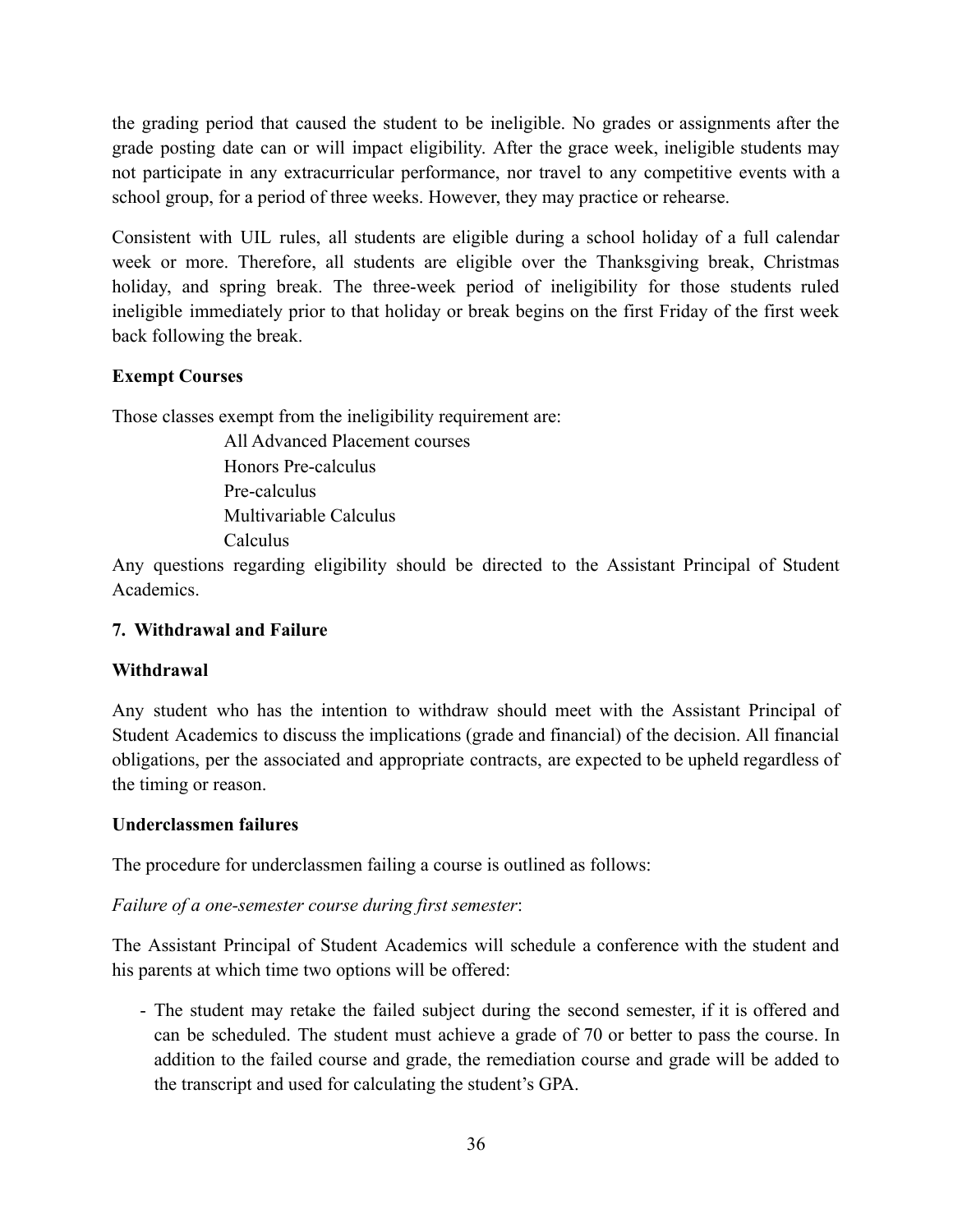- The student may retake the failed subject during the summer session at Jesuit or at a school approved by the Principal. He must complete all of the requirements of the summer session and receive a grade of 70 or better. In addition to the failed course and grade, the grade received during the summer session will be noted on the student's transcript and will be calculated into his cumulative grade point average as an additional one-semester course.

Only **one** of the above options is available to a student who fails a first semester course. Failure to successfully complete the course will result in a student's required withdrawal from Jesuit.

## *Failure of a one-semester course during second semester / Failure of a full year course*:

If a student fails a one-semester course during the second semester, he may not return to the school unless he has made a grade of 70 or better in summer school.

In order to successfully complete a full-year course, a student must have a passing grade in both semesters. If a student earns less than 65 during the first semester, he must make a grade of 70 or better during the second semester to receive full credit. In this event, the first semester grade will appear as a 65, and the second semester grade will be recorded as earned. If he earns less than 70 he must receive a grade of 70 or better in summer school in order to receive credit and return to school in the fall.

Regardless of the first semester grade, if a student fails second semester, he has not successfully completed the course.

A failed subject must be retaken during the summer session at Jesuit or at a school approved by the Principal. The student must receive a grade of 70 or better in summer school in order to receive credit and return to the school in the fall. The grade received during a summer session will be noted on the student's transcript and will be calculated into his cumulative grade point average as an additional one-semester course.

At the end of the second semester, a student who has failed in three or more subjects may be required to withdraw from the school.

## **Senior failures**

Students are required to successfully complete all courses for which they are registered in order to graduate. The following govern instances when a senior fails a course:

## *Failure of a one-semester course during first semester course:*

The Assistant Principal of Student Academics will schedule a conference with the student and his parents at which time the student will be instructed on his options for completing the course and obtaining the credit.

*Failure of a one-semester course during second semester:*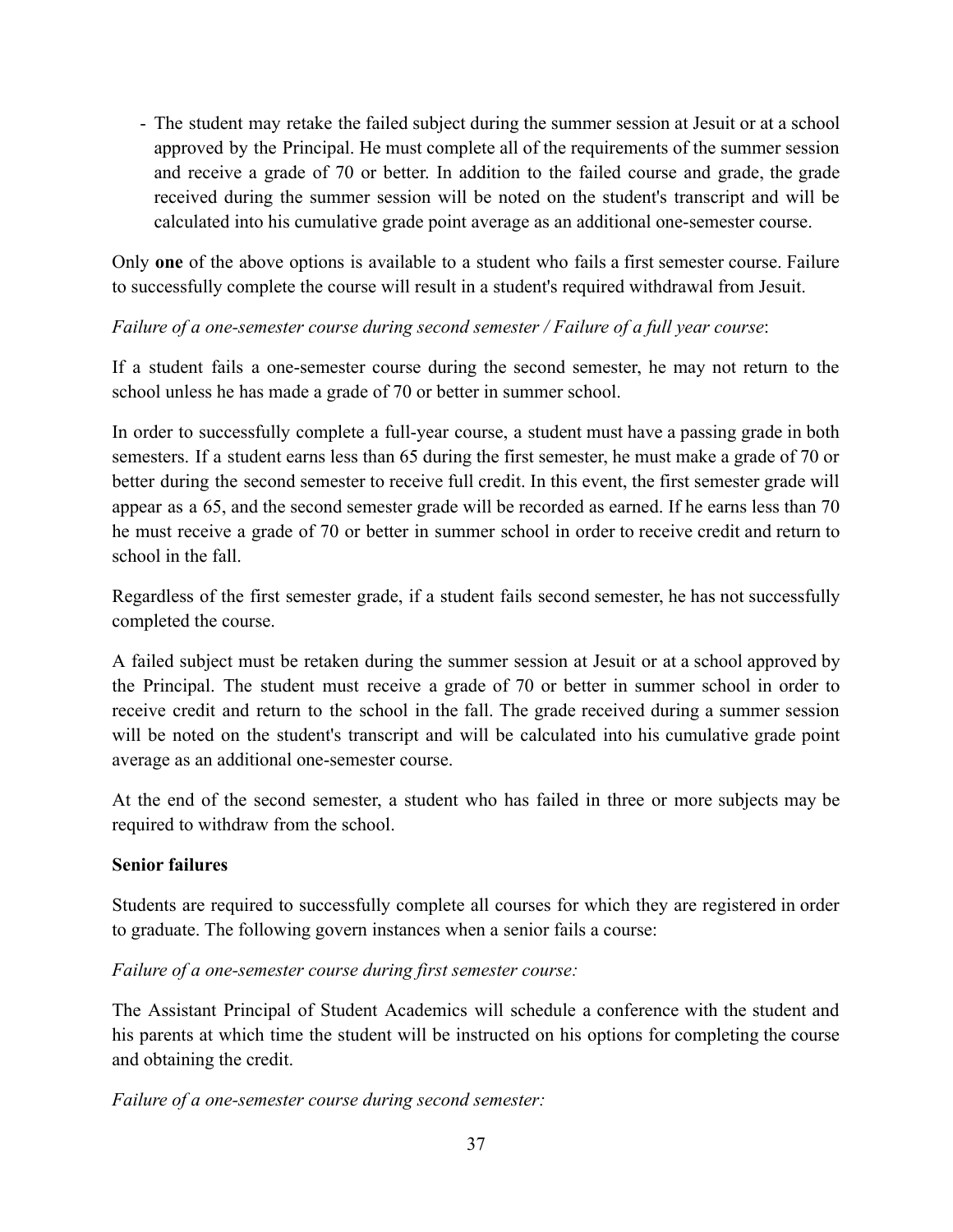The Assistant Principal of Student Academics will schedule a conference with the student and his parents at which time the following outcomes will be discussed:

- The student may not graduate on stage at graduation;
- The student must complete the appropriate remediation through an accredited institution that is approved by the Assistant Principal of Student Academics. The student will only receive a Jesuit College Preparatory School diploma only after having successfully completed the designated course.

# *Failure of a full-year course:*

In order to complete successfully a full-year course, a student must have a passing grade in both semesters. If a student earns less than 65 during the first semester, he must make a grade of 70 or better during the second semester to receive full credit. In this event, the first semester grade will appear as a 65 regardless of the grade first semester, and the second semester grade will be recorded as earned. If a student fails second semester, he has not successfully completed the course.

In the event a senior has one or more failing grades at the end of the second semester, he maynot graduate on stage. The Assistant Principal of Student Academics will determine an appropriate make-up course through an accredited institution. The student will receive a Jesuit College Preparatory School diploma only after having successfully completed the designated course.

A senior who withdraws from the school of his own accord or who is required to leave for disciplinary reasons before the beginning of the 8th semester may not be awarded the Jesuit College Preparatory School diploma.

# **8. Assessments and Examinations**

All student assessments and examinations must be taken at the scheduled time. A student is considered absent if he is more than twenty minutes late for the exam and must make up the exam as arranged with the Assistant Principal of Student Academics. All students enrolled in an AP course are expected to take the AP exam. More information and details about costs and fees will be communicated to enrolled students. Students may be expected to pay for the administrative costs of any exam they do not take.

## <span id="page-37-0"></span>**9. Student Records**

By enrolling a student at Jesuit College Preparatory School, a parent having legal custody of a student (managing conservator) consents to the release of records to the other parent (possessory conservator), unless the custodial parent notifies the school in writing as to the legal basis for any withholding of records from the other parent and provides the School with a copy of all relevant court orders.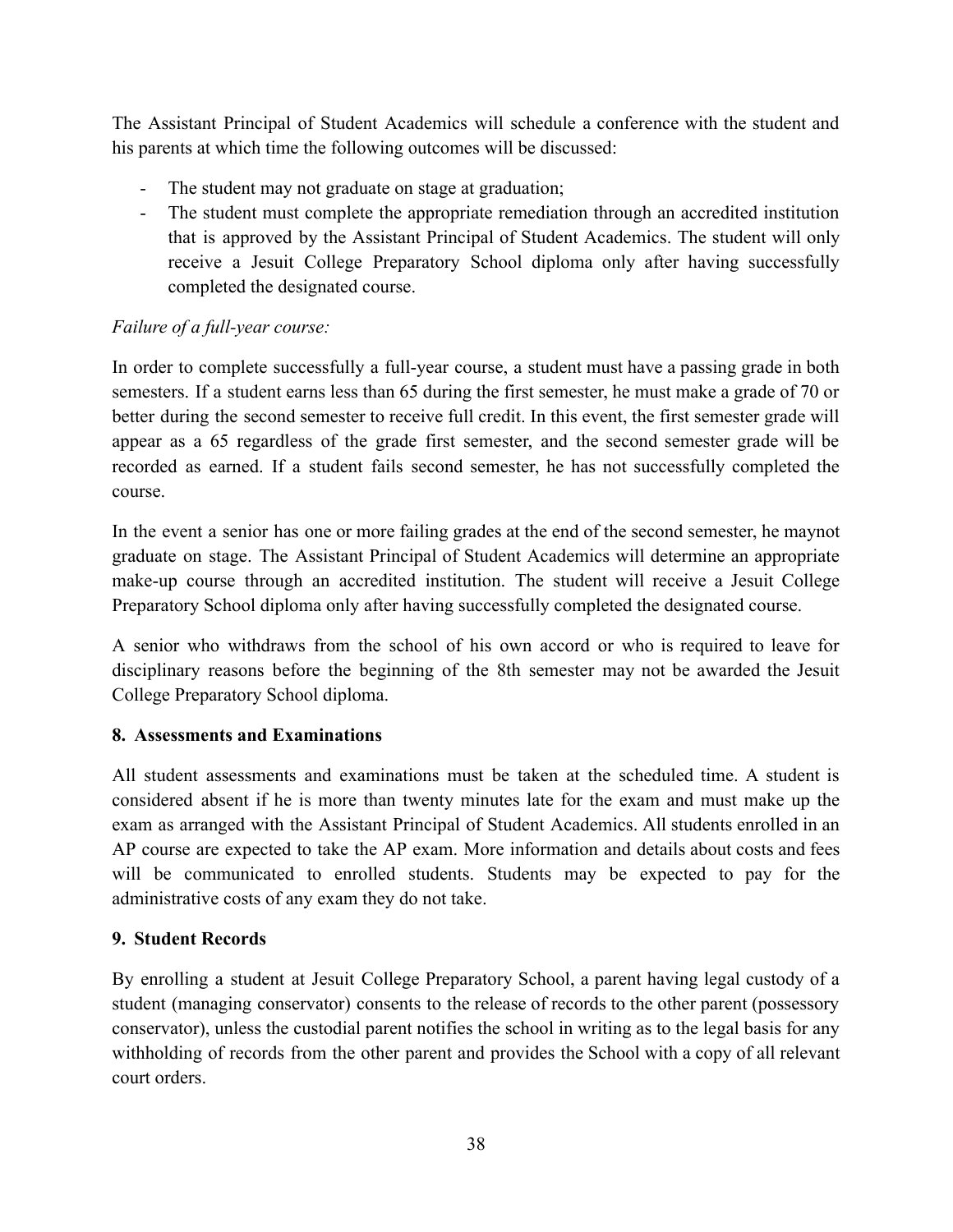## <span id="page-38-0"></span>**10. Extended Time Testing Policy**

Jesuit offers extended time testing only to those students with documented learning disabilities and recommendations that meet the guidelines established by the Scholastic Aptitude Test program and the College Board program. Documentation must be current (within the past three years) and on file with the counseling office prior to any extended time testing. Extended time applies to major assessments (major tests and quizzes). It does not apply to work done outside of the class and long-term projects. In order to receive extended time on the December Assessment or Final Exam, documentation must be received before the end of the second six-week grading period for the respective semester. Extended time finals may also be offered to students with recent handicaps (broken wrists, fingers, and the like) and/or students with documented concussions.

Procedures for receiving extended time will be communicated on an individual basis as the appropriate documentation is received.

All documented extended time students must take their December Assessments and Final Exams with extended time. Students who are approved by the College Board and Jesuit for use of an electronic device on writing portions may take their written portions of tests (during the semester) with an approved device.

### <span id="page-38-1"></span>**11. Makeup Work**

Students with planned and excused absences (e.g., field trip or school-sponsored competition) should either schedule their work to be submitted/completed before leaving or be prepared to do so on the day of their return. Students who miss the day/s leading up to a test or quiz should meet with their teacher to collect any and all review information and materials and schedule an appropriate date for completion. Students only missing a test or quiz day should be prepared to take it on the day of their return. Make-up tests and quizzes will be placed in the testing center for completion. Work not completed by the agreed upon deadlines with their teacher may result in loss of credit. Students who skip a class during which a test or quiz is administered may be subject to reduced credit, as determined by the teacher and Assistant Principal of Student Academics (see Section V.3).

Students with unplanned and excused absences (e.g., family emergency or illness) should communicate with their teachers on the day of their return to campus. In coordination with their teacher/s, students should arrange new and appropriate deadlines for missing assignments. In situations when a student misses multiple days, the student should utilize the counselor as a resource to help in the planning process. It is not expected that a student missing school for an unplanned absence complete or submit all work on the day of their return; however, work not completed by the agreed upon deadlines with their teacher may result in loss of credit.

Students with unexcused absences are expected to submit their work immediately upon their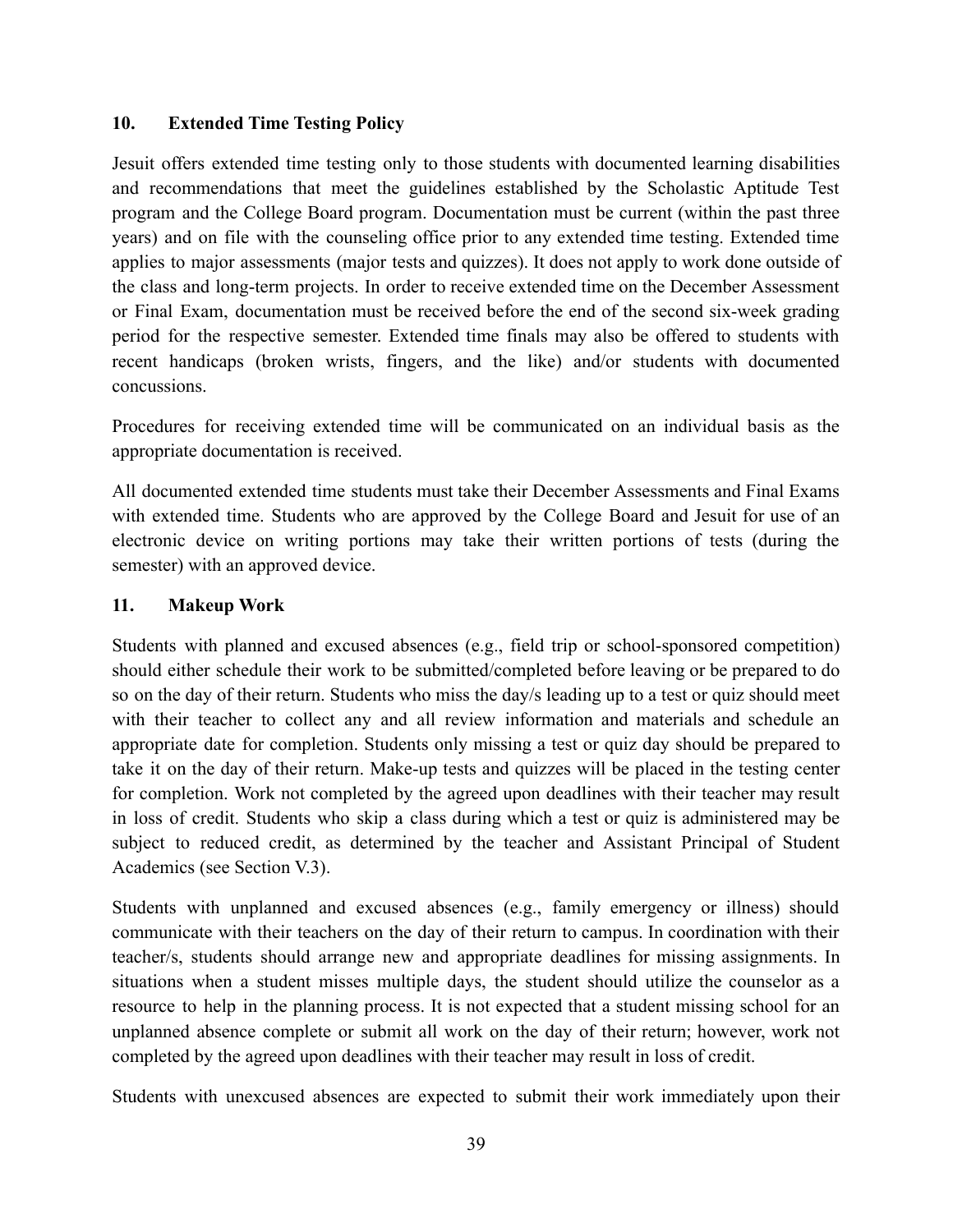return to the school.

## <span id="page-39-0"></span>**12. Test Center**

The Test Center is available to students for making up missed tests and completing extended time tests.. Unless alternative plans are made prior to returning to school after an extended absence, all makeup tests must be completed and submitted in the Test Center before the end of the third school day after the student returns to school. Failure to complete the test in this time period may result in no credit for the test.

## <span id="page-39-1"></span>**13. Academic Probation**

A student is considered to be on academic probation when he must meet some specified academic requirements to remain at Jesuit. These requirements must be stated in writing, acknowledged by both the student and his parents, and agreed upon by the Principal. If the student fails to meet the terms of the probation, the Principal may require that the student withdraw from Jesuit.

## <span id="page-39-2"></span>**14. Academic Dishonesty**

Each student must do and take credit for his own work. Whether regarding homework, lab work or reports, tests, quizzes, or any other academic assignment, Jesuit College Prep holds to the following policy regarding academic dishonesty:

Academic Dishonesty is defined as the improper acquisition or distribution of information pertinent to a test, quiz, assignment, or exam. Examples of this type of behavior are:

- using resources while taking a test or quiz, including phones, calculators, notebooks, texts, or other course-related material without the expressed instruction of the teacher;
- concealing notes or any materials relevant to the tested material;
- communicating in any fashion with another person during the testing period without the specific instruction of the teacher (e.g., looking on another's paper, talking, use of wireless communication devices, etc.);

Plagiarism is another form of academic dishonesty and is defined as the copying of all or part of a manuscript, from another writer's work without giving specific credit to that writer. This includes taking ideas from another writer without giving due credit. It is a serious offense against academic integrity and a plagiarized manuscript should not be submitted. Plagiarism will be considered as cheating and will be treated as such. Students who are uncertain what constitutes plagiarism should consult their teacher for guidance and advice. A paper exhibiting plagiarism will result in the student entering the academic integrity protocol and may result in a lowered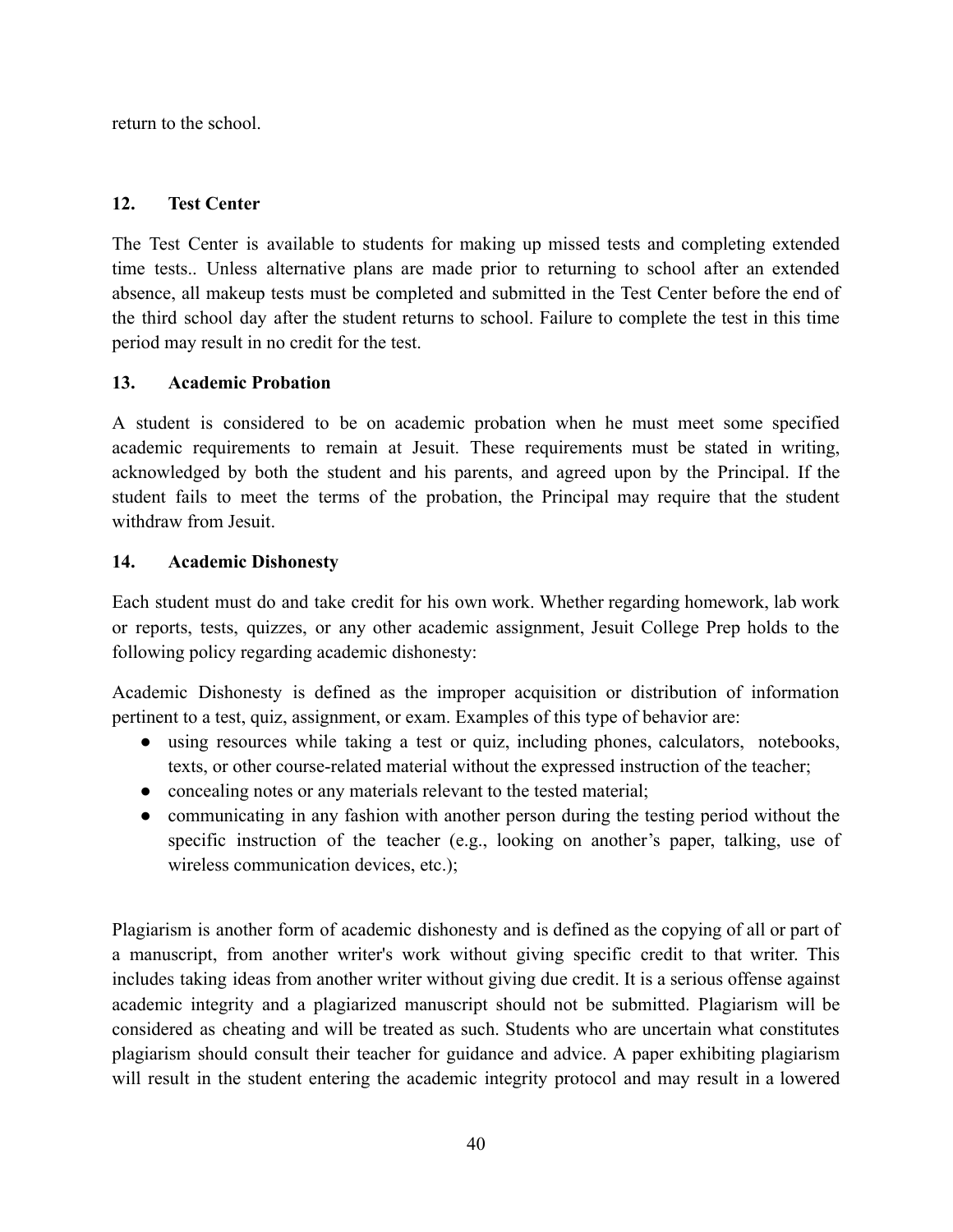grad or loss of credit for the assignment.. Teachers will consult with the Assistant Principals when students are working through the academic integrity protocol...

Anytime a teacher suspects academic dishonesty or plagiarism, the teacher will send documentation of the incident to the Assistant Principal of Student Academics. Upon determination of an offense, the following criteria will be applied and the teacher will notify the student's parents and the student's grade-level counselor.

**On a First Offense:** The student will enter into the Academic Integrity Protocol which will require the following steps. No credit will be given for the related assignment until all steps are complete and the student forfeits all work habit points/credit.

- Students will complete the Academic Integrity reflection form which must be signed by the teacher, parent, counselor, and Dean of Student Affairs.
- Students will attend two Alpha period tutorials on academic integrity and plagiarism.
- Students will propose and complete an alternative assessment that has been approved by the teacher.
- Student eligibility may be impacted while in the Academic Integrity Protocol

**Second Offense:** A second offense of academic integrity will result in a meeting with the Assistant Principal of Student Academics and the Dean of Student Affairs to determine appropriate consequences. The second offense will result in behavioral consequences (e.g., inschool suspension) and academic consequences (e.g., loss of the opportunity to regain credit on the related assignment).

**Third Offense:** The third offense of academic integrity could be indicative of a much greater problem and as such will be handled on a case-by-case basis. A student who is caught violating academic integrity three or more times will be required to meet with the Principal and his parents and may result in the student's withdrawal from Jesuit.

# <span id="page-40-0"></span>**15. Semester Away from Jesuit**

Jesuit's program is a four-year, comprehensive program centered not on academics alone, but the attainment of the "Profile of the Graduate" as outlined in the school's basic documents. Mastering the characteristics of the "Profile" requires full participation in the Jesuit community, in academics, in extracurricular activities, in the religious life of the school, and in the sharing of Jesuit brotherhood. Additionally, student positions are limited at Jesuit, and accordingly, many well-qualified applicants are denied admission. Therefore, students accepted to Jesuit College Preparatory School should plan on completing their entire high school program on its campus.

However, some students may wish to avail themselves of extraordinary opportunities to study for a semester or two away from Jesuit. While Jesuit discourages this, for the reasons previously stated, the student and his parents may petition the Principal for permission to temporarily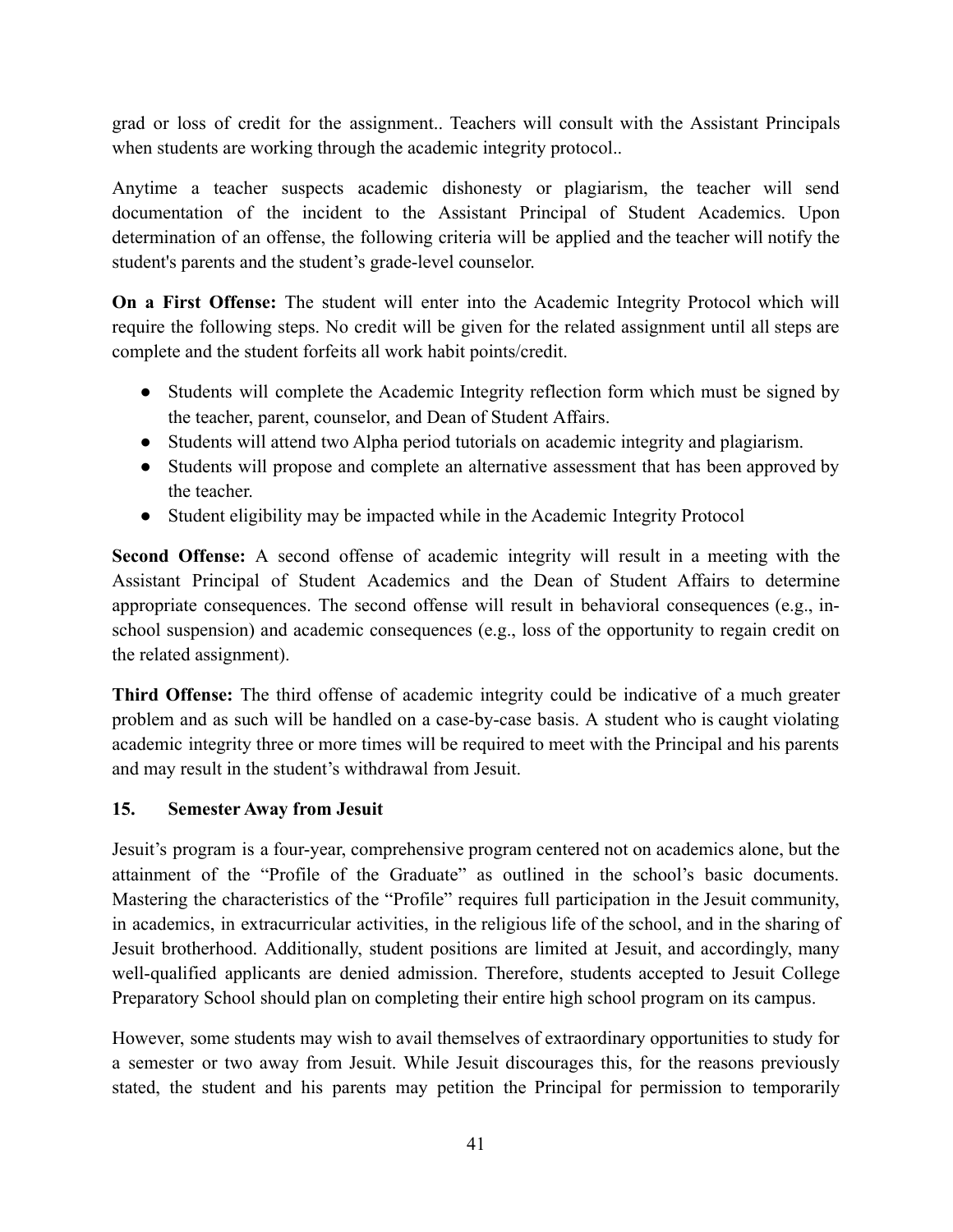withdraw from Jesuit, pursue studies away, and be assured of their position at Jesuit upon their return. In order for the Principal to give such a request any consideration, the student and his parents must meet the following requirements:

- 1. The student and his parents must petition the Principal at least 90 days prior to the starting date of the next Jesuit semester.
- 2. The study away must be outside the United States and must be strictly for academic or cultural pursuits.
- 3. The student may pursue study away from Jesuit only during his sophomore or junior years.
- 4. The student and his parents must meet with the Assistant Principal of Student Academics and present the curriculum from the outside school to ensure its coursework satisfies Jesuit's academic requirements and is consistent with Jesuit's academic rigor. This may require consultations between the Assistant Principal of Student Academics and his equivalent at the outside school. The student must be able to receive equivalent coursework at the outside school, or the parents must formally arrange a remedial plan so that the student will complete required coursework prior to his re-admittance.
- 5. The parents must deposit the complete tuition payment for the semester or year the student will be away, to be applied against the tuition and fees for the year he returns. If the student fails to return to Jesuit the following semester or year, that deposit is forfeited to Jesuit.

## <span id="page-41-0"></span>**16. Tutoring**

Jesuit believes that students who meet its admissions requirements are able to complete their studies without the use of outside tutoring. In addition, Jesuit provides additional services through the Math Lab and Learning Resource Center, we recommend these resources are used before moving to an outside tutor for help. However, parents may, at times, employ outside tutors. Jesuit's policy concerning outside tutors is as follows:

- 1. Jesuit teachers are prohibited from tutoring Jesuit students for any private remuneration.
- 2. Outside tutors are not allowed access to students or use of school facilities during the normal school day.
- 3. The school does not rent school space or facilities to outside tutors.
- 4. If a student or parent believes tutoring is necessary, the school recommends they take the following steps:
	- a. Confer with the teacher about the student's academic needs. Scheduled extra individual help from the teacher will usually remedy academic weaknesses.
	- b. Confer with the academic grade level counselor, who will work with the student, parents, and teachers to remedy any academic weakness. Peer tutoring using the school's resources may also be scheduled through the counselor.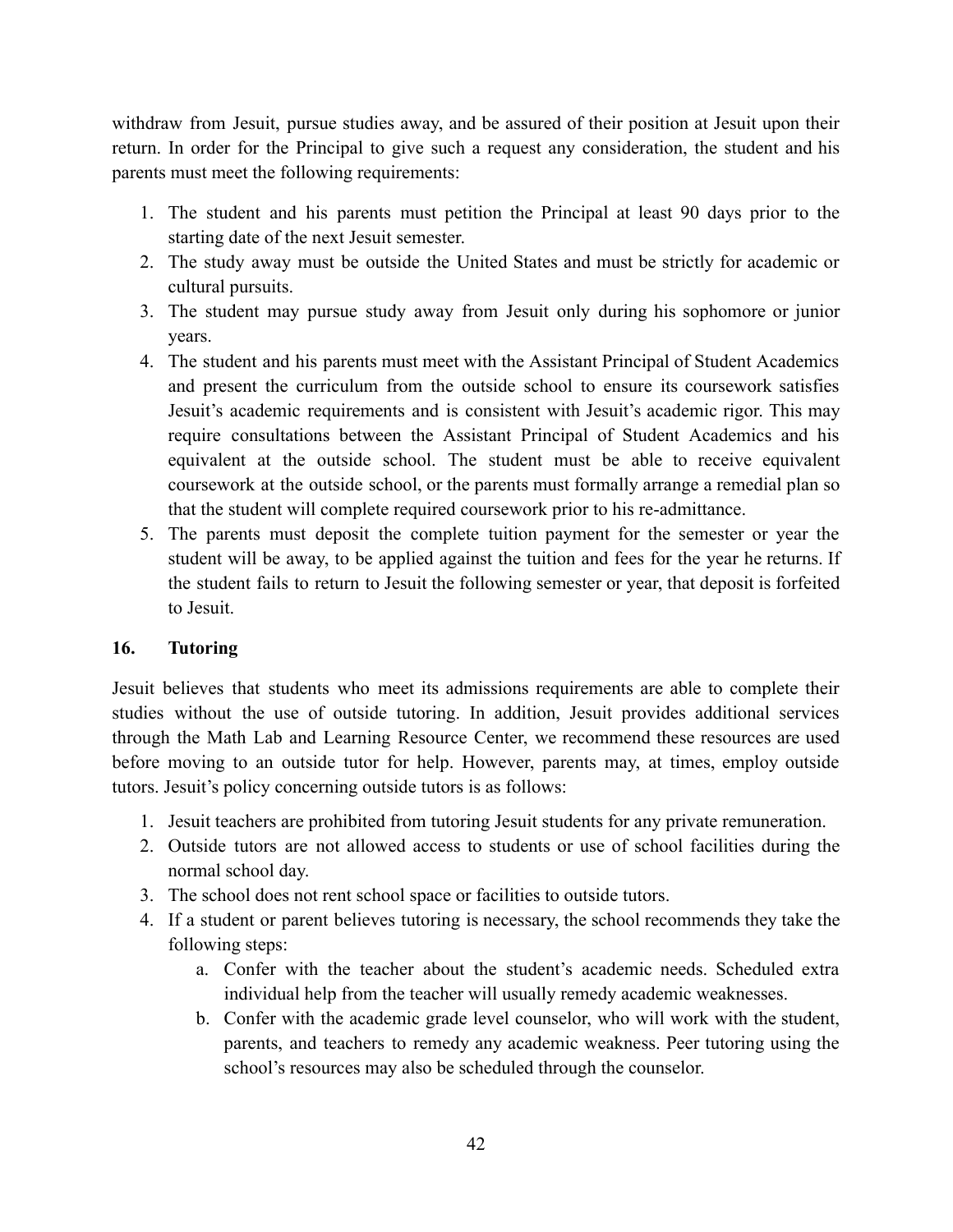c. All other questions concerning tutors should be directed to the Assistant Principal of Student Academics.

# **X. COMMUNITY SERVICE PROGRAM**

<span id="page-42-0"></span>Community work is where spiritual growth and being a man for others takes concrete form. Jesuit College Preparatory School of Dallas' Ignatian Service Program makes the concepts of love for the human family and commitment to social justice vivid and relevant. More than an add-on activity, Ignatian Service is an integral part of a Jesuit education, the formation of our students toward the Profile of a Grad at Grad. We strive to engage in programs to aid the disadvantaged members of our community to lead healthier lives—both body and soul.

Ignatian Service enriches religious faith by facilitating the opportunity to respond to some of the perplexing problems and conditions of our world.

The rationale for the Mission of the Ignatian Service Program at Jesuit College Prep is rooted in the belief of St. Ignatius that "love is shown in deeds rather than in words." We invite our students to become "men for and with others" by educating their minds and hearts to horizons beyond their previous experience and into the world beyond the world they know. It is important that students connect with people who on the surface may be unlike themselves, people who are poor, both materially and in spirit and body, people who are marginalized, socially or economically disadvantaged, and disabled either in mind or body. We hope this encounter will result in what we consider to be the ultimate goals of the program:

1) The Jesuit community and the students themselves realize that our gifts and talents can help people, can heal their hurts, can assuage their loneliness, can give companionship and encouragement, can enlighten minds and give dignity to those whom they serve.

2) Through service and a ministry of presence, we hope the students will become aware that they receive much more than they give: that when they become healers, they themselves are healed; when they give companionship, they themselves receive companionship; when they uplift and encourage, they themselves are uplifted and encouraged; and when they enlighten, they are themselves enlightened.

3) Recognition by all of our students that God is present in all things, all people and all situations.

All projects, outside of those that are formally sponsored by Jesuit, must be pre-approved.

Community Service Hour Minimum Requirements Per Grade Level:

Freshman: 10 Sophomore: 20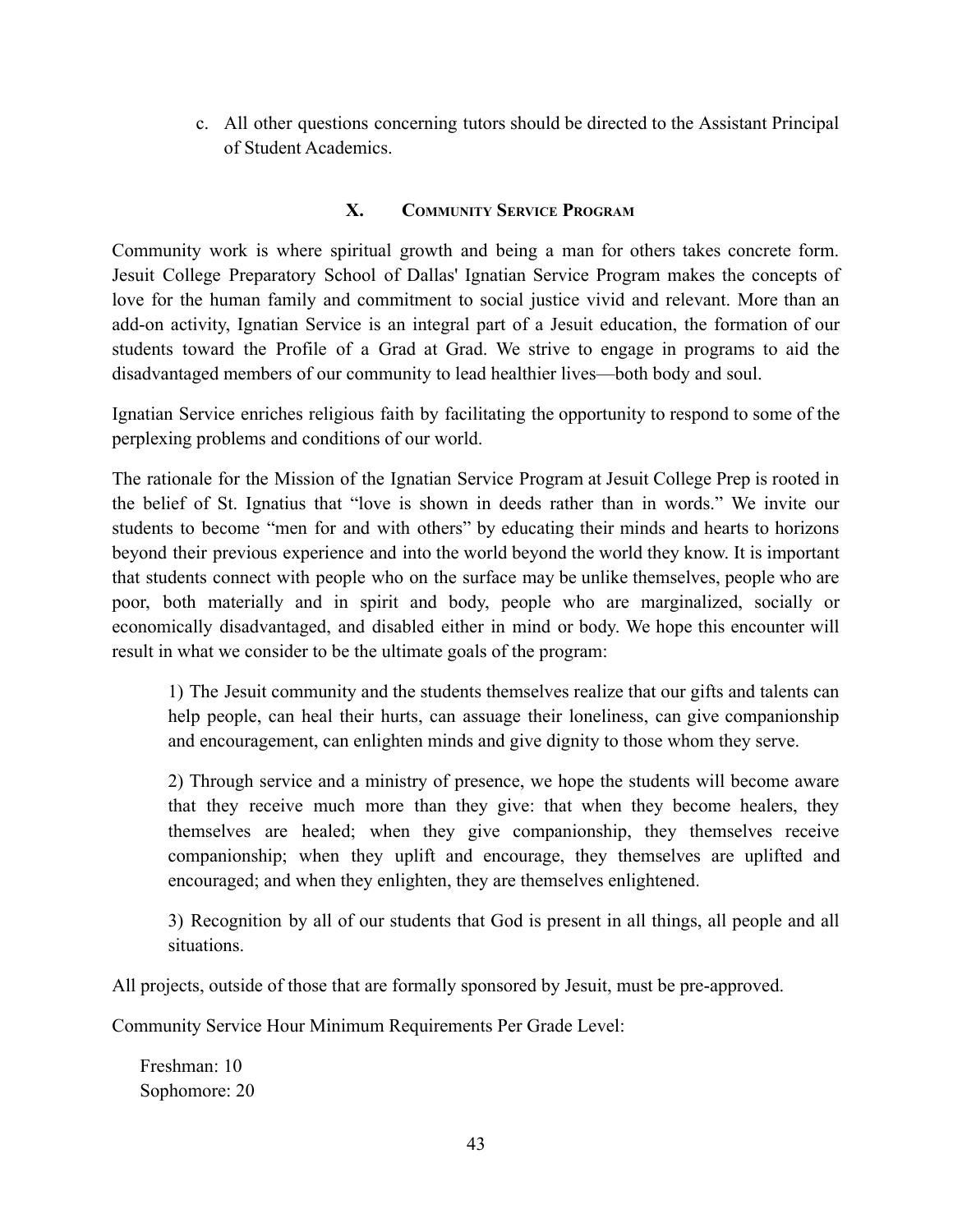Junior: 40 Senior: 100

The "service hours" (also referred to as "service credits") are calculated yearly with each new year beginning June 1st.

Students must complete at least 50% of the required hours for a given school year by January 31st. Incomplete service hours may result in loss of extracurricular activity authorization. Completion of service hours is required for graduation.

We encourage students to live out the Gospel message of reaching out to the poor, marginalized, sick, elderly, handicapped, lonely, and forgotten. Service projects should be "with and for others" rather than simply "for others."

# **XI. JESUIT TECHNOLOGY ACCEPTABLE USE POLICY**

<span id="page-43-0"></span>Jesuit College Preparatory School of Dallas recognizes that computers, smartphones, tablets, and other information technology play a powerful role in modern society. Realizing the importance of this medium, yet cognizant of its potential for inappropriate use, Jesuit offers its students access to such technology within the limits of the Acceptable Use Policy, described below.

- Student use of technology, including personal devices, should conform to standards expected when using other school resources. Students should not access or transmit inappropriate material in any form or manner. Inappropriate material includes, but is not limited to, offensive or sexually explicit material (whether text, image, or lyric based), or material accessed in violation of Copyright laws.
- Students shall not use computers or any electronic devices, whether personal or school related, for dissemination or publication of any material which jeopardizes the good name of the school, which is detrimental to the common good, or which is harmful or offensive to members of the school community whether during or outside of school hours. This includes the posting of inappropriate material from a school or personal device on any blog, chat room, social media app, or website. A violation may result in disciplinary action whether or not the violation takes place during or outside of school hours.
- Student use of cameras or audio recordings on any device, including personal devices, is strictly prohibited in the classroom and hallways unless expressed permission is granted by a teacher. Teachers have permission to request that all technology be removed from a testing environment in order to maintain the integrity of the assessment. Any use of cameras in restrooms or locker rooms, regardless of intent, is strictly prohibited and will be regarded as a serious violation. Whether on or off-campus, the student agrees that no device will be used to take inappropriate, illicit or sexually explicit photographs or videos, nor will any device be used to cause harm or misrepresent the school.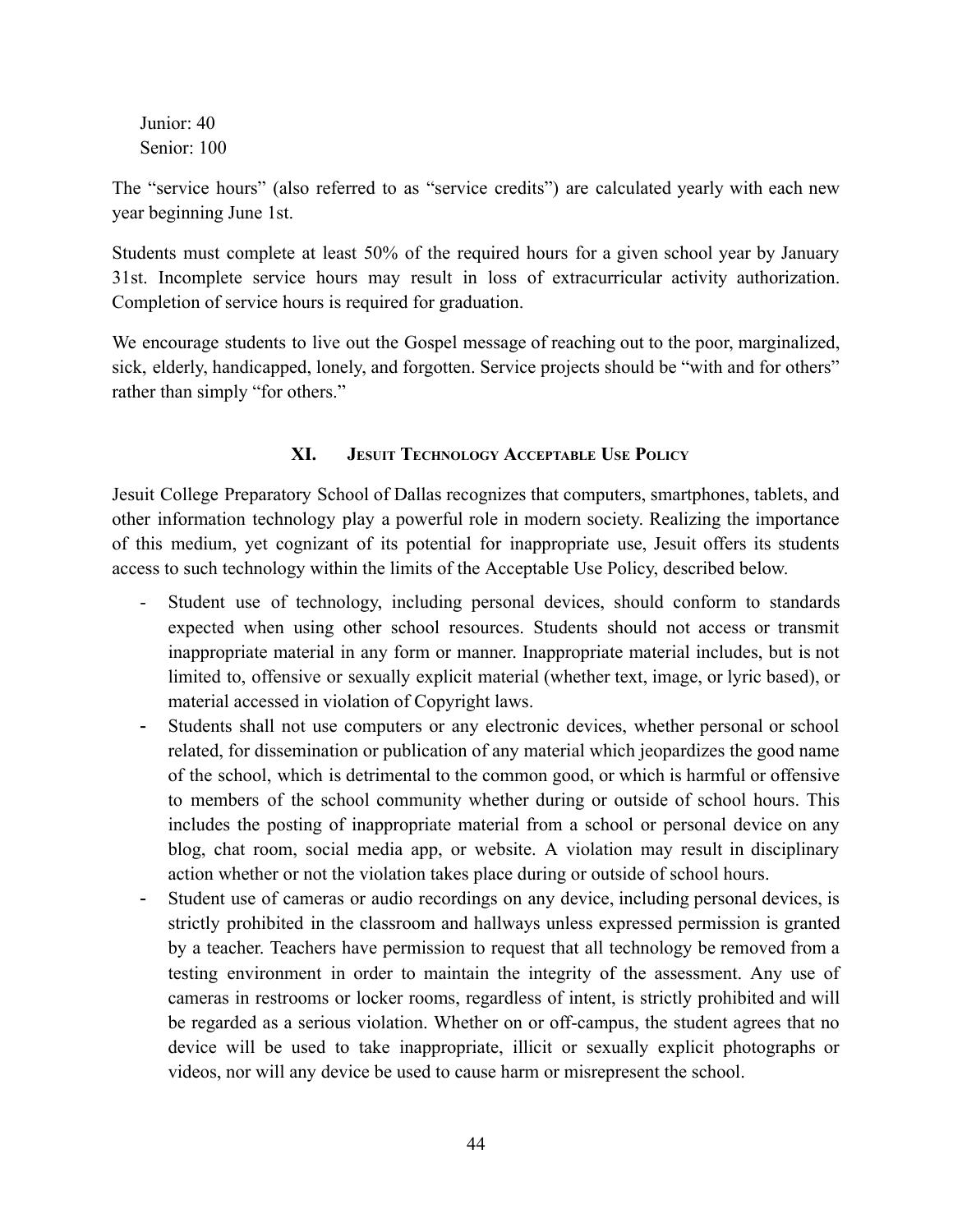- Each student will be assigned a school email address. The school email address should be used primarily for academic purposes and may not be used to propagate inappropriate material.
- Each student is assigned a unique username and account to be used for accessing the Jesuit computers and wireless network. The student is responsible for maintaining the security of the password associated with that account. Allowing the use of that password by others is a serious violation of the Acceptable Use Policy and may be subject to disciplinary action. In addition, students may be held responsible for any actions committed using the account assigned to them.
- Students shall not attempt to modify or remove any hardware or software on school computers. This includes, but is not limited to, printers and desktop settings.
- Students shall not attempt to access restricted resources.
- Student use of computers at Jesuit is restricted by the use of security measures which include group policies and a firewall. Any attempt by students to bypass these restrictions will be considered a serious violation of the school's Acceptable Use Policy and may be subject to disciplinary action.
- Local computer hard drives are not to be used for saving personal files. Such files should be saved on removable media or in the student's home folder.
- Printers may be used only for school-related materials, except with expressed permission of a member of the faculty or staff.
- Jesuit's Student Internet Access is not intended for Commercial Purposes.
- Jesuit is not responsible for any loss, theft or damage to personal devices.
- Any student use of technology, including cell phones, in a manner contrary to the Acceptable Use Policy may result in disciplinary action. The student's consent to inspect hard drives of personal laptops and other personal devices being used on the campus or at any school-sponsored activity will be obtained if the school administration, at their discretion, determines the inspection is necessary for the enforcement of the provisions of the handbook or for the protection, safety, and welfare of the school or the students. Refusal to permit such an inspection could be considered grounds for expulsion. In cases of impending danger to the community, the school reserves the right to inspect without consent.

#### **XII. STUDENT COUNCIL**

#### <span id="page-44-0"></span>**STUDENT COUNCIL ELECTIONS**

Philosophy: The election is a time when each student has an equal opportunity to campaign to represent his grade level and the Jesuit community. His ability to campaign is the same as any other student's in the Jesuit community, independent of family monies or other resources for financing a campaign.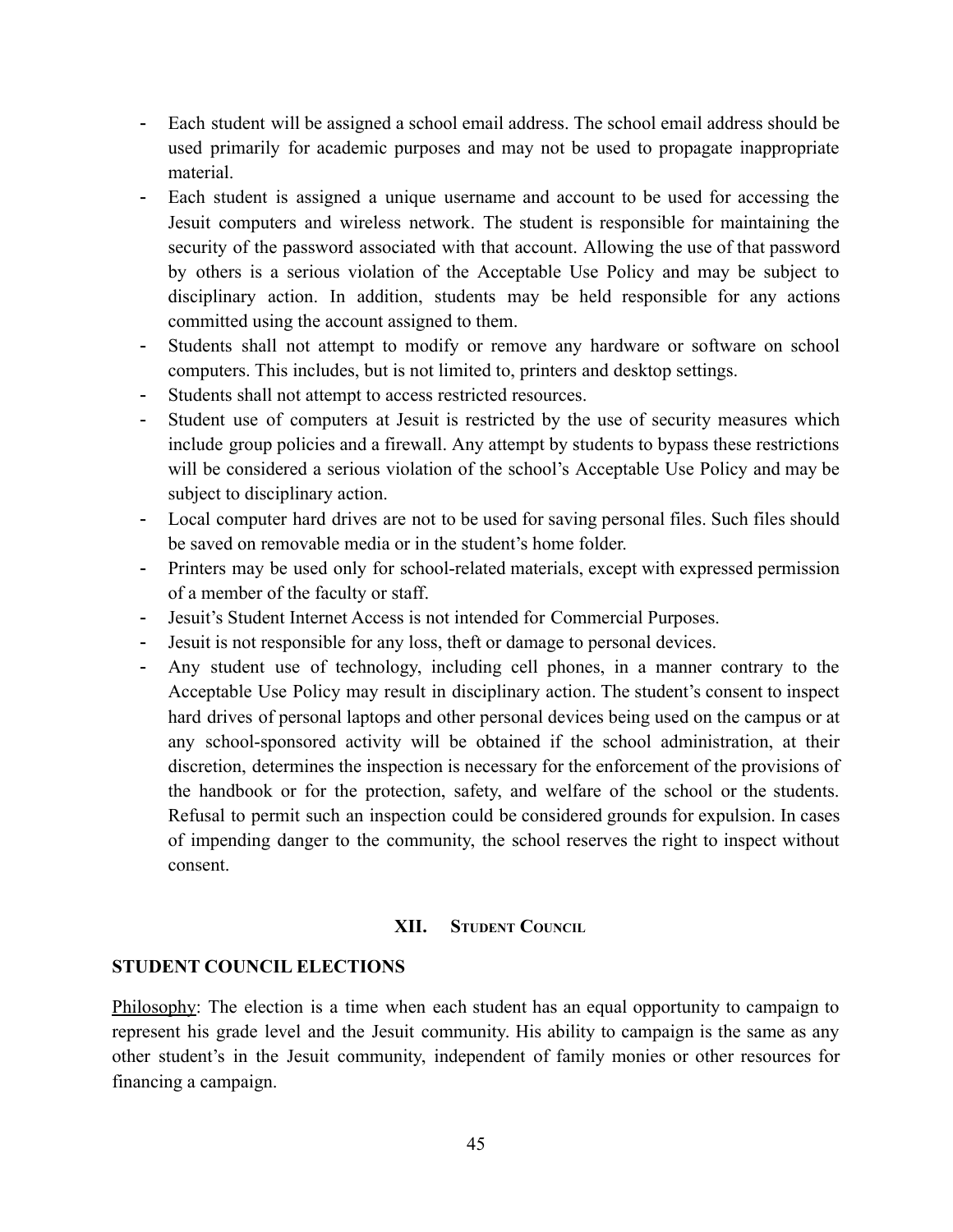- 1. Students elected or appointed to positions on the Student Council, must be academically eligible and in good discipline standing at all times. If a student become ineligible, he is no longer an officer or representative of the Council. There is no probationary period.
- 2. Campaigning will only begin when officially designated by the moderator of the Jesuit Student Council.
- 3. All campaign material must be approved by the moderator based on the designated criteria before being used.
- 4. Approval Criteria:
	- Posters may not contain photographs or any pictures/cut-outs from magazines or the Internet. Only handwritten art is acceptable.
	- The only text that should appear on posters is the name of the candidate and the office for which they are running.
	- Persons are not allowed to wear signs, buttons, or other objects on one's clothing.
	- Candidates may not distribute material items, e.g. candy, small gifts, etc.
	- Candidates are not to make campaign statements or to distribute campaign materials via any Internet media-sharing outlet. Any such comments are to be reported to the moderator, who will decide whether the comments constitute an infraction of the campaign rules.
- 5. Posters must be hand-made. [No Xeroxing or mass production by machine allowed.] Before being posted, they must be approved by the moderator. They may only be placed in the old building walls of slick surface. They should not be placed on floors, windows or sheetrock painted surfaces that might peel the paint. They cannot in any way obstruct or interfere with the Jesuit Dallas Museum space or collection.
- 6. Candidates may not send out campaign materials through blanket student body or school community email or RangerNet messages. In addition, no social media platforms are to be used as a campaigning tool.
- 7. Failure to adhere to campaign regulations will result in review by moderators, which may result in disqualification from the race or other similar penalties.

## **XIII. NATIONAL HONOR SOCIETY**

<span id="page-45-0"></span>The National Honor Society is an organization intended to create enthusiasm for scholarship, to stimulate a desire to render service, to promote leadership, and to develop character in the students. The National Honor Society is sponsored and supervised by the National Association of Secondary School Principals. The Aloysius Chapter of the National Honor Society at Jesuit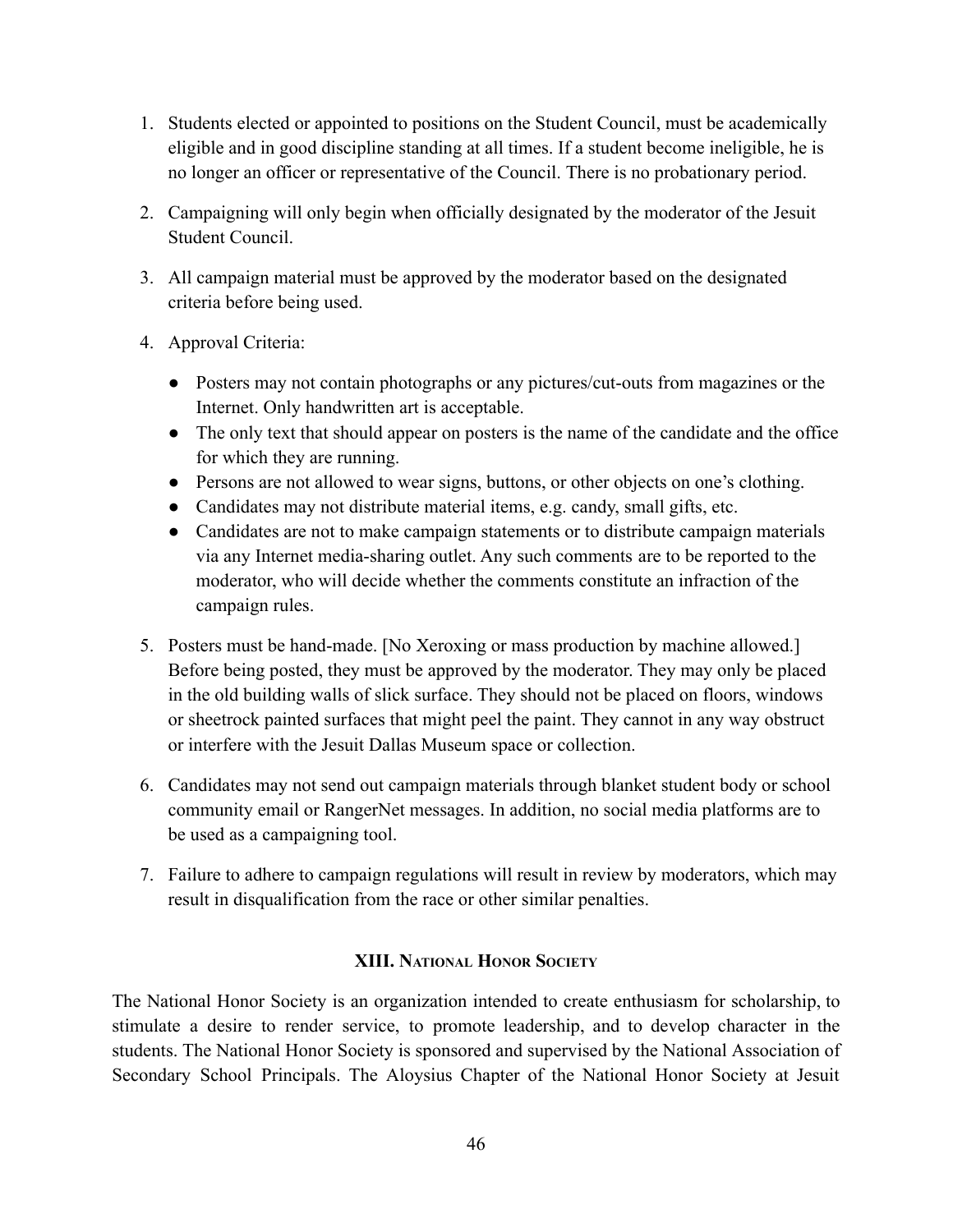College Preparatory School is a duly chartered local Chapter, conforming to the constitution set forth by the National Council of the National Honor Society.

Membership in the National Honor Society is an honor bestowed upon a student. Selection for membership is accomplished through a Faculty Council and is based on outstanding *scholarship, character, leadership, and service*. Once accepted, members have the responsibility to continue to demonstrate these qualities. Students may not apply for membership in the National Honor Society. Membership is granted only to those students selected by the Faculty Council. Only students having attended this school the equivalent of one semester may be considered for membership. This period is necessary for students to establish themselves in the school. Membership is open to qualified Sophomores, Juniors, and Seniors. There is no quota for members.

The principal function of the Aloysius Chapter of the National Honor Society is to promote service to the community and encourage the growth of each student as related to the standards set forth by the National Honor Society and Jesuit College Preparatory School. This chapter will serve the Jesuit community in ways that the community deems beneficial. In addition, it is the desire of Jesuit College Preparatory School to aid the members in their development of the characteristics recognized in **The Profile of a Jesuit College Preparatory Graduate at** Graduation, of becoming "Open to Growth," "Intellectually Competent," "Physically Fit," "Loving," "Religious," and "Committed to Working for Justice."

The *scholarship* criterion requires a minimum cumulative grade point average of 88 or better. A student having achieved this grade point average is eligible for further consideration, in light of his leadership, service, and character. Membership is never considered on the basis of grades alone. An academically eligible student is surveyed to determine interest in membership and to obtain information regarding service and leadership activities. Students should understand that such surveys are not applications for membership, and that a review of information gathered does not guarantee selection.

The *leadership* criterion is considered highly important for membership selection. The Faculty Council considers the prospective member's record of leadership, both in the school and the community. The Council recognizes that leadership also exists outside of elected positions. For further details concerning the leadership criterion, contact the National Honor Society Advisor.

The criterion of *service* is generally understood in terms of the value of contributions made by a student to the school, classmates and the community. Further information regarding guidelines for the service criterion is available from the National Honor Society Advisor.

The criterion of *character* is determined by a survey circulated among the Faculty and Administration of Jesuit College Preparatory School. The Faculty Council considers positive as well as negative aspects of character. All judgments made by the Faculty Council are free of hearsay and rumor.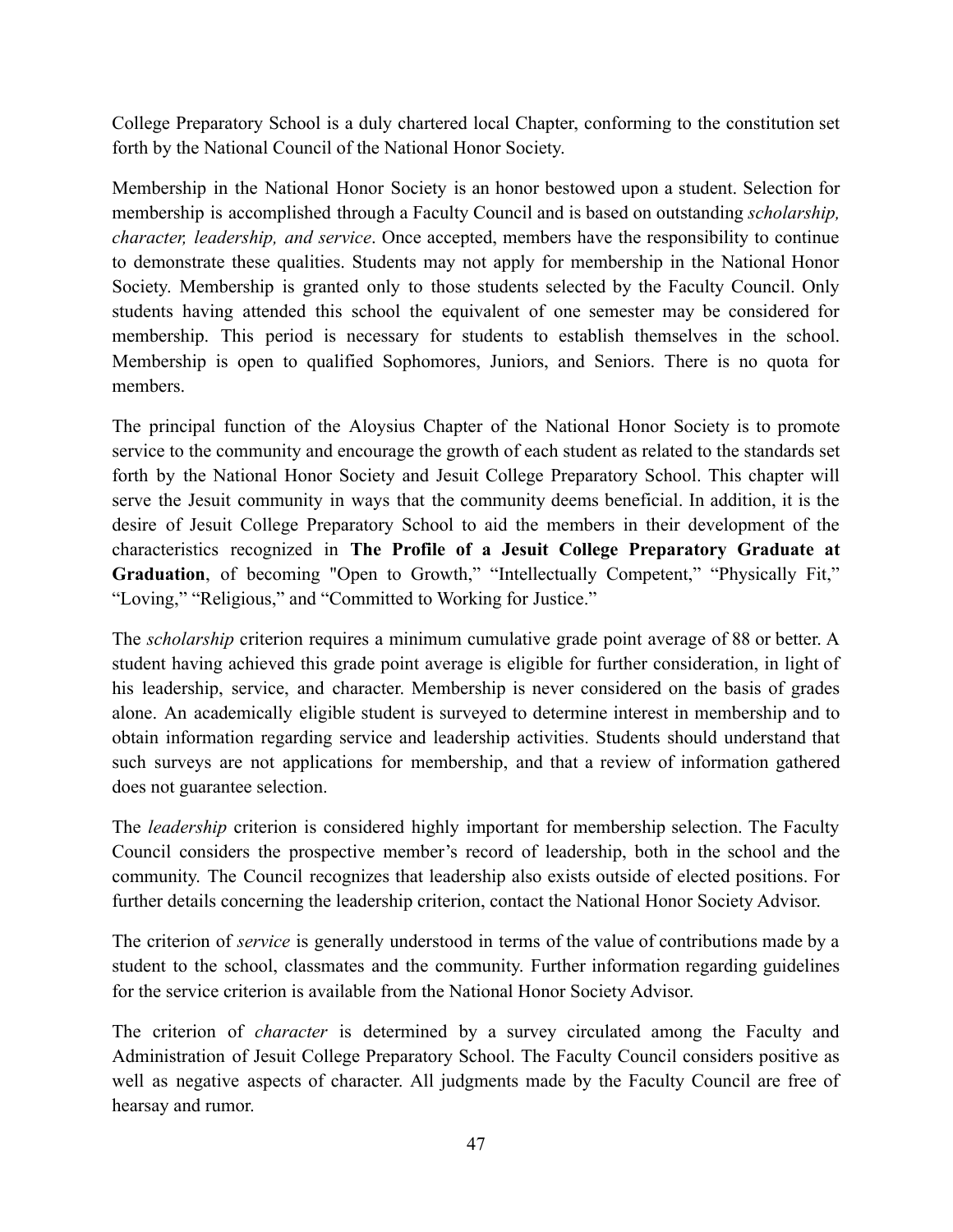Students will be informed of their membership status after the Faculty Council has met to consider the student and faculty surveys. Students should understand that not being selected one year does not interfere with their chances for selection in the future. It is the hope of the National Honor Society that non-selection will be used for the student's personal growth.

## Dismissal

A member of the National Honor Society is never automatically dismissed for failing to maintain standards. However, members should understand that they are subject to dismissal if they do not maintain the standards of scholarship, leadership, service, and character that were the basis for their selection. Ordinarily, members will be allowed one warning during their membership, but in the case of a flagrant violation of school rules or civil laws, a warning is not required. A student who is dismissed or who resigns will not be eligible for consideration again as a National Honor Society member.

The National Honor Society Advisor may suspend certain Chapter privileges or request the student receive special counseling. The goal of disciplinary action is to reeducate the student in more appropriate behavior. The Chapter Advisor periodically reviews the standing of members for compliance with the Society's standards. The Advisor will inform an errant member in writing of the nature of the violation, time period given for improvement, and the possible consequence of non-improvement. This letter will be followed by a conference with the National Honor Society Advisor and the student. If the improvement is not accomplished in the specified time, the student is liable to whatever disciplinary measures are considered appropriate by the Faculty Council.

If the Faculty Council decides that dismissal may be warranted, the member is allowed to present his case before the Faculty Council. The Council determines the final disposition of the case.

If a member is dismissed, written notice of the decision will be sent to the member, his parents and the Principal. The member must then surrender his National Honor Society emblem and membership card to the Chapter Advisor. If the member is unwilling to do so, this matter will be treated as a school disciplinary matter. The National Council and the National Association of Secondary School Principals will not hear appeals in dismissal cases.

Further information about selection criteria and other updates are posted on RangerNet.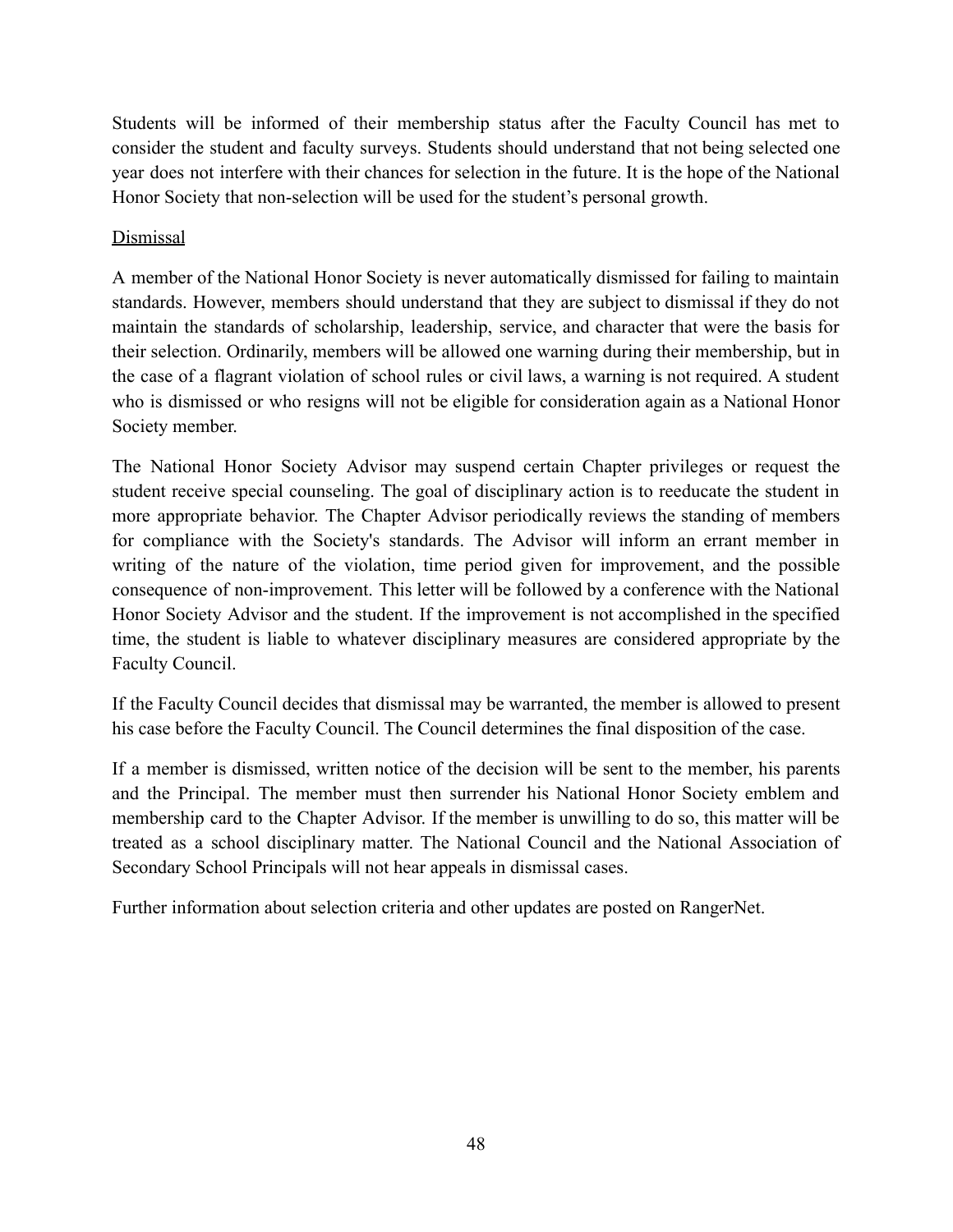## **XV. ATHLETE'S CODE OF CONDUCT**

<span id="page-48-0"></span>In accordance with the Jesuit Profile under the heading of PHYSICALLY FIT being a Jesuit Athlete is a student choice and thereby a privilege, one that along with being a great honor, carries with it responsibilities. The following are expected of a Jesuit Athlete:

- 1. Jesuit athletes will be intense competitors on the field or court, but are expected to conduct themselves as gentlemen at all times and strive to model their behavior after Jesuit ideals.
- 2. Jesuit athletes are to display positive leadership at all times in our school and around the community.
- 3. Jesuit athletes are to strive for the highest in moral and spiritual values.
- 4. When traveling to compete against other schools, Jesuit athletes will represent themselves and their teams in a manner that reflects the Jesuit values and ideals.
- 5. Jesuit athletes recognize that they must demonstrate Intellectual Competence and fulfill all other areas of the Jesuit Profile as a pre-requisite to athletic competition.

As a Jesuit athlete, our young men have an image to reflect: one of positive leadership, character, responsibility, competitive spirit, and integrity.

Students are not required to take part in any contest or activity. Therefore, it is imperative that all students taking part in athletics understand the following responsibilities and rules and that the coaches of that athletic program and the athletic director have the right to remove that privilege.

## **Training**

The following rules apply to all athletes at all times:

- 1. No use of tobacco of any kind.
- 2. No drinking of alcoholic beverages of any kind.
- 3. No use of illegal drugs (marijuana, narcotics, steroids, etc.).

*These rules apply to all athletes during each of their athletic seasons. Being an athlete at Jesuit is a commitment that goes beyond the formal season. This includes all year round conditioning programs mandated by the coaching staffs. Violations may result in the school imposing serious consequences.*

## **Other Rules**

The athlete must obey all team rules given to him by his coach in a particular sport.

## **Travel**

All athletes will travel on school provided transportation to and from all games, meets, matches, and practices. Exceptions must be handled prior to the occurrence with the permission of the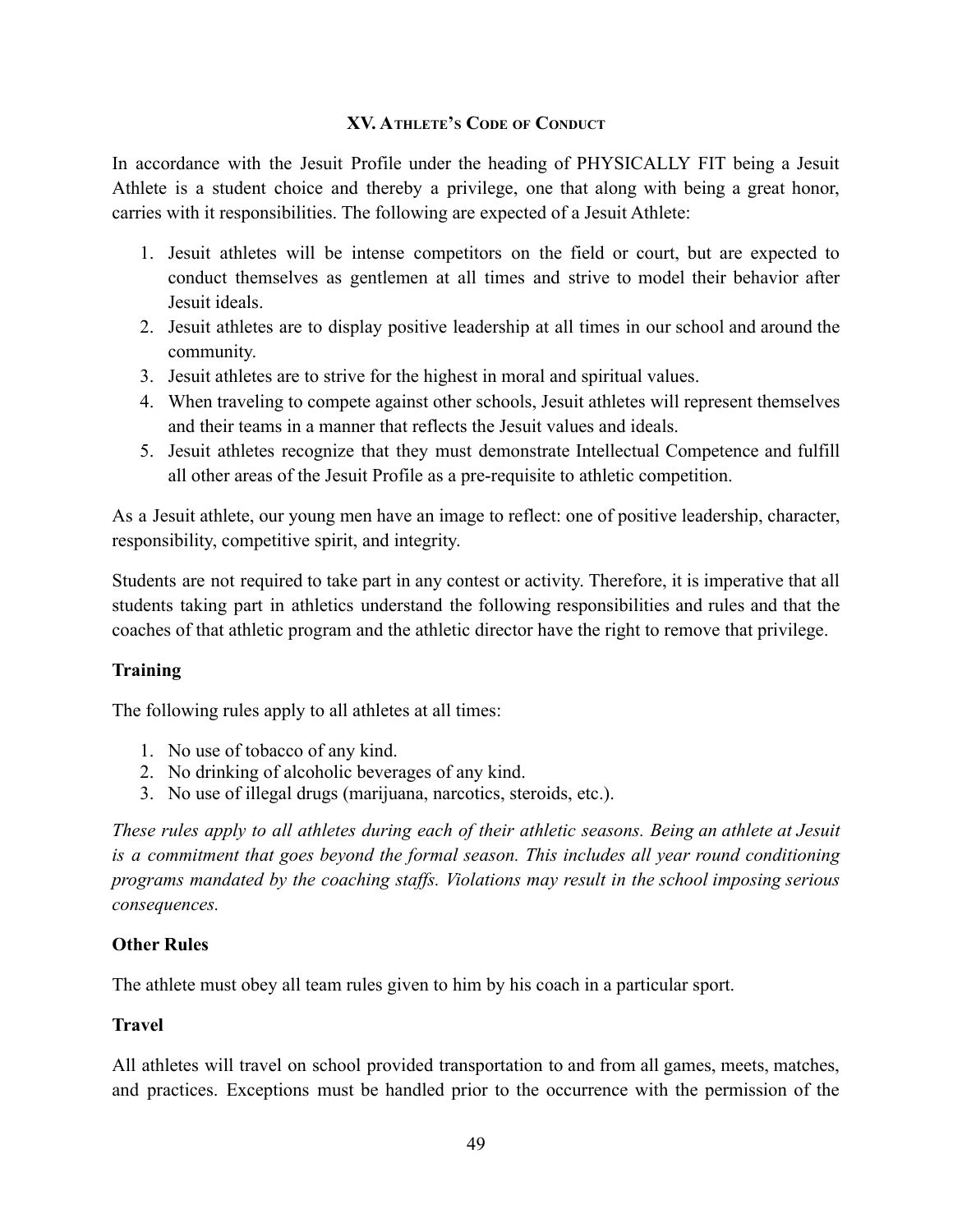head coach, athletic director, and parents. *Any athlete not traveling with the team and not having prior permission will not be allowed to participate in that activity.*

As a Jesuit Student/Athlete I promise I will support the Athletic Code of Conduct.

As a Jesuit Parent, I promise I will support the Athletic Code of Conduct.

# **This Athletic Code may be obtained in the Athletic Department and must be signed by the Student/Athlete and the Parent/Guardian for each athletic season prior to participation.**

## **Guidelines for Violations**

## **First violation:**

- The athlete may be suspended from competition for up to 3 weeks or up to 30% of the season. The athlete may practice with the team, but may not represent the team at any public competition or event.
- There will be a meeting with the athlete, coach, and athletic director. The athletic director will contact the parents regarding suspension.
- The athletic director will refer the athlete to the counseling staff and Student Affairs for evaluation. The results of the evaluation will be made known to the athletic director and coach.

## **Second violation:**

- The athlete may be suspended for up to 6 weeks or longer. The athlete may practice with the team, but may not represent the team at any public competition or event.
- There will be a meeting with the athlete, his parents, coach, athletic director, counseling staff, and Student Affairs.

# **Third violation:**

- **-** The athlete may be expelled from the athletic program for up to one year.
- **-** The athlete will be remanded to the Principal's office for further action.

\*If a violation occurs out of season, the student may be responsible for completing up to 20 hours of community service (or an amount as designated by the athletic director at his discretion in addition to the student's normal school requirement) at Jesuit or an agency related to his violation as approved by the athletic director. It will be the student/athlete's responsibility to suggest the appropriate agency to the athletic director after consultation with his coach and grade level counselor. As an alternative, the student/athlete may face the same consequence as if he violated the Code of Conduct "in season."

\*\*A student-athlete coming forward for assistance for a possible problem with any drug or alcohol use (before a reported incident) will not be in violation of this policy.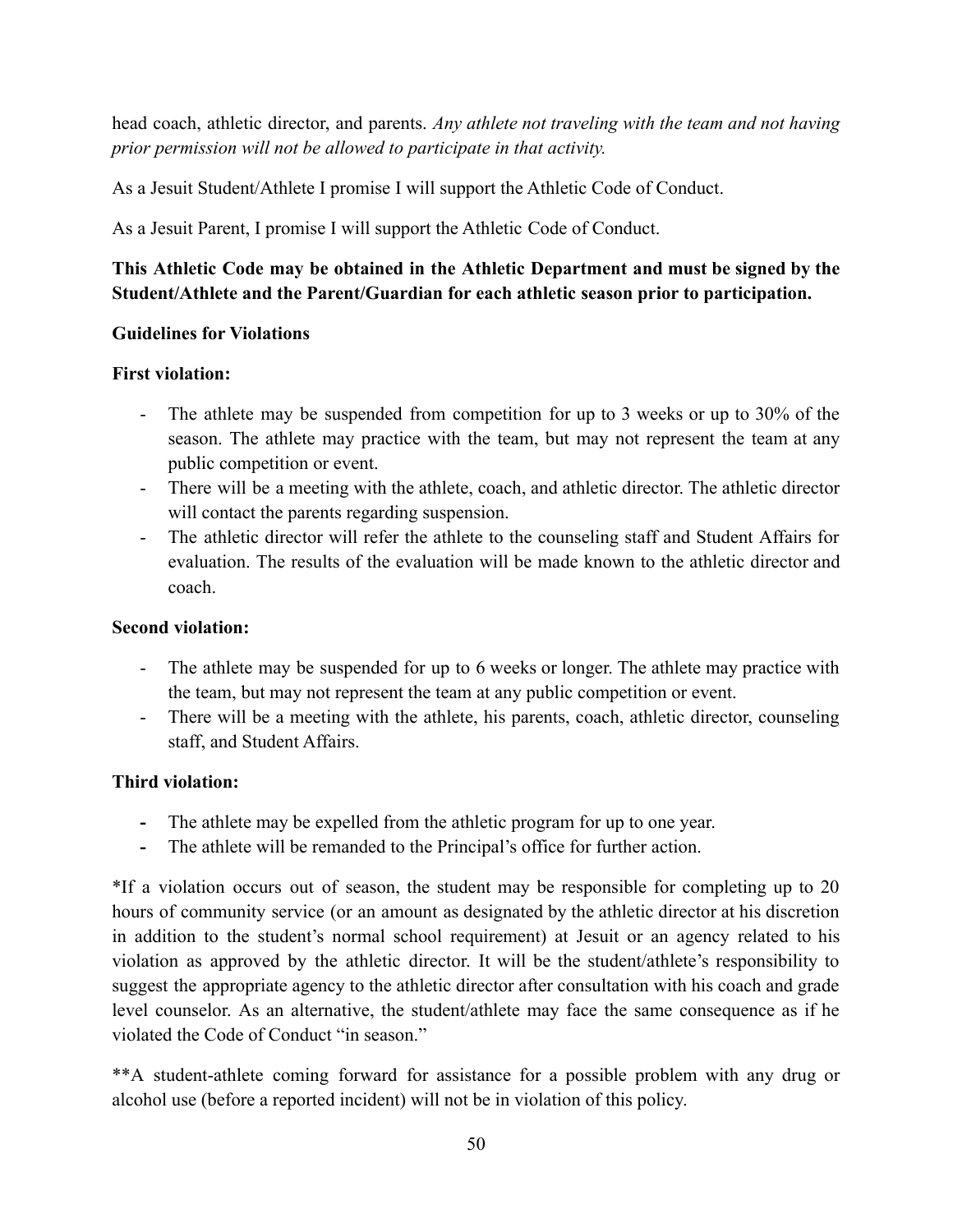### **XVI. ATHLETIC POLICIES**

<span id="page-50-0"></span>All students must complete the medical release form, obtain an athletic physical exam, and adhere to the provisions set forth in the Athletic Code of Conduct**.**

## **CRITERIA FOR RECEIVING A VARSITY LETTER JACKET AT JESUIT**

In order for a sport to receive a Varsity Letter at Jesuit it must meet the following criteria:

- The sport is a recognized sport at Jesuit;
- The sport participates in a high school league or follows a regular high school schedule for at least two years, competing with high school aged male teams only;
- The team practices regularly with a head coach hired by Jesuit;
- The team is composed of only Jesuit students;
- The athletes and team follow school and state guidelines on academics and competition.

Honorary letters may be given to students at the discretion of the Athletic Director and Head Coach to athletes that are finishing their careers at Jesuit in a sport that has not reached Varsity status.

### **CURRENT VARSITY SPORTS AT JESUIT**

| *Baseball             | Fencing      | *Soccer        |
|-----------------------|--------------|----------------|
| *Basketball           | *Football    | *Swimming*     |
| <b>Bowling</b>        | $*$ Golf     | *Tennis        |
| Cheerleading          | Hockey       | *Track & Field |
| Crew                  | Lacrosse     | Volleyball     |
| <i>*Cross Country</i> | Powerlifting | Water Polo     |
| Cycling               | Rugby        | *Wrestling     |

\*Denotes UIL (University Interscholastic League) affiliated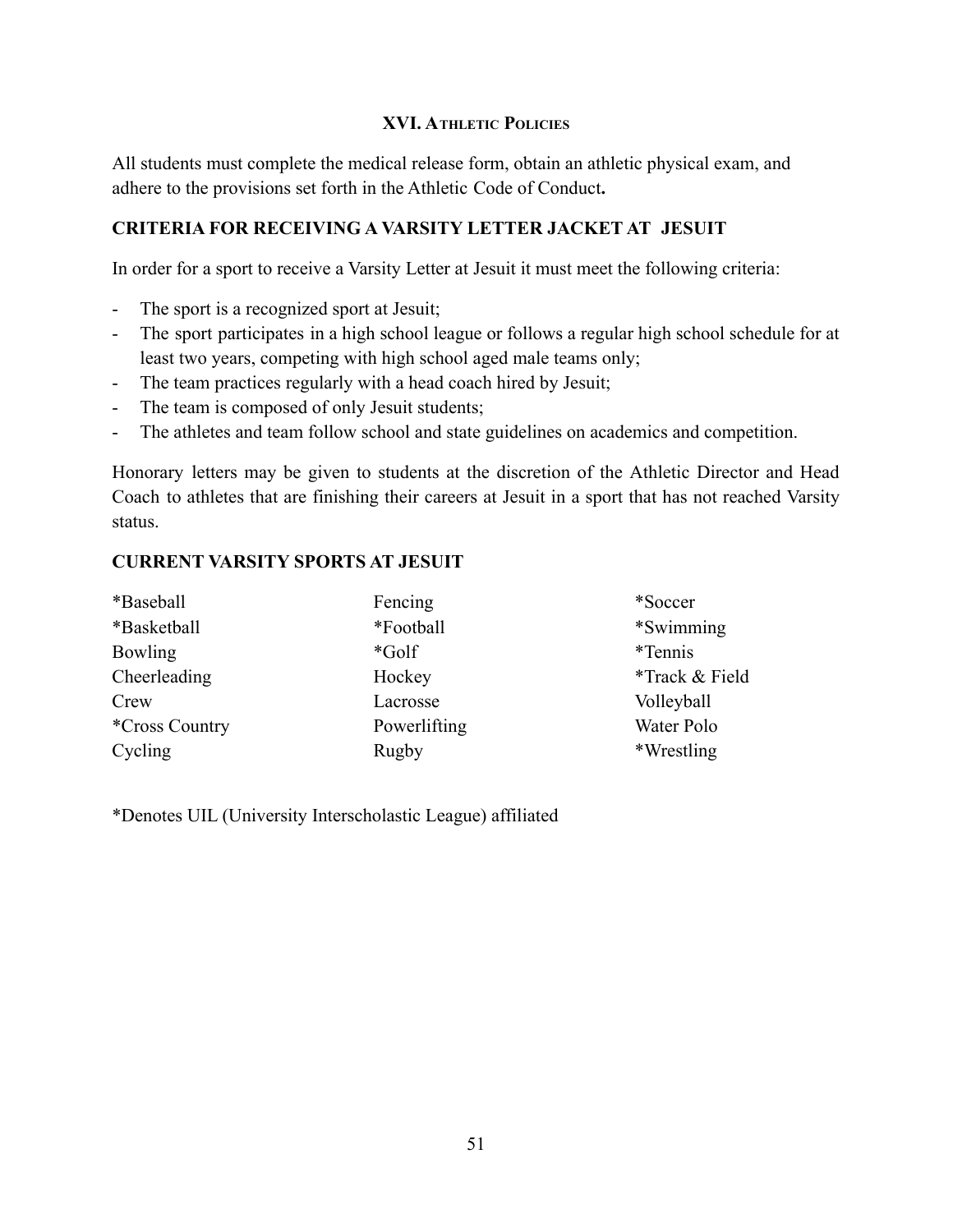#### **XVII. SCHOOL SONGS**

<span id="page-51-0"></span>Jesuit students are expected to be able to sing the school Alma Mater and Fight Song

#### **Alma Mater**

Freedom and Brotherhood, Service and Friendship; Dear Mother, help us to cherish your dream. Lead us to seek truth And form us into your sons. Jesuit, implant in us All God's love.

#### **Fight Song**

We sing hurrah for the Blue and Gold, A big hurrah for the Blue and Gold. For the team we love, onto victory, And down the field we'll go, As we raise a mighty shout And sing hurrah for the Blue and Gold; For we're your sons and all are bold. And with all our might, We will FIGHT, FIGHT, FIGHT, For the grand old Blue and Gold.